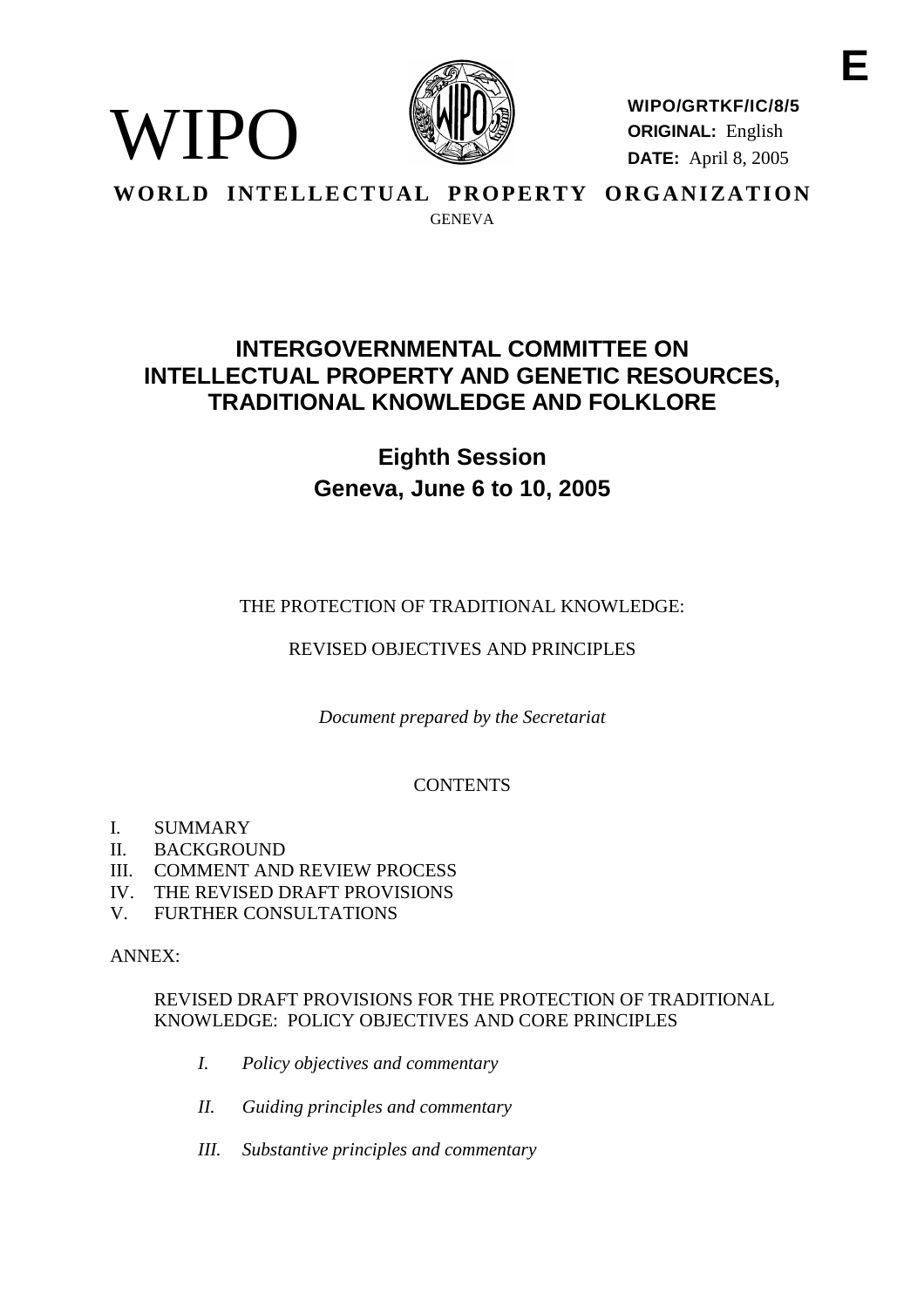### I. SUMMARY

1. The WIPO Intergovernmental Committee on Intellectual Property and Genetic Resources, Traditional Knowledge and Folklore ("the Committee") is currently considering draft policy objectives and core principles ("draft provisions") for the protection of traditional knowledge (TK). The Annex to this document provides a revised version of the draft provisions for the Committee's further review. The draft has been revised in line with a commentary and review process established by the Committee at its seventh session.

2. The draft provisions seek to express the essence of the Committee's work on protection of TK since 2001, and the wide-ranging community consultations held by WIPO prior to the Committee's establishment. The provisions are based on statements, comments and proposals by Committee participants, and the national and regional approaches to TK protection described and discussed in the Committee's meetings. The latest draft is guided especially by the comments and specific suggestions for wording that were made at the Committee's seventh session and during the commentary and review process since then.

3. The draft provisions set out substantive standards which may provide the content of international standards for the protection of collectively held TK against misappropriation, without requiring the assertion of new exclusive property rights over TK (but leaving open this option for when TK holders themselves elect to take it up). The provisions focus on protection against misappropriation as a common normative theme in the Committee's work, and as a complement to other international instruments and processes which deal with other aspects of the preservation, safeguarding and conservation of TK. The draft objectives help situate and clarify the position of the provisions within this broader international policy and legal environment.

4. The substantive standards are neutral in form so as not to pre-empt any debate and decision by the Committee on the appropriate form and status of any outcomes, including an international instrument, which may in the future express or give effect to the draft provisions. In line with the Committee's current mandate to focus especially on the international dimension of its work the provisions seek to articulate at the international level common principles which would then guide or determine the legal protection that takes effect through national laws. The direct impact of the provisions would depend on the exact choice of mechanisms to link these international provisions with national legal systems. Document WIPO/GRTKF/IC/8/6 provides technical information on the possible choices of linkage between international and national dimensions, as background to the Committee's consideration of this key question. The TK provisions complement the draft provisions for the protection of Traditional Cultural Expressions (TCEs)/ Expressions of Folklore (EoF) (WIPO/GRTKF/IC/8/4) which are being developed in a parallel process.

5. The Committee is invited to review and comment upon the draft provisions, including through specific suggestions for wording, to guide the further development of the provisions, to promote stakeholder consultation, in particular with indigenous and local communities, and to consider how to enhance the direct role of the Committee in drafting future versions of the provisions.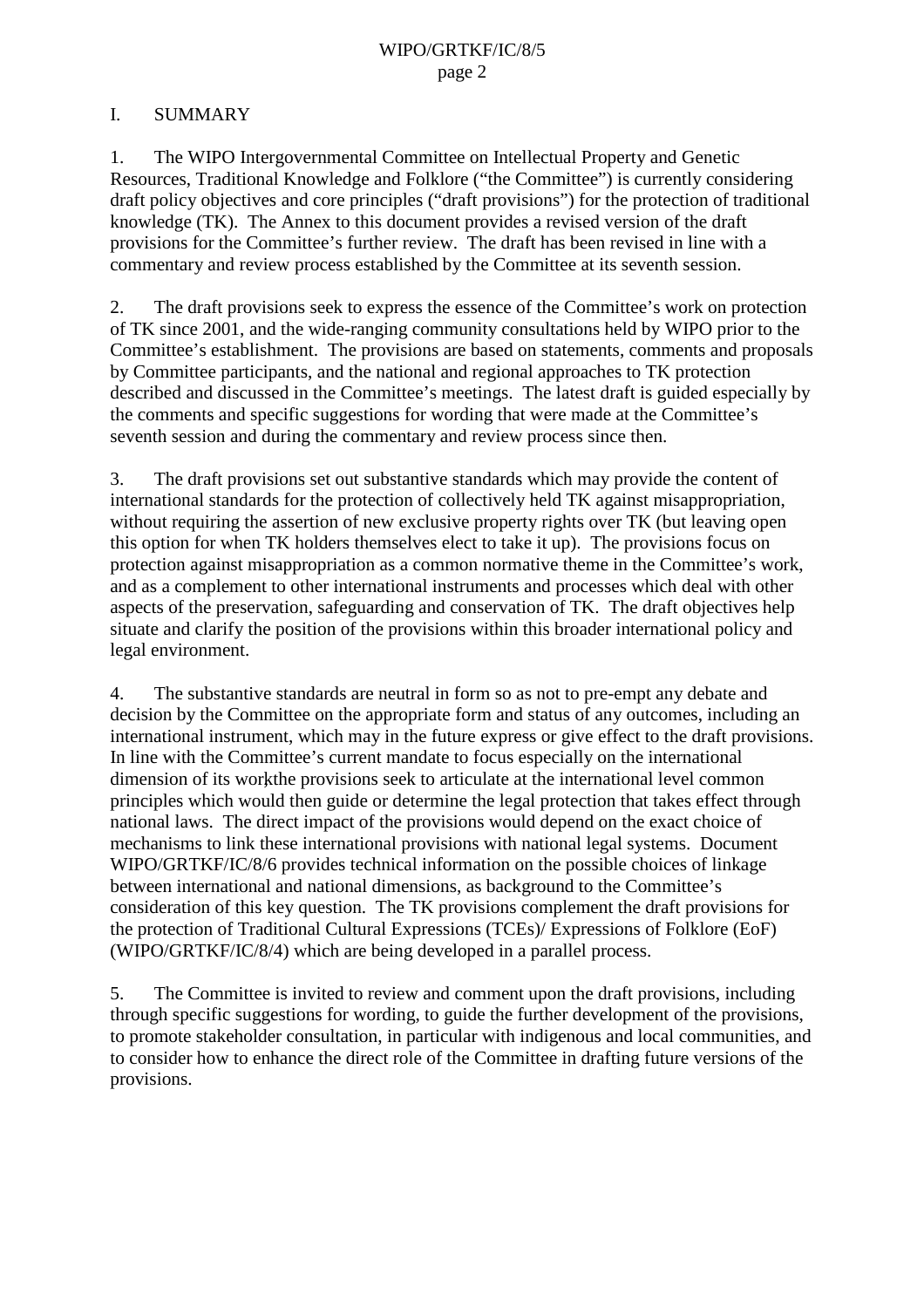### II. BACKGROUND

6. At its sixth session, the Committee considered and generally expressed support for "key principles and objectives for TK protection"<sup>1</sup> and decided to develop a first draft of "an overview of policy objectives and core principles for TK protection".<sup>2</sup> Based on the principles considered at the sixth session, a first draft of this overview was prepared for and examined by the Committee at its seventh session.<sup>3</sup> The Committee also reviewed an outline of the policy options and legal mechanisms for protection of TK (WIPO/GRTKF/IC/7/6). These drafts distilled the results of stakeholder consultations during seven years of WIPO work on TK protection and several years of international discussions in the Committee. At its seventh session, the Committee:

- took note of the detailed comments and drafting suggestions that had been made on the draft objectives and core principles;
- called for further comments on the draft objectives and core principles, including specific suggestions for wording, before February 25, 2005; and
- requested the Secretariat to produce, on the basis of the earlier draft and all subsequent inputs and comments from Committee participants, a further draft for its consideration at its eighth session.

# III. COMMENT AND REVIEW PROCESS

7. In line with this decision, all Committee participants were invited to submit further comments on document WIPO/GRTKF/IC/7/5 by the agreed deadline. A webpage with all received comments was established<sup>4</sup> in order to make all comments received publicly available. In total, 25 written comments were received<sup>5</sup> and posted on the website. A compilation of all comments received will be circulated as document WIPO/GRTKF/IC/8/INF/4.

8. Besides the written commentary process, the draft provisions were also consulted upon and circulated for comments at a wide range of meetings, conferences, seminars and workshops regarding TK protection at the local, national and international levels. National and regional authorities have also disseminated and consulted on the draft provisions with TK holders and other stakeholders at the national and local levels.<sup>6</sup>

# IV. THE REVISED DRAFT PROVISIONS

9. The Annex of this document provides the requested revision of the draft provisions. It has been prepared in the light of interventions made at the seventh session of the Committee,

<sup>&</sup>lt;sup>1</sup> WIPO/GRTKF/IC/6/4, section II ("Principles and Objectives for Protection"), paras 19-28. See also WIPO/GRTKF/IC/6/14, para. 109.

<sup>2</sup> WIPO/GRTKF/IC/6/4, para. 104(ii), and WIPO/GRTKF/IC/6/14, para. 109.

 $\frac{3}{4}$  See Annex 1, WIPO/GRTKF/IC/7/5.

<sup>4</sup> See <*http://www.wipo.int/tk/en/comments/draft\_provisions.html*>

<sup>&</sup>lt;sup>5</sup> All comments received on documents WIPO/GRTKF/IC/7/3 and WIPO/GRTKF/IC/7/5.

See <*http://www.med.govt.nz/buslt/int\_prop/traditional-knowledge/wipo-principles/have-yoursay/have-your-say-04.html*>.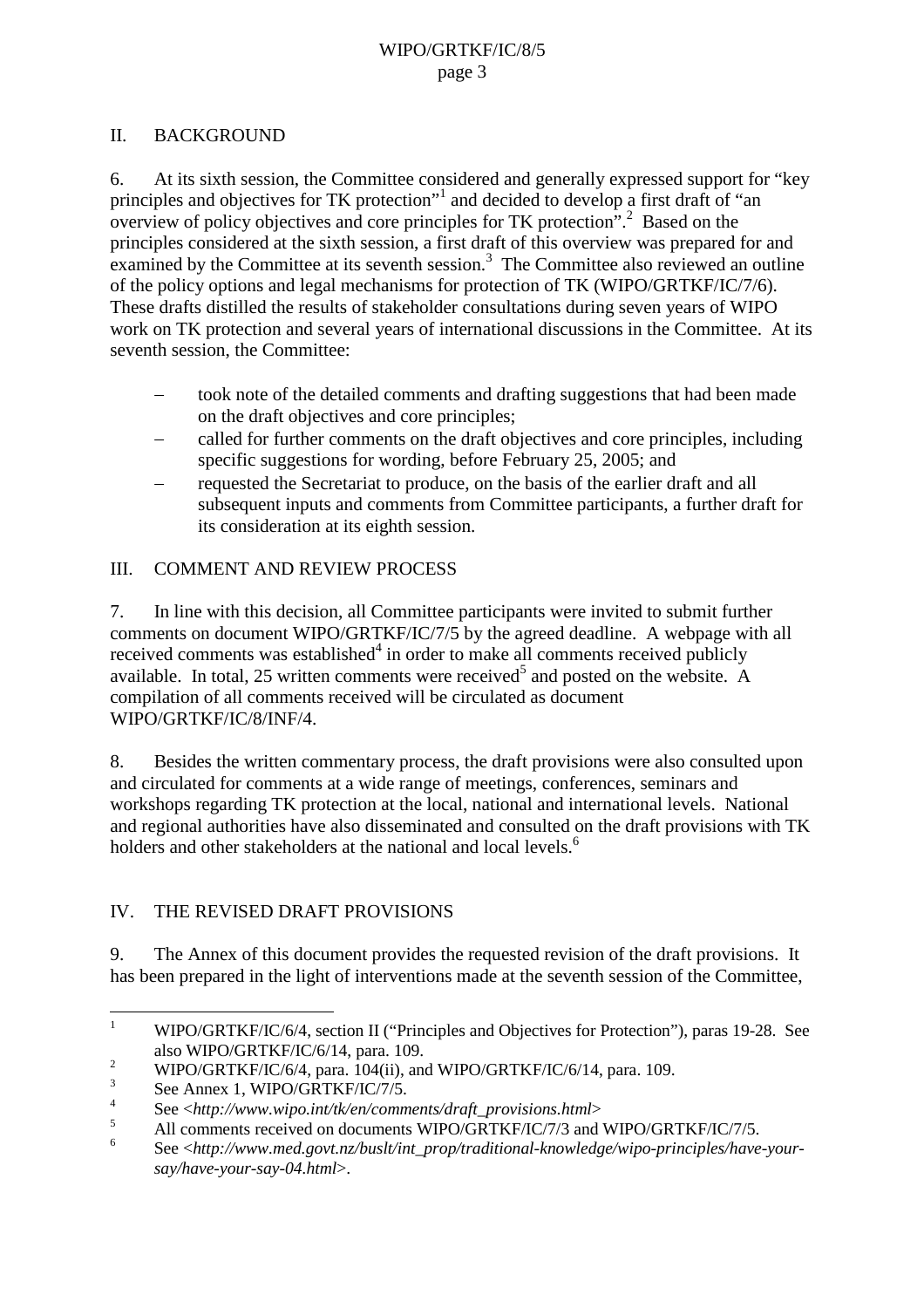#### WIPO/GRTKF/IC/8/5 page 4

and the written comments on WIPO/GRTKF/IC/7/5 received during the agreed comment and review process. These comments were extensive, focussed, and represented a diverse range of Committee participants. They have been incorporated in the revised text as far as possible. Other inputs and suggestions made at meetings and consultations in which the WIPO Secretariat has participated since the preparation of the first drafts of the documents WIPO/GRTKF/IC/7/5 and WIPO/GRTKF/IC/7/6 have also been taken into account.<sup>7</sup> These various comments, inputs and suggestions have guided structural, textual and substantive amendments to the objectives and principles.

10. The revised provisions set out in the Annex remain, however, draft suggestions for discussion and comment, and they would be improved and enriched by further comments and inputs, particularly specific suggestions for wording. The decision paragraph below makes certain suggestions in this regard.

11. The draft provisions:

(i) address only the substantive aspects of TK protection at the international level;

(ii) are without prejudice to the legal form which they might assume in the future, because such legal form is subject to the political decisions of the Member States;

(iii) derive their structure and contents from the framework document submitted by the African Group, as widely supported by Committee members, and could provide a basis to further develop it, subject to the Committee's decisions;<sup>8</sup>

(iv) leave flexibility for national authorities to give effect to the principles in a manner compatible with their own legal systems and to hold national policy consultations with TK holders;

(v) do not require as a precondition of protection the registration or compilation of TK in databases, in view of the widely-voiced concerns about the potential downside of such databases;<sup>9</sup> and

(vi) seek to repress misappropriation of TK rather than create new private property rights over TK.

12. The revised draft provisions retain the three-part structure of the previous version:

- *policy objectives*, which set common general directions for protection and provide a consistent policy framework;
- *general guiding principles*, which ensure consistency, balance and effectiveness of the substantive provisions; and

 $7\degree$  For example, the draft provisions were consulted and commented upon at the Call of the Earth Roundtable on Indigenous Knowledge and the International Regime, Bangkok, February 2005; UNEP Workshop on Capacity Development for Access to Genetic Resources and the Fair and Equitable Sharing of the Benefits Arising from their Utilization in Africa, Nairobi, February 1 to 2, 2005; OAPI Expert Meeting, Dakar, Senegal, February 7 to 11, 2005; SAARC Workshop on the Creation of Traditional Knowledge Digital Library for SAARC Member Countries, New Delhi, December 27-28, 2004; CBD Ad hoc Open-ended Working Group on Access and Benefit-sharing, Bangkok, February 14-18, 2005. The principles and objectives will also in the next weeks be made available and discussed at *inter alia* the V Congress of Indigenous Peoples of the North (RAIPON), Moscow, April 11 to 13, 2005; ARIPO Expert Meeting, Harare, Zimbabwe, April 19 to 22, 2005.

 $\frac{8}{9}$  African Group (WIPO/GRKTF/IC/6/14, para. 188)

See Brazil (WIPO/GRKTF/IC/6/14, para. 69), Venezuela (WIPO/GRKTF/IC/6/14, para. 94)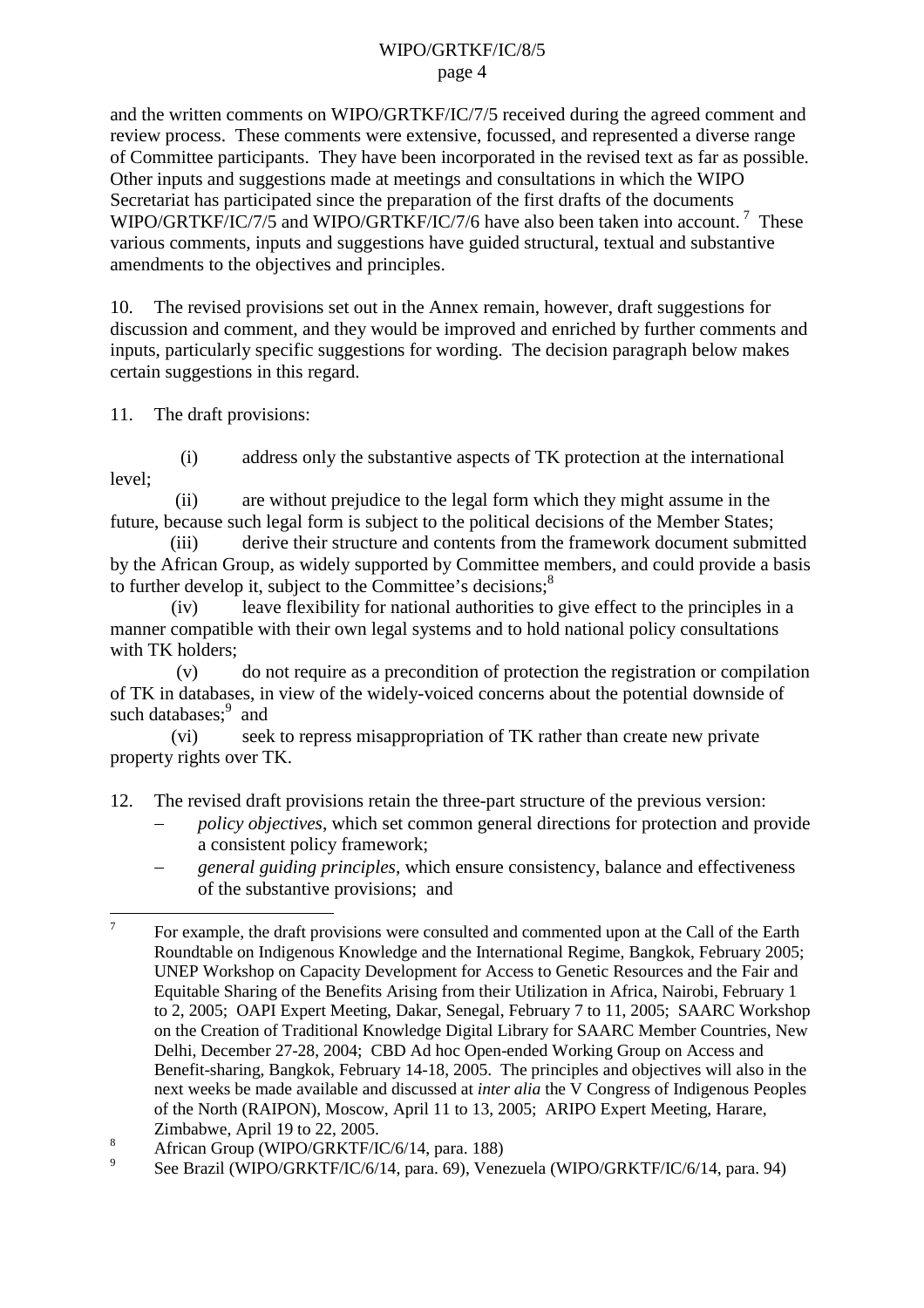*specific substantive provisions*, which define the legal essence of protection, centered on the suppression of misappropriation of TK.

## *Status of the draft provisions*

13. The revised draft provisions in the Annex continue to be neutral with regard to, and entirely without prejudice to, the legal nature of the instrument in which or through which they might be contained and expressed. They address possible substantive elements of protection of TK (the "legal content" of protection) in a manner which leaves open and facilitates future decisions by Member States on the legal form or status which they may assume at the international level. These possible substantive elements of protection of TK could provide the legal content of any number of international instruments, such as an international convention or treaty, a protocol or special agreement to an existing convention, a statement or declaration, a recommendation, a set of guidelines or model provisions, or an authoritative interpretation of existing conventions. Which form or forms of instrument is the most appropriate is a decision for the Committee to consider and take. The background resource document WIPO/GRTKF/IC/8/6 sets out these options in more detail.

14. In the interim, the Annex is suggested as possible content of whatever form or forms of instruments may eventually be decided upon. It may also be noted that these options as to legal form of the instrument are not mutually exclusive: past experience shows that several international conventions initially took the form of non-binding instruments of one or other kind. Thus, a phased approach is also possible. Equally, the Annex provides possible legal content for instruments at the regional and national level, such as regional or national laws, regulations, decrees or policies.

# V. FURTHER CONSULTATIONS

15. Several countries and communities have initiated extensive consultations on the draft provisions, including through dedicated workshops and other forms of community consultation.<sup>10</sup> In one such consultation process, TK holders and other stakeholders have "considered that the timeframes in which to comment on this important work were tight, but, nevertheless, [they] were interested in commenting on further iterations of the Policy Objectives and Principles."11 Therefore, the Committee might wish to continue the ongoing process of developing these provisions with an extension of the commenting period for all stakeholders, in particular indigenous and local communities. Committee members have also suggested that such wide-ranging consultations should be accompanied and facilitated by the Secretariat through the wider dissemination of the draft provisions in order to make the consultations as inclusive as possible and allow inputs from all concerned stakeholders and experts, in particular indigenous and local communities. As requested by the Committee at its seventh session, the Secretariat has sought to produce revised drafts on the basis of all comments and inputs received. However, Committee members may wish to enhance their direct role in preparing future drafts of the provisions. The Committee may therefore wish to

 $10$  See for example the workshops and excellent website established for indigenous peoples' consultations on the provisions by the Government of New Zealand: <*http://www.med.govt.nz/buslt/int\_prop/traditional-knowledge/wipo-principles/have-yoursay/have-your-say-04.html*>.

<sup>&</sup>lt;sup>11</sup> Comment by New Zealand (WIPO/GRTKF/IC/8/INF/4, Annex)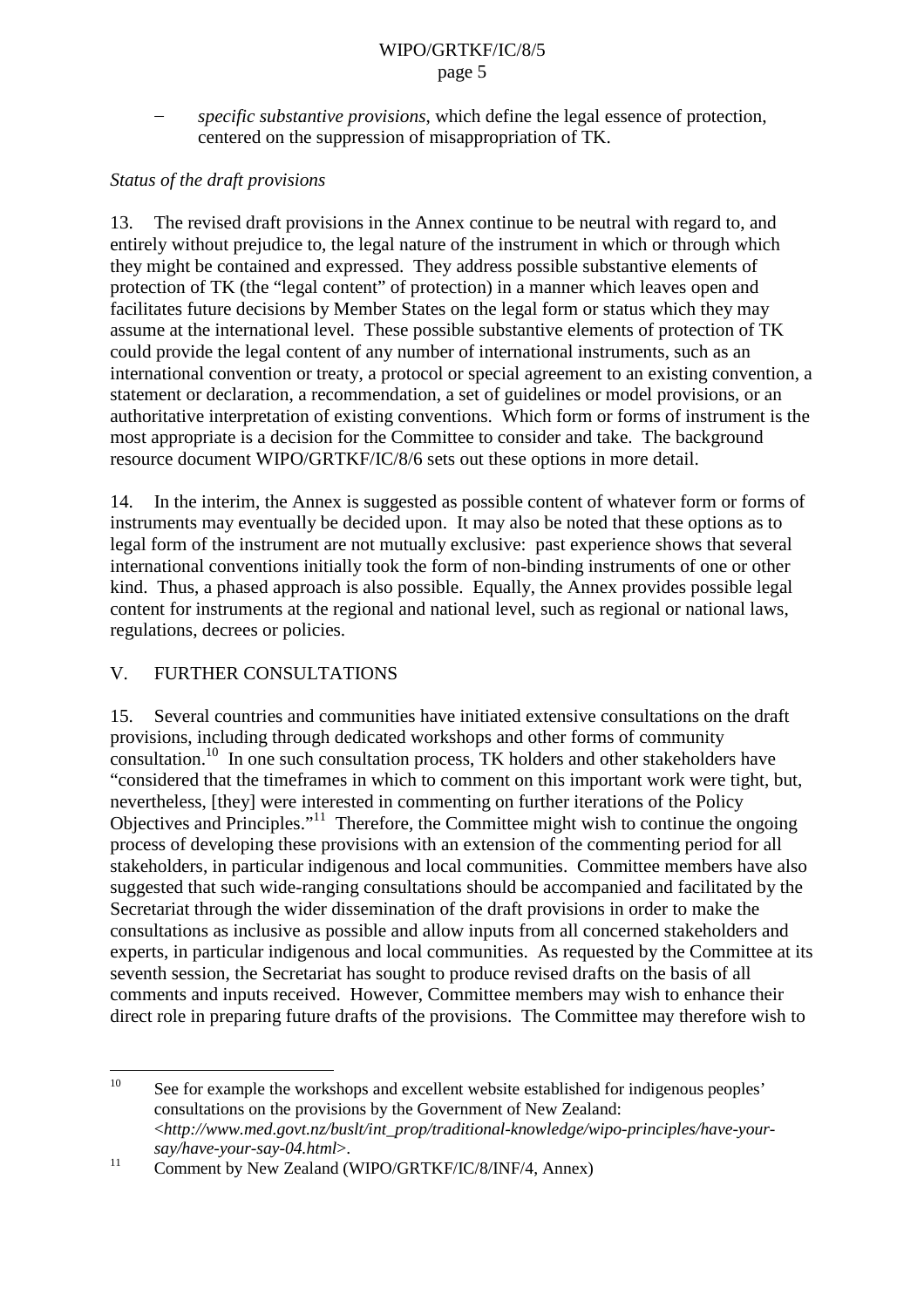#### WIPO/GRTKF/IC/8/5 page 6

consider options for enhancing the involvement of representatives and experts in further drafting processes.

*16. The Committee is invited to:* 

*(i) review and comment on the draft provisions contained in the Annex;*

*(ii) call for the draft provisions to be disseminated further to enable wider stakeholder consultation and expert review, in particular wider consultation with indigenous peoples and local communities;*

*(iii) encourage Committee participants to continue and expand community, national and regional consultations on the draft provisions;*

*(iv) call for further written comments on the draft provisions, including specific suggestions for wording, before October 28, 2005;* 

*(v) request the Secretariat to produce, on the basis of the Annex and all subsequent inputs and comments, a further draft of the provisions to provide a basis for the Committee's substantive work on TK at its next session, and to prepare a compilation of all written comments received from Committee participants; and*

*(vi) consider options for further enhancing the role of the Committee, and possible subsidiary bodies, in directly preparing future drafts of the provisions.*

[Annex follows]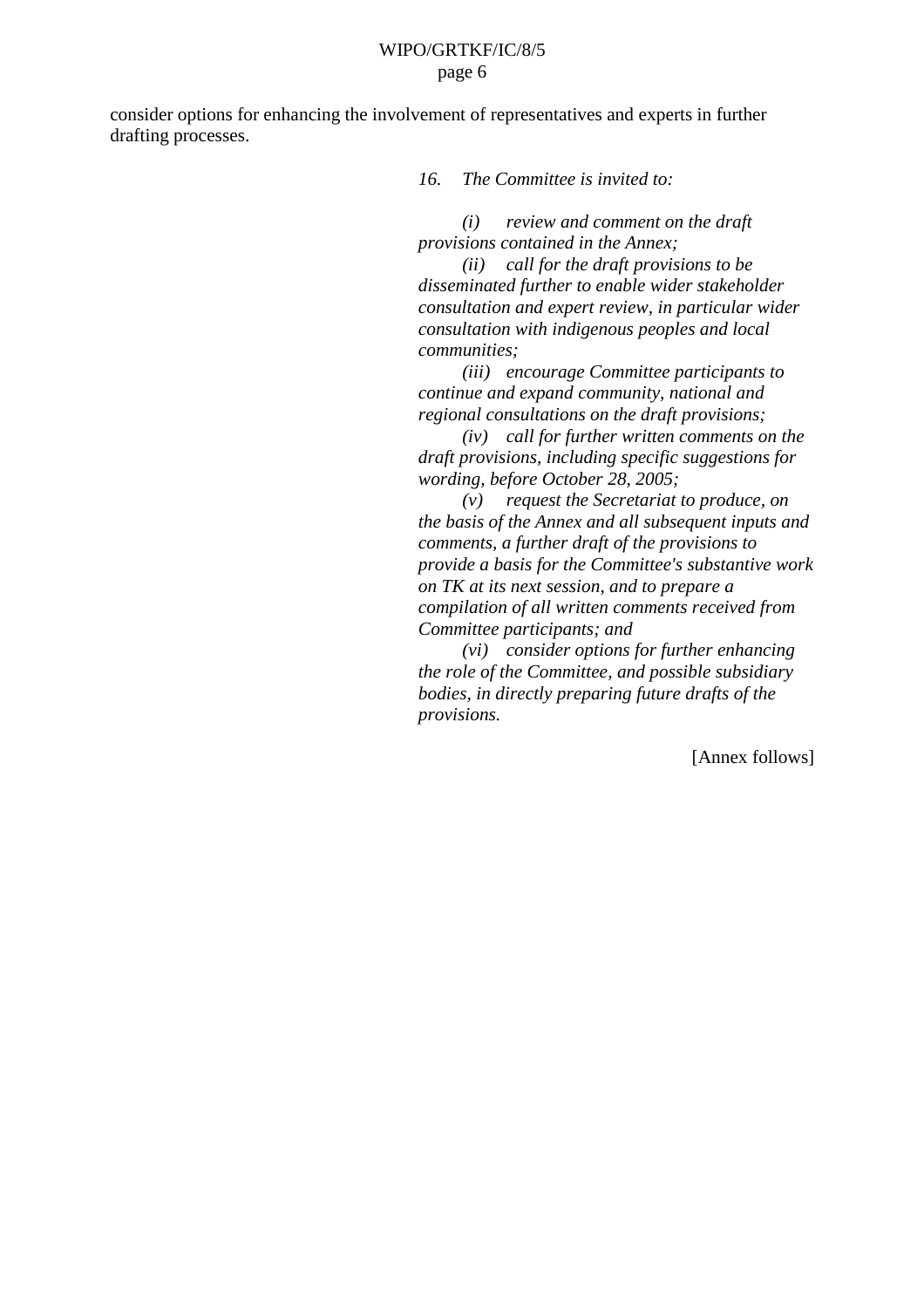### WIPO/GRTKF/IC/8/5

### ANNEX

#### REVISED DRAFT PROVISIONS FOR THE PROTECTION OF TRADITIONAL KNOWLEDGE:

# POLICY OBJECTIVES AND CORE PRINCIPLES

## **CONTENTS**

### I. POLICY OBJECTIVES

- (i) Recognize value
- (ii) Promote respect
- (iii) Meet the actual needs of traditional knowledge holders
- (iv) Promote conservation and preservation of traditional knowledge
- (v) Empower holders of traditional knowledge and acknowledge the distinctive nature of traditional knowledge systems
- (vi) Support traditional knowledge systems
- (vii) Contribute to safeguarding traditional knowledge
- (viii) Repress unfair and inequitable uses
- (ix) Concord with relevant international agreements and processes
- (x) Promote innovation and creativity
- (xi) Ensure prior informed consent and exchanges based on mutually agreed terms
- (xii) Promote equitable benefit-sharing
- (xiii) Promote community development and legitimate trading activities
- (xiv) Preclude the grant of improper intellectual property rights to unauthorized parties
- (xv) Enhance transparency and mutual confidence
- (xvi) Complement protection of traditional cultural expressions

### CORE PRINCIPLES

### II. GENERAL GUIDING PRINCIPLES

- (a) Responsiveness to the needs and expectations of traditional knowledge holders
- (b) Recognition of rights
- (c) Effectiveness and accessibility of protection
- (d) Flexibility and comprehensiveness
- (e) Equity and benefit-sharing
- (f) Consistency with existing legal systems governing access to associated genetic

resources

- (g) Respect for and cooperation with other international and regional instruments and processes
	- (h) Respect for customary use and transmission of traditional knowledge
	- (i) Recognition of the specific characteristics of traditional knowledge
	- (j) Providing assistance to address the needs of traditional knowledge holders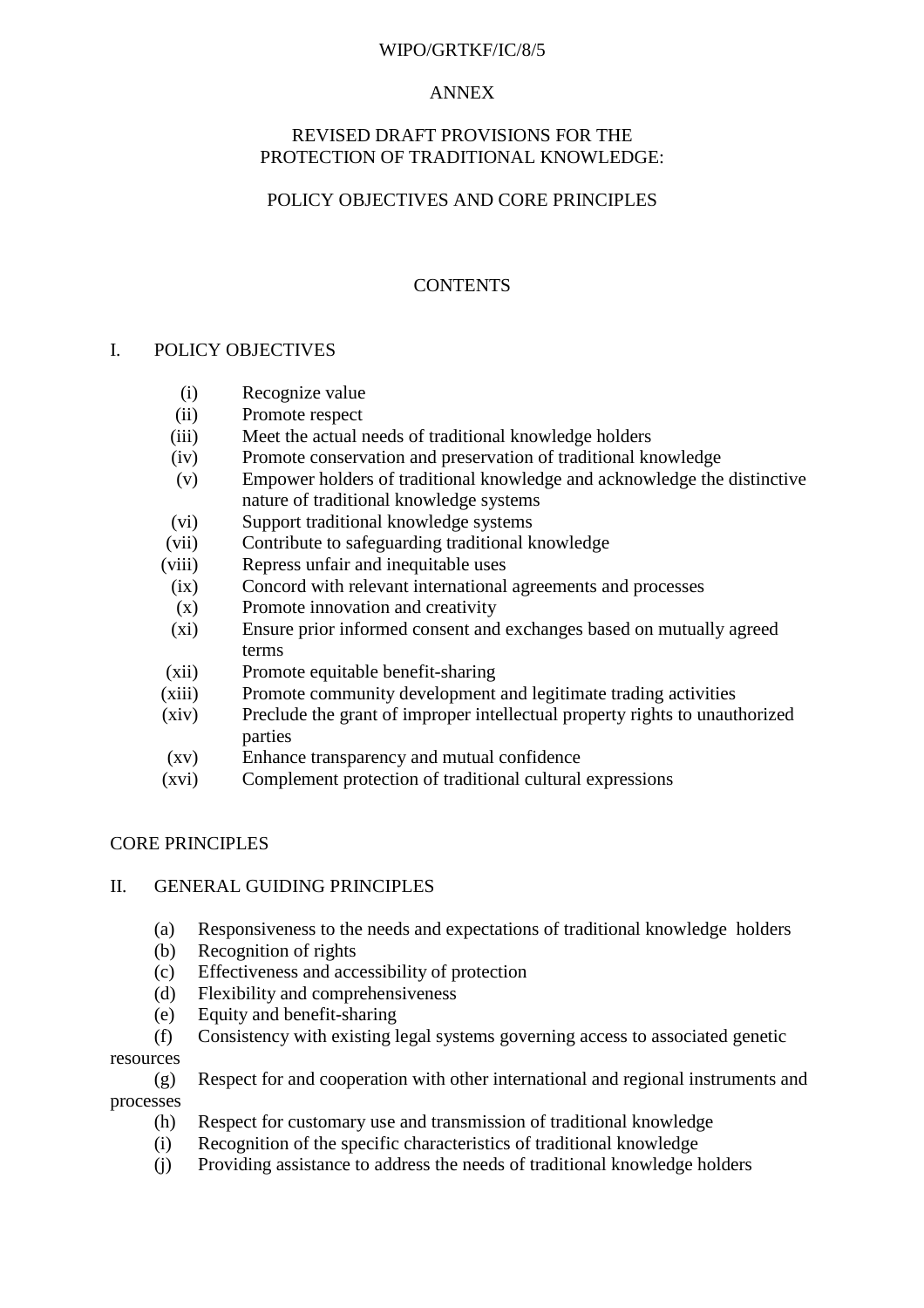#### III. SUBSTANTIVE PRINCIPLES

- 1. Protection Against Misappropriation<br>2. Legal Form of Protection
- Legal Form of Protection
- 3. General Scope of Subject Matter
- 4. Eligibility for Protection
- 5. Beneficiaries of Protection
- 6. Fair and Equitable Benefit-sharing and Recognition of Knowledge Holders
- 7. Principle of Prior Informed Consent
- 8. Exceptions and Limitations
- 9. Duration of Protection
- 10. Transitional Measures
- 11. Formalities
- 12. Consistency with the General Legal Framework
- 13. Administration and Enforcement of Protection
- 14. International and Regional Protection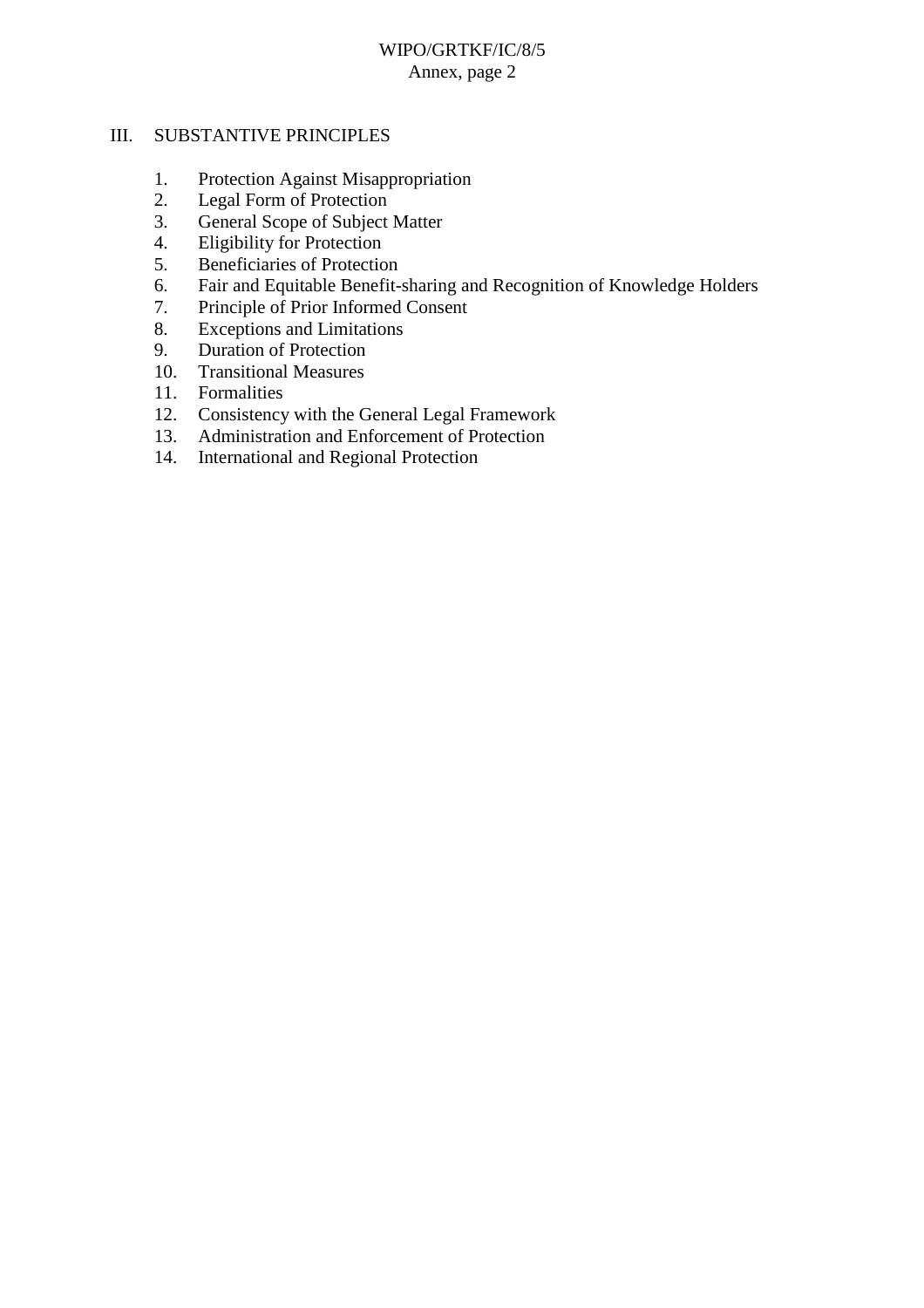#### I. POLICY OBJECTIVES

#### *The protection of traditional knowledge should aim to:*

#### *Recognize value*

*(i) recognize the holistic nature of traditional knowledge and its intrinsic value, including its social, spiritual, economic, intellectual, scientific, ecological, technological, commercial, educational and cultural value, and acknowledge that traditional knowledge systems are frameworks of ongoing innovation and distinctive intellectual and creative life that are fundamentally important for indigenous and local communities and have equal scientific value as other knowledge systems;*

#### *Promote respect*

*(ii) promote respect for traditional knowledge systems; for the dignity, cultural integrity and intellectual and spiritual values of the traditional knowledge holders who conserve and maintain those systems; for the contribution which traditional knowledge has made in sustaining the livelihoods and identities of traditional knowledge holders; and for the contribution which traditional knowledge holders have made to the conservation of the environment, to food security and sustainable agriculture, and to the progress of science and technology;*

#### *Meet the actual needs of holders of traditional knowledge*

*(iii) be guided by the aspirations and expectations expressed directly by traditional knowledge holders, respect their rights as holders and custodians of traditional knowledge, contribute to their welfare and economic, cultural and social benefit and reward the contribution made by them to their communities and to the progress of science and socially beneficial technology;*

#### *Promote conservation and preservation of traditional knowledge*

*(iv) promote and support the conservation and preservation of traditional knowledge by respecting, preserving, protecting and maintaining traditional knowledge systems and providing incentives to the custodians of those knowledge systems to maintain and safeguard their knowledge systems;*

*Empower holders of traditional knowledge and acknowledge the distinctive nature of traditional knowledge systems*

*(v) be undertaken in a manner that empowers traditional knowledge holders to protect their knowledge by fully acknowledging the distinctive nature of traditional knowledge systems and the need to tailor solutions that meet the distinctive nature of such systems, bearing in mind that such solutions should be balanced and equitable, should ensure that conventional intellectual property regimes operate in a manner supportive of the protection of traditional knowledge against misappropriation, and should effectively empower traditional knowledge holders to exercise due rights and authority over their own knowledge;*

#### *Support traditional knowledge systems*

*(vi) respect and facilitate the continuing customary use, development, exchange and transmission of traditional knowledge by and between traditional knowledge holders; and*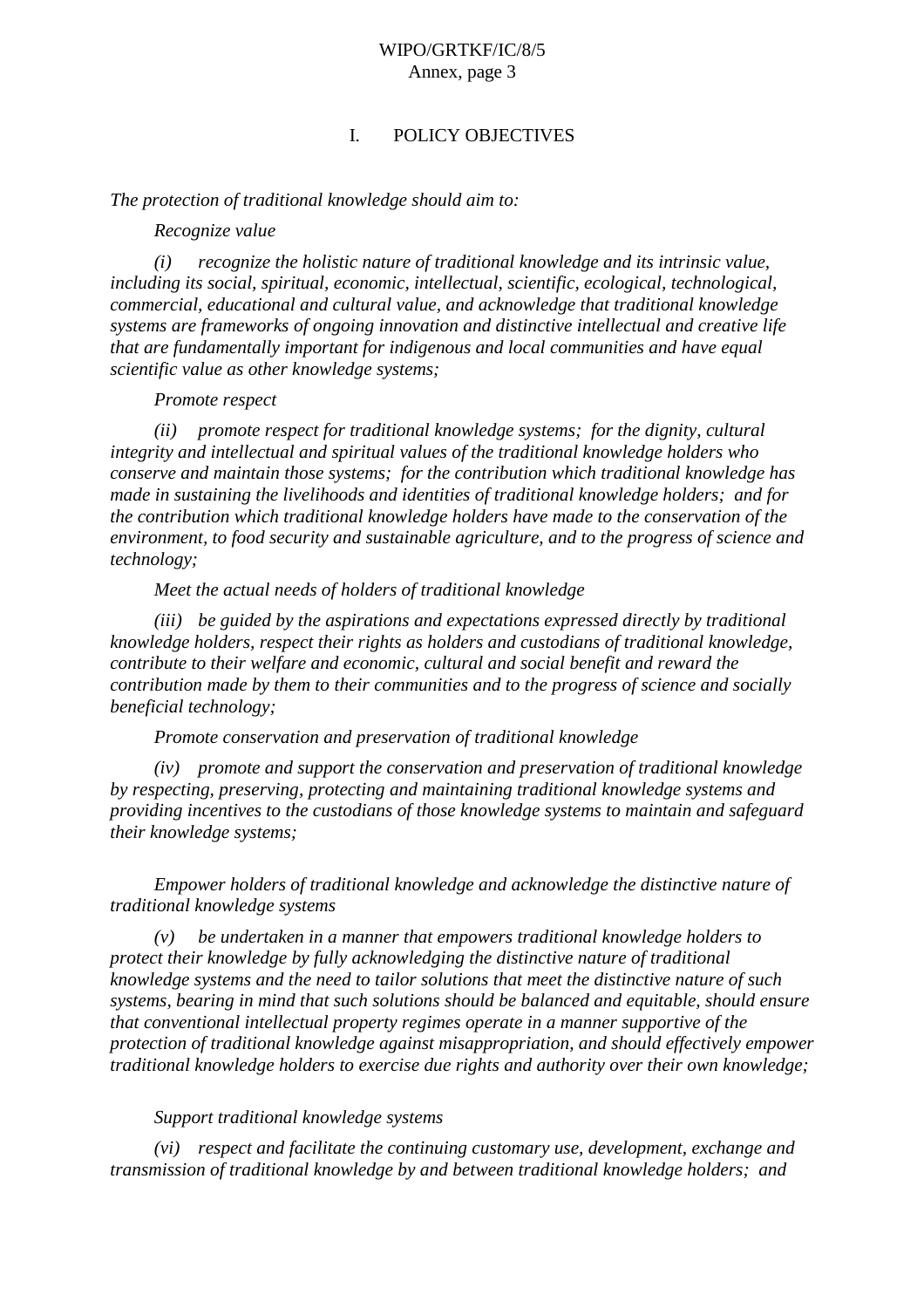*support and augment customary custodianship of knowledge and associated genetic resources, and promote the continued development of traditional knowledge systems;* 

*Contribute to safeguarding traditional knowledge*

*(vii) contribute to the preservation and safeguarding of traditional knowledge and the appropriate balance of customary and other means for their development, preservation and transmission, and promote the conservation, maintenance, application and wider use of traditional knowledge, in accordance with relevant customary practices, norms, laws and understandings of traditional knowledge holders, for the primary and direct benefit of traditional knowledge holders in particular, and for the benefit of humanity in general;*

*Repress unfair and inequitable uses*

*(viii) repress the misappropriation of traditional knowledge and other unfair commercial and non-commercial activities, recognizing the need to adapt approaches for the repression of misappropriation of traditional knowledge to national and local needs;*

*Respect for and cooperation with relevant international agreements and processes*

*(ix) take account of, and operate consistently with, other international and regional instruments and processes, in particular regimes that regulate access to and benefit-sharing from genetic resources which are associated with that traditional knowledge;*

*Promote innovation and creativity*

*(x) encourage, reward and protect tradition-based creativity and innovation and enhance the internal transmission of traditional knowledge within indigenous and traditional communities, including, subject to the consent of the traditional knowledge holders, by integrating such knowledge into educational initiatives among the communities, for the benefit of the holders and custodians of traditional knowledge;*

*Ensure prior informed consent and exchanges based on mutually agreed terms*

*(xi) ensure prior informed consent and exchanges based on mutually agreed terms, in coordination with existing international and national regimes governing access to genetic resources;*

*Promote equitable benefit-sharing*

*(xii) promote the fair and equitable sharing and distribution of monetary and non-monetary benefits arising from the use of traditional knowledge, in consistency with other applicable international regimes, the principle of prior informed consent and including through fair and equitable compensation in special cases where the individual holder is not identifiable or the knowledge has been disclosed;*

*Promote community development and legitimate trading activities*

*(xiii) if so desired by the holders of traditional knowledge, promote the use of traditional knowledge for community-based development, recognizing the rights of traditional and local communities over their knowledge; and promote the development of, and the expansion of marketing opportunities for, authentic products of traditional knowledge and associated community industries, where traditional knowledge holders seek such development and opportunities consistent with their right to freely pursue economic development;*

*Preclude the grant of improper IP rights to unauthorized parties*

*(xiv) curtail the grant or exercise of improper intellectual property rights over traditional knowledge and associated genetic resources, by requiring, in particular, as a condition for the granting of patent rights, that patent applicants for inventions involving*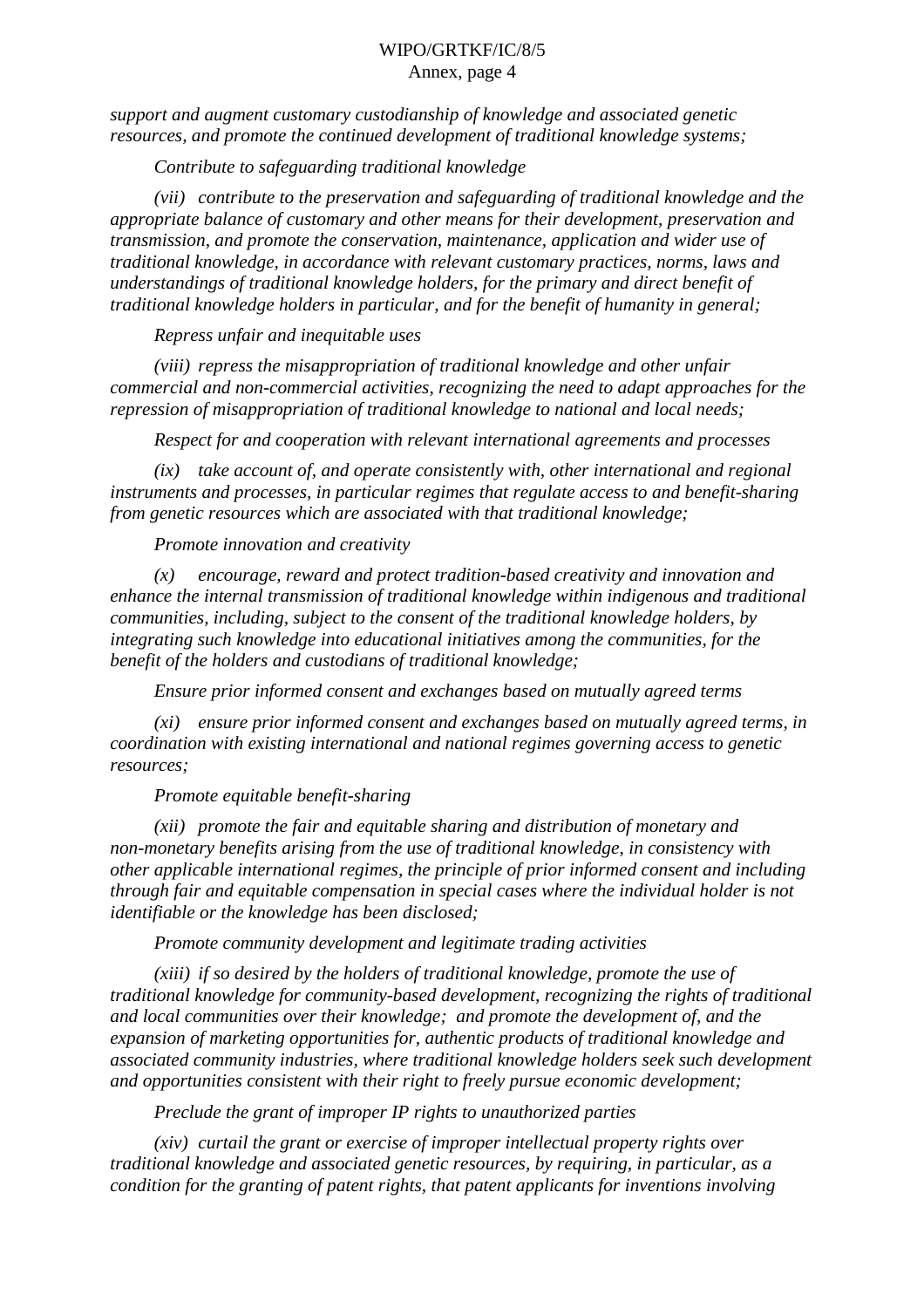*traditional knowledge and associated genetic resources disclose the source and country of origin of those resources, as well as evidence of prior informed consent and benefit-sharing conditions have been complied with in the country of origin;*

*Enhance transparency and mutual confidence*

*(xv) enhance certainty, transparency, mutual respect and understanding in relations between traditional knowledge holders on the one hand, and academic, commercial, educational, governmental and other users of traditional knowledge on the other, including by promoting adherence to ethical codes of conduct and the principles of free and prior informed consent;*

*Complement protection of traditional cultural expressions*

*(xvi) operate consistently with protection of traditional cultural expressions and expressions of folklore, respecting that for many traditional communities their knowledge and cultural expressions form an indivisible part of their holistic identity.*

[Commentary on Objectives follows]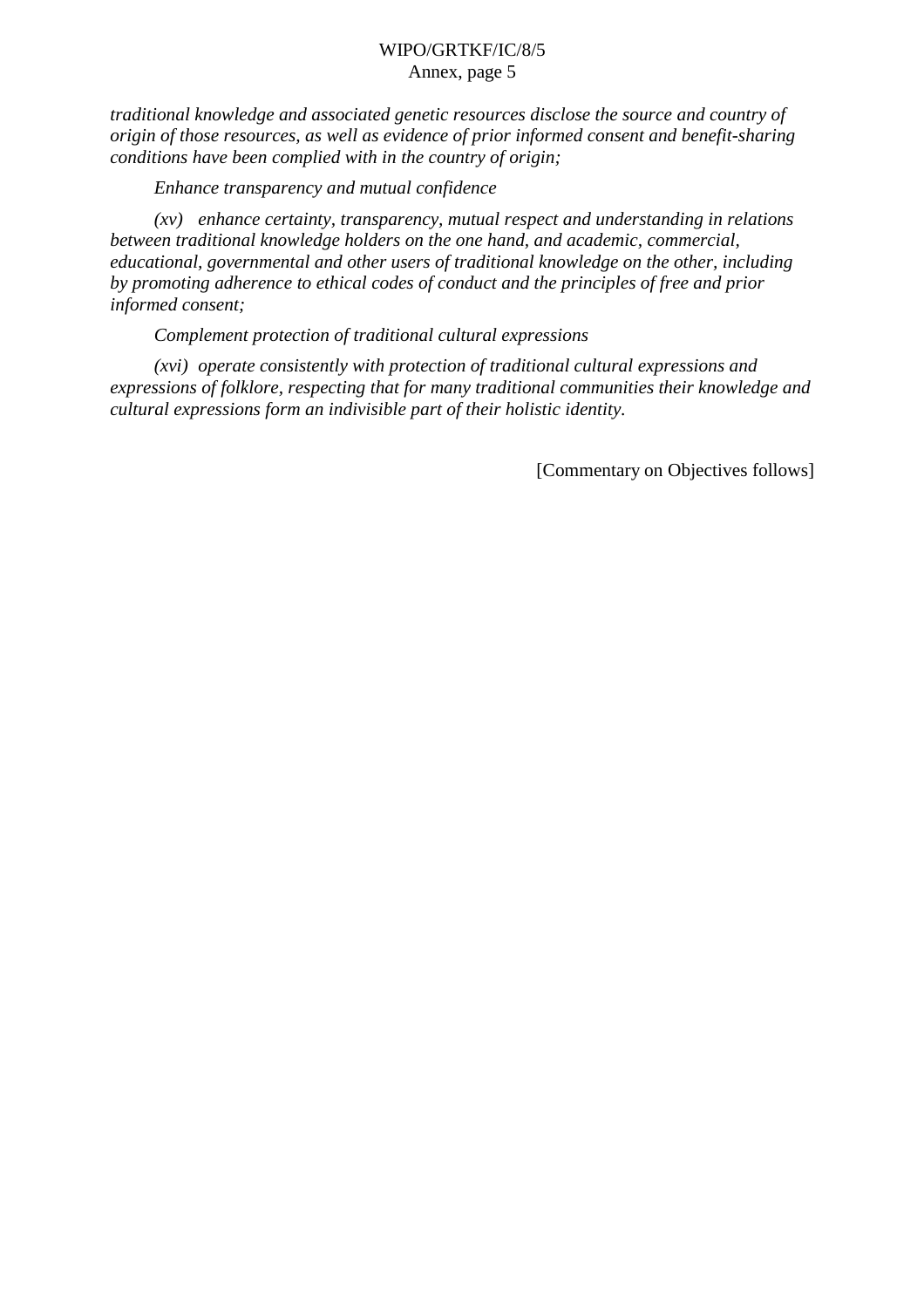# COMMENTARY ON POLICY OBJECTIVES

#### Background

Most existing measures, legal systems and policy debates concerning the protection of traditional knowledge have expressly stated the policy objectives which they seek to achieve by protecting TK, and often they share certain common objectives. These objectives are often articulated in preambular language in laws and legal instruments, clarifying the policy and legal context. The draft policy objectives draw on the common goals expressed within the Committee as the common objectives for international protection.

Part A sets out the policy objectives of traditional knowledge (TK) protection, as they have been articulated by the Committee. These objectives give a common direction to the protection established in the principles of Part B. Such objectives could typically form part of a preamble to a law or other instrument. The listed objectives are not mutually exclusive but rather complementary to each other. The list of objectives is non-exhaustive and, given the evolving nature of the provisions, the Committee members may supplement the current list with additional objectives or decide to combine existing objectives from the current list which are notionally related.

#### Changes reflecting stakeholder comments and inputs received from Committee members regarding the policy objectives in WIPO/GRTKF/IC/7/5

Committee participants provided valuable and in-depth comments on the policy objectives contained in Annex I of WIPO/GRTKF/IC/7/5 including specific proposals for redrafting the wording of the objectives. In addition, comments had already been made on policy objectives at earlier sessions of the Committee and in related early exercises regarding TK protection, such as the WIPO Fact-finding missions on intellectual property and traditional knowledge in 1998-1999. All the comments and inputs have been taken into account in the revised draft policy objectives. Committee participants' proposals for specific wording have been directly entered into the text wherever possible, so that the revised text is a direct reflection of the drafting proposals. In some cases, policy objectives have been significantly reworded or entirely replaced, such as the objective to "ensure prior informed consent and exchanges based on mutually agreed terms," which replaces the objective to "promote intellectual and technological exchange" at the request of Brazil. In some cases, changes have been introduced to respond to comments in the light of earlier inputs from TK holders, such the need to recognize that TK is as valuable as conventional scientific knowledge<sup>12</sup> while also recalling that TK itself is of scientific value and may be considered by some as a distinct but equally valid scientific system.<sup>13</sup> In other cases, new policy objectives or guiding principles have been added at the request of Committee members, such as the objective of conservation and preservation of TK at the request of the United States of

<sup>&</sup>lt;sup>12</sup> See, Objective (i) in the present document and WIPO/GRTKF/IC/8/INF/4, Comment of Brazil.<br><sup>13</sup> E.e., TK haldars have nainted aut that "the invaligation left earthing assumptions about TKL is E.g., TK holders have pointed out that "... the implication [of certain assumptions about TK] is that TK is not "science" in the formal sense of a systematic body of knowledge that is continually subject to empirical challenges and revision. Rather the term implies something "cultural" and antique. […] What the international community needs to protect is 'indigenous science'." See Statement by Dr. Russell Barsh, 21 July 2000, *IP Needs and Expectations of TK Holders. Report on Fact-finding Missions on IP and TK.* Geneva, 2001: page 116, footnote 3.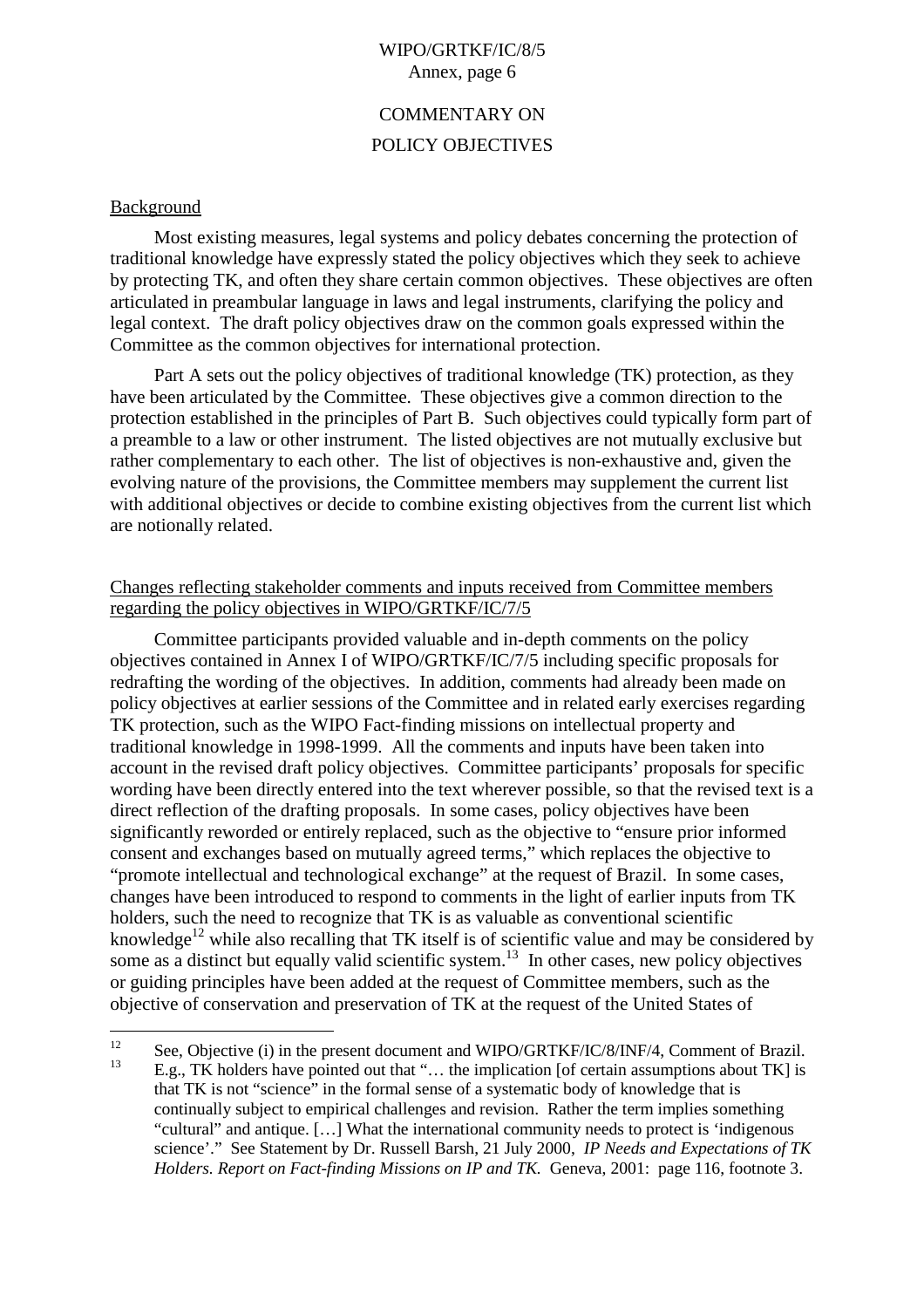America and the guiding principle of "providing assistance to address the needs of traditional knowledge holders" at the request of China.

*Comments and inputs reflected*: African Group,<sup>14</sup> GRULAC;<sup>15</sup> Brazil, Canada, China, New Zealand, United States of America; European Community; OAPI; Call of the Earth, Indigenous Peoples' Council on Biocolonialism, Inuit Circumpolar Conference, Saami Council, UNU-IAS.

<sup>&</sup>lt;sup>14</sup> African Group (WIPO/GRTKF/IC/6/12, Annex, "Objectives")

GRULAC (WIPO/GRTKF/IC/1/5, Annex I, "II. Objectives")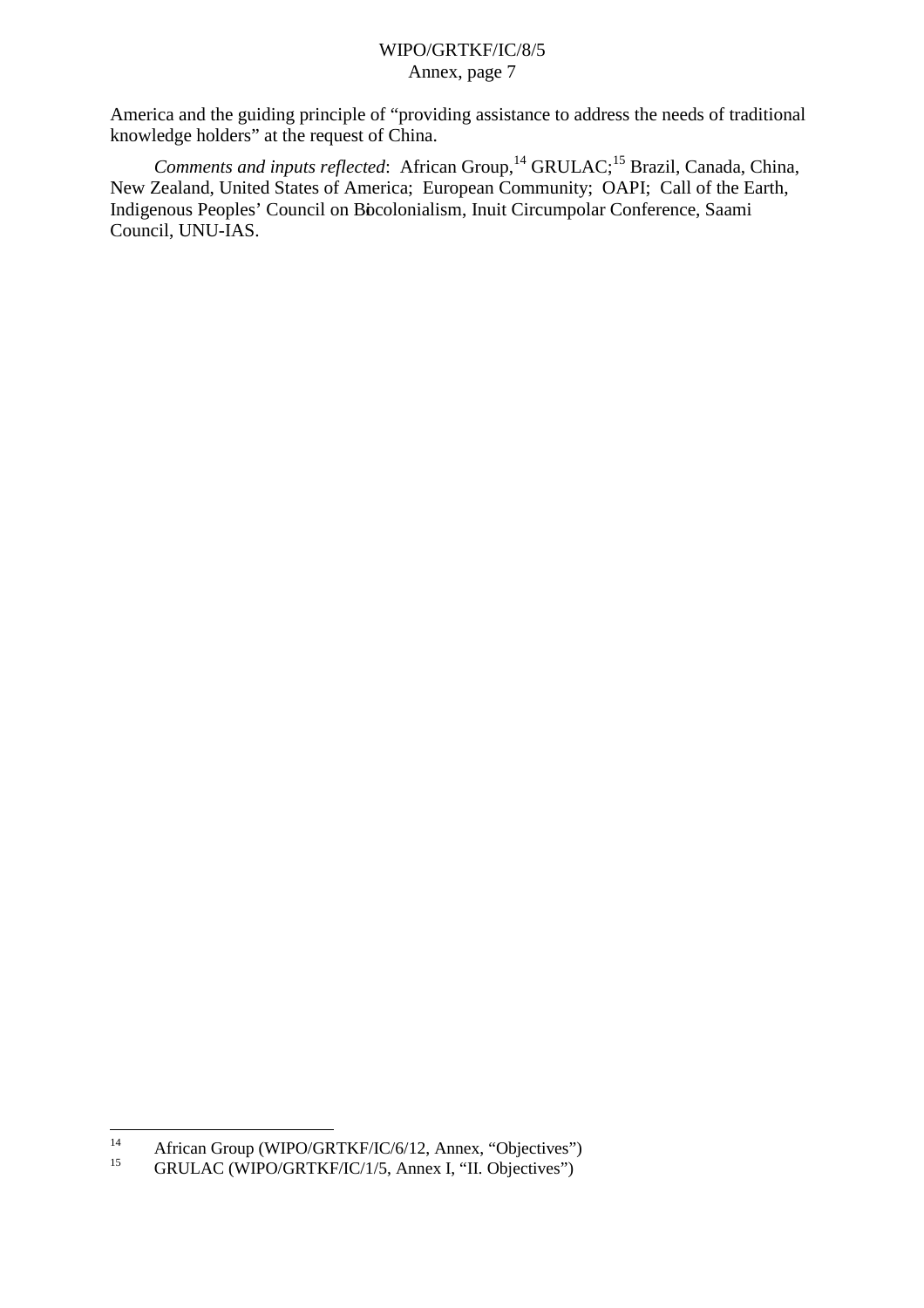#### II. GENERAL GUIDING PRINCIPLES

*These principles should be respected to ensure that the specific substantive provisions concerning protection are equitable, balanced, effective and consistent, and appropriately promote the objectives of protection:*

- *(a) Principle of responsiveness to the needs and expectations of traditional knowledge holders*
- *(b) Principle of recognition of rights*
- *(c) Principle of effectiveness and accessibility of protection*
- *(d) Principle of flexibility and comprehensiveness*
- *(e) Principle of equity and benefit-sharing*
- *(f) Principle of consistency with existing legal systems governing access to associated genetic resources*
- *(g) Principle of respect for and cooperation with other international and regional instruments and processes*
- *(h) Principle of respect for customary use and transmission of traditional knowledge*
- *(i) Principle of recognition of the specific characteristics of traditional knowledge*
- *(j) Principle of providing assistance to address the needs of traditional knowledge holders*

[Commentary on General Guiding Principles follows]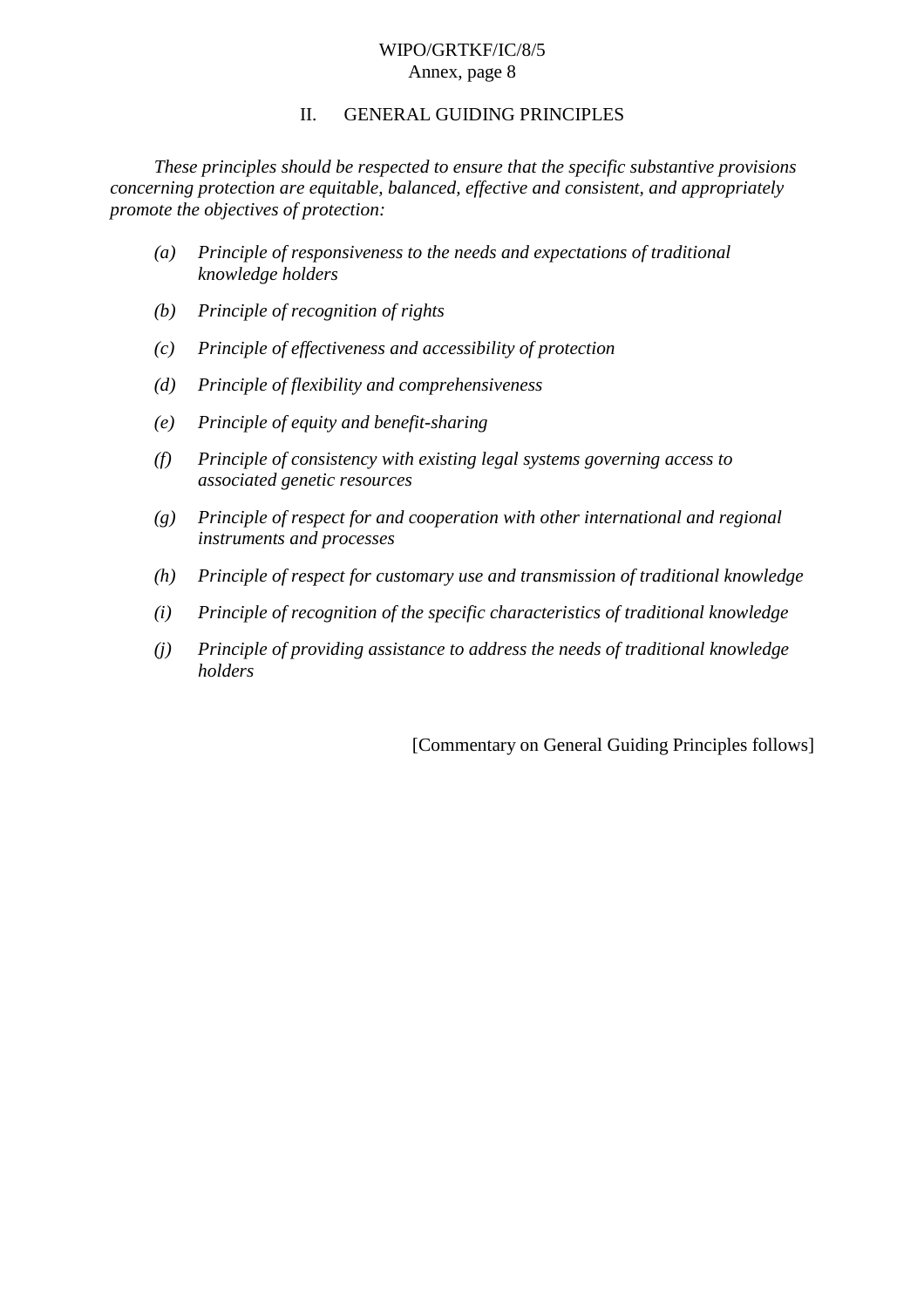#### COMMENTARY ON

#### GENERAL GUIDING PRINCIPLES

#### Background

The substantive provisions set out in the next section are guided by and seek to give legal expression to certain general guiding principles which have underpinned much of the discussion within the Committee since its inception and in international debate and consultations before the Committee's establishment.

Elaboration and discussion of such principles is a key step in establishing a firm foundation for development of consensus on the more detailed aspects of protection. Legal and policy evolution is still fast-moving in this area, at the national and regional level, but also internationally. Equally, strong emphasis has been laid on the need for community consultation and involvement. Broad agreement on core principles could put international cooperation on a clearer, more solid footing, but also clarify what details should remain the province of domestic law and policy, and leave suitable scope for evolution and further development. It could build common ground, and promote consistency and harmony between national laws, without imposing a single, detailed legislative template.

#### *(a) Principle of responsiveness to the needs and expectations of traditional knowledge holders*

Protection should reflect the actual aspirations, expectations and needs of traditional knowledge holders; and in particular should: recognize and apply indigenous and customary practices, protocols and laws as far as possible and appropriate; address cultural and economic aspects of development; address insulting, derogatory and offensive acts; enable full and effective participation by all traditional knowledge holders; and recognize the inseparable quality of traditional knowledge and cultural expressions for many communities. Measures for the legal protection of traditional knowledge should also be recognized as voluntary from the viewpoint of indigenous peoples and other traditional communities who would always be entitled to rely exclusively or in addition upon their own customary and traditional forms of protection against unwanted access and use of their traditional knowledge.

#### *(b) Principle of recognition of rights*

The rights of traditional knowledge holders to the effective protection of their knowledge against misappropriation should be recognized and respected.

#### *(c) Principle of effectiveness and accessibility of protection*

Measures for protecting traditional knowledge should be effective in achieving the objectives of protection, and should be understandable, affordable, accessible and not burdensome for their intended beneficiaries, taking account of the cultural, social and economic context of traditional knowledge holders. Where measures for the protection of traditional knowledge are adopted, appropriate enforcement mechanisms should be developed permitting effective action against misappropriation of traditional knowledge and supporting the broader principle of prior informed consent.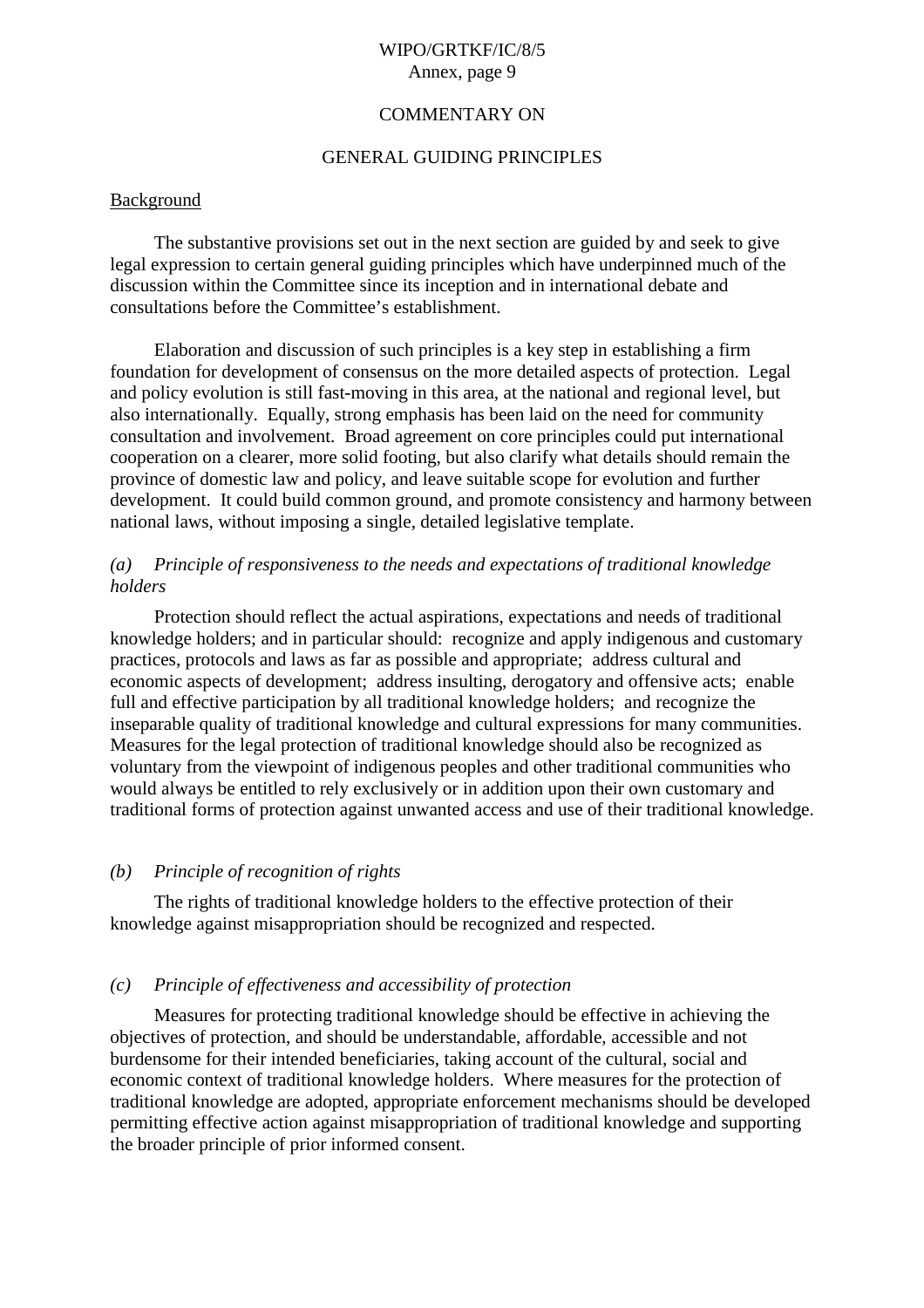#### *(d) Principle of flexibility and comprehensiveness*

Protection should respect the diversity of traditional knowledge held by different peoples and communities in different sectors, should acknowledge differences in national circumstances and the legal context and heritage of national jurisdictions, and should allow sufficient flexibility for national authorities to determine the appropriate means of implementing these principles within existing and specific legislative mechanisms, adapting protection as necessary to take account of specific sectoral policy objectives, subject to international law, and respecting that effective and appropriate protection may be achieved by a wide variety of legal mechanisms and that too narrow or rigid an approach may preempt necessary consultation with traditional knowledge holders.

Protection may combine proprietary and non-proprietary measures, and use existing IP rights (including measures to improve the application and practical accessibility of such rights), *sui generis* extensions or adaptations of IP rights, and specific *sui generis* laws. Protection should include defensive measures to curtail illegitimate acquisition of industrial property rights over traditional knowledge or associated genetic resources, and positive measures establishing legal entitlements for traditional knowledge holders.

#### *(e) Principle of equity and benefit-sharing*

Protection should reflect the need for an equitable balance between the rights and interests of those that develop, preserve and maintain traditional knowledge, namely traditional knowledge holders, and of those who use and benefit from traditional knowledge; the need to reconcile diverse policy concerns; and the need for specific protection measures to be proportionate to the objectives of protection and the maintenance of an equitable balance of interests. In reflecting these needs, traditional knowledge protection should respect the right of traditional knowledge holders to consent or not to consent to access to their traditional knowledge and should take into account the principle of prior informed consent.

The rights of traditional knowledge holders over their knowledge should be recognized and safeguarded. Respect for prior informed consent should be ensured, and holders of traditional knowledge should be entitled to fair and equitable sharing of benefits arising from the use of their traditional knowledge. Where traditional knowledge is associated with genetic resources, the distribution of benefits should be consistent with measures, established in accordance with the Convention on Biological Diversity, providing for sharing of benefits arising from the utilization of the genetic resources.

Protection which applies the principle of equity should not be limited to benefit-sharing, but should ensure that the rights of traditional knowledge holders are duly recognized and should, in particular, respect the right of traditional knowledge holders to consent or not to consent to access to their traditional knowledge.

#### *(f) Principle of consistency with existing legal systems governing access to associated genetic resources*

The authority to determine access to genetic resources, whether associated with traditional knowledge or not, rests with the national governments and is subject to national legislation. The protection of traditional knowledge associated with genetic resources shall be consistent with the applicable law governing access to those resources and the sharing of benefits arising from their use. Nothing in these Principles shall be interpreted to limit the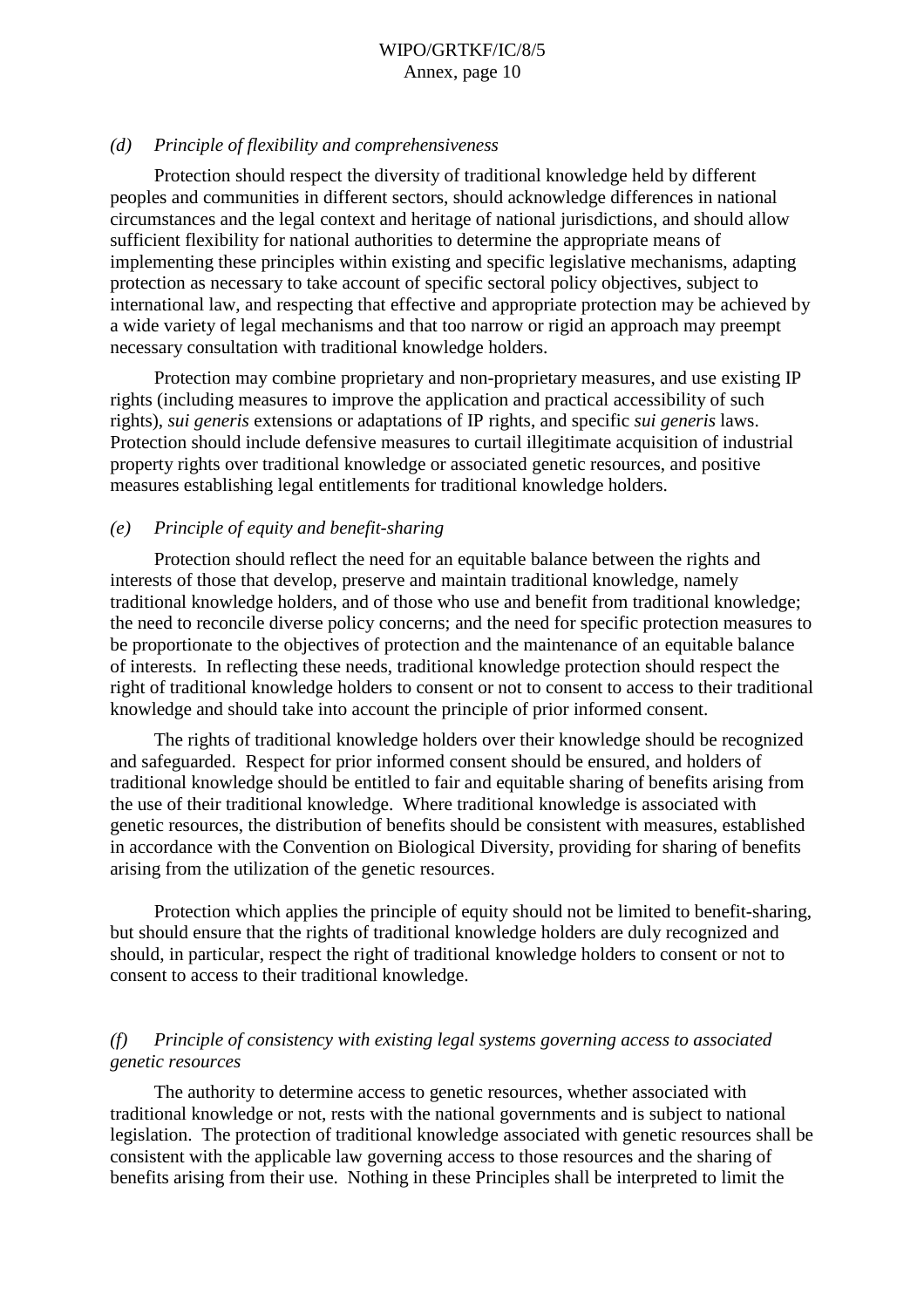sovereign rights of States over their natural resources and the authority of governments to determine access to genetic resources, whether or not those resources are associated with protected traditional knowledge.

### *(g) Principle of respect for and cooperation with other international and regional instruments and processes*

Traditional knowledge shall be protected in a way that is consistent with the objectives of other relevant international and regional instruments and processes, and without prejudice to specific rights and obligations already codified in or established under binding legal instruments and international customary law.

Nothing in these Principles shall be interpreted to affect the interpretation of other instruments or the work of other processes which address the role of traditional knowledge in related policy areas, including the role of traditional knowledge in the conservation of biological diversity, the combating of drought and desertification, or the implementation of farmers' rights as recognized by relevant international instruments and subject to national legislation.

#### *(h) Principle of respect for customary use and transmission of traditional knowledge*

Customary use, practices and norms shall be respected and given due account in the protection of traditional knowledge, subject to national law and policy. Protection beyond the traditional context should not conflict with customary access to, and use and transmission of, traditional knowledge, and should respect and bolster this customary framework. If so desired by the traditional knowledge holders, protection should promote the use, development, exchange, transmission and dissemination of traditional knowledge by the communities concerned in accordance with their customary laws and practices, taking into account the diversity of national experiences. No innovative or modified use of traditional knowledge within the community which has developed and maintained that knowledge should be regarded as offensive use if that community identifies itself with that use of the knowledge and any modifications entailed by that use.

### *(i) Principle of recognition of the specific characteristics of traditional knowledge*

Protection of traditional knowledge should respond to the traditional context, the collective or communal context and inter-generational character of its development, preservation and transmission, its relationship to a community's cultural and social identity and integrity, beliefs, spirituality and values, and constantly evolving character within the community.

#### *(j) Principle of providing assistance to address the needs of traditional knowledge holders*

Traditional knowledge holders should be assisted in building the legal-technical capacity and establishing the institutional infrastructure which they require in order to effectively utilize and enjoy the protection available under these Principles, including, for example, in the setting up of collective management systems for their rights, the keeping of records of their traditional knowledge and other such needs.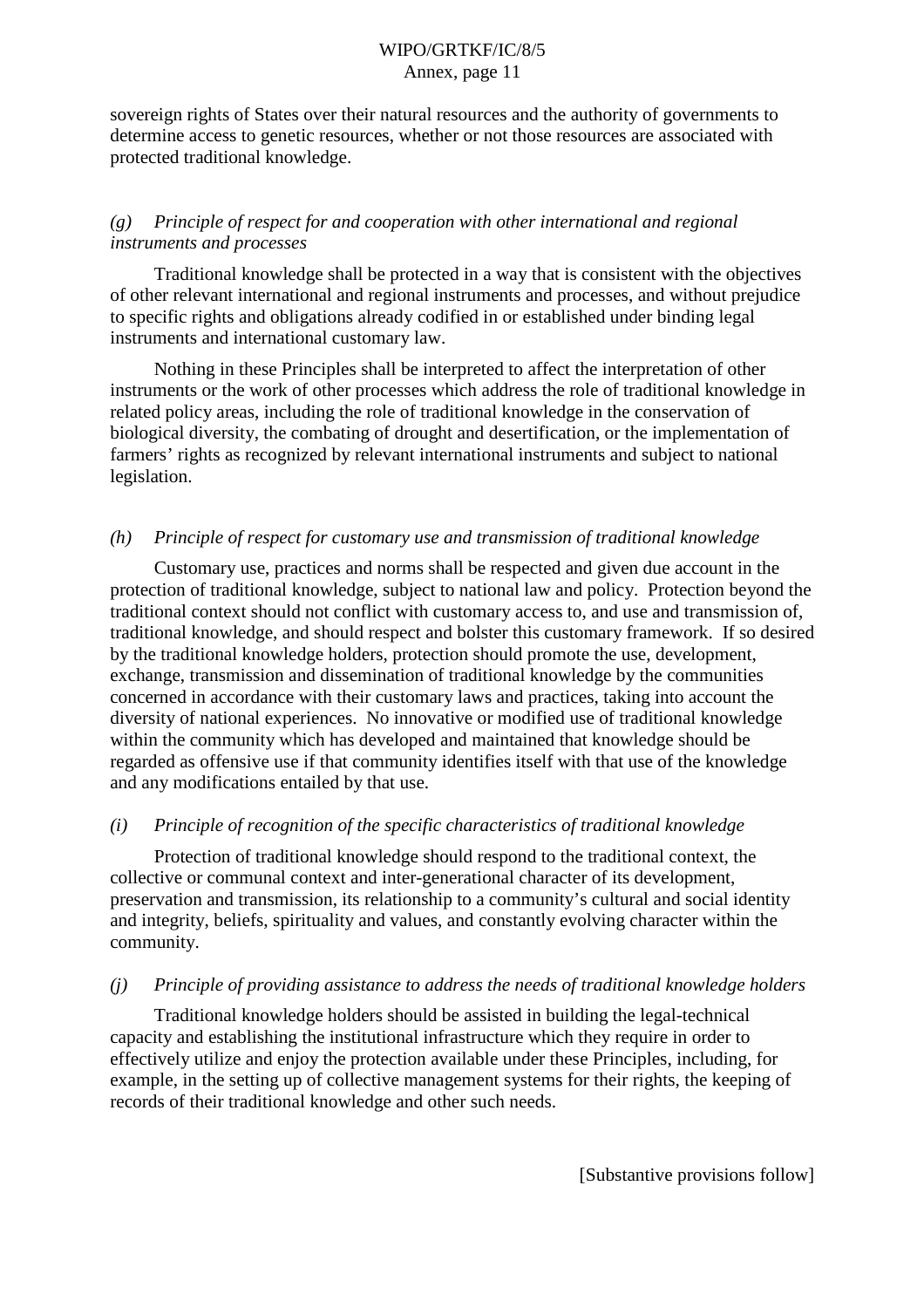### III. SUBSTANTIVE PROVISIONS

# ARTICLE 1

### PROTECTION AGAINST MISAPPROPRIATION

### *1. Traditional knowledge shall be protected against misappropriation.*

*2. Any acquisition, appropriation or utilization of traditional knowledge by unfair or illicit means constitutes an act of misappropriation. Misappropriation may also include deriving commercial benefit from the acquisition, appropriation or utilization of traditional knowledge when the person using that knowledge knows, or is negligent in failing to know, that it was acquired or appropriated by unfair means; and other commercial activities contrary to honest practices that gain inequitable benefit from traditional knowledge.*

### *3. In particular, legal means should be provided to prevent:*

*(i) acquisition of traditional knowledge by theft, bribery, coercion, fraud, trespass, breach or inducement of breach of contract, breach or inducement of breach of confidence or confidentiality, breach of fiduciary obligations or other relations of trust, deception, misrepresentation, the provision of misleading information when obtaining prior informed consent for access to traditional knowledge, or other unfair or dishonest means;*

*(ii) acquisition of traditional knowledge or exercising control over it in violation of legal measures that require prior informed consent as a condition of access to the knowledge, and use of traditional knowledge that violates terms that were mutually agreed as a condition of prior informed consent concerning access to that knowledge;*

*(iii) false claims or assertions of ownership or control over traditional knowledge, including acquiring, claiming or asserting intellectual property rights over traditional knowledge-related subject matter when those intellectual property rights are not validly held in the light of that traditional knowledge and any conditions relating to its access;* 

*(iv) if traditional knowledge has been accessed, commercial or industrial use of traditional knowledge without just and appropriate compensation to the recognized holders of the knowledge, when such use has gainful intent and confers a technological or commercial advantage on its user, and when compensation would be consistent with fairness and equity in relation to the holders of the knowledge in view of the circumstances in which the user acquired the knowledge; and*

*(v) willful offensive use of traditional knowledge of particular moral or spiritual value to its holders by third parties outside the customary context, when such use clearly constitutes a mutilation, distortion or derogatory modification of that knowledge and is contrary to* ordre public *or morality.* 

*4. Traditional knowledge holders should also be effectively protected against other acts of unfair competition, including acts specified in Article 10bis of the Paris Convention. This includes false or misleading representations that a product or service is produced or provided with the involvement or endorsement of traditional knowledge holders, or that the commercial exploitation of products or services benefits holders of traditional knowledge. It also includes acts of such a nature as to create confusion with a product or service of traditional knowledge*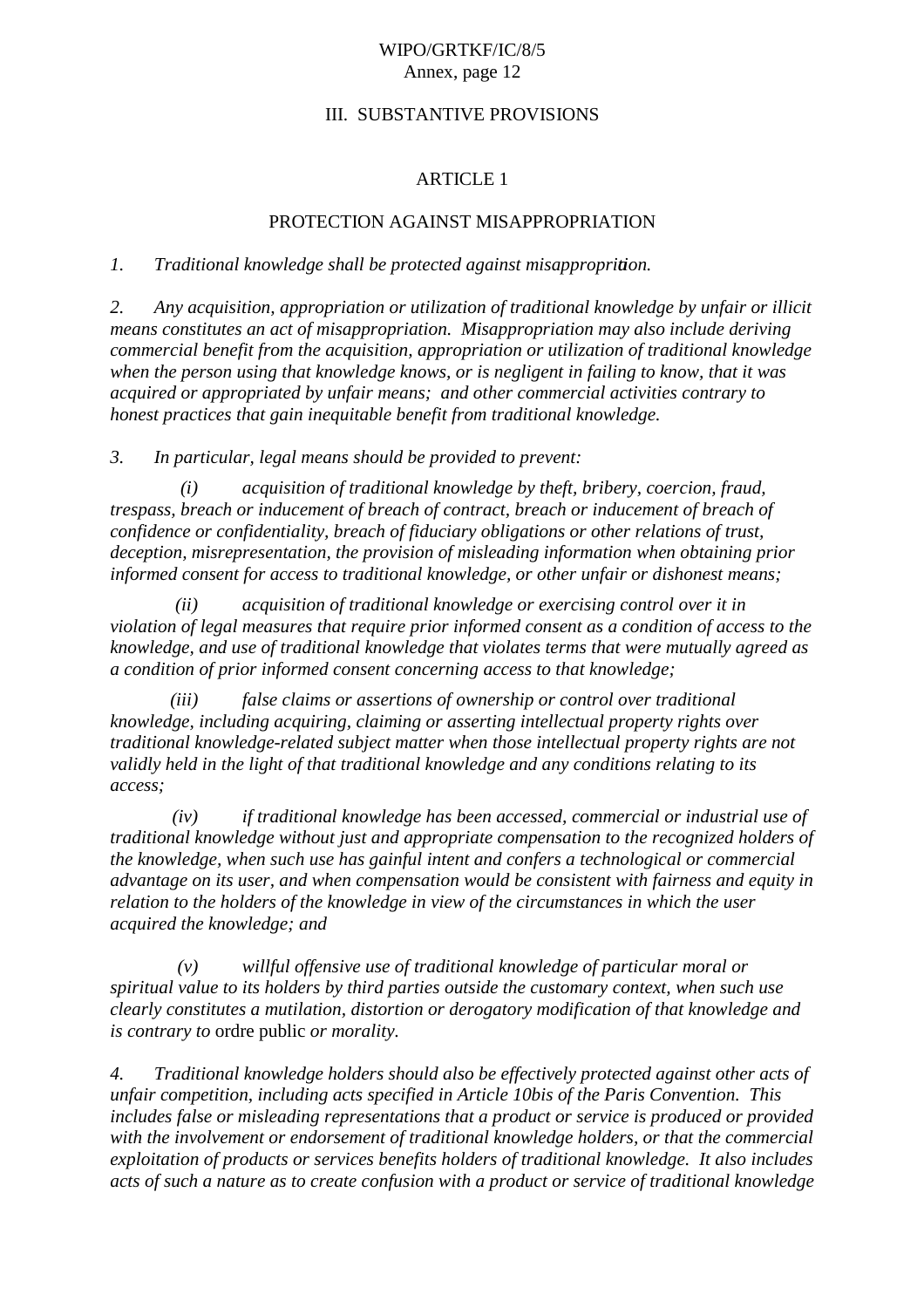*holders; and false allegations in the course of trade which discredit the products or services of traditional knowledge holders.*

*5. The application, interpretation and enforcement of protection against misappropriation of traditional knowledge, including determination of equitable sharing and distribution of benefits, should be guided, as far as possible and appropriate, by respect for the customary practices, norms, laws and understandings of the holder of the knowledge, including the spiritual, sacred or ceremonial characteristics of the traditional origin of the knowledge.*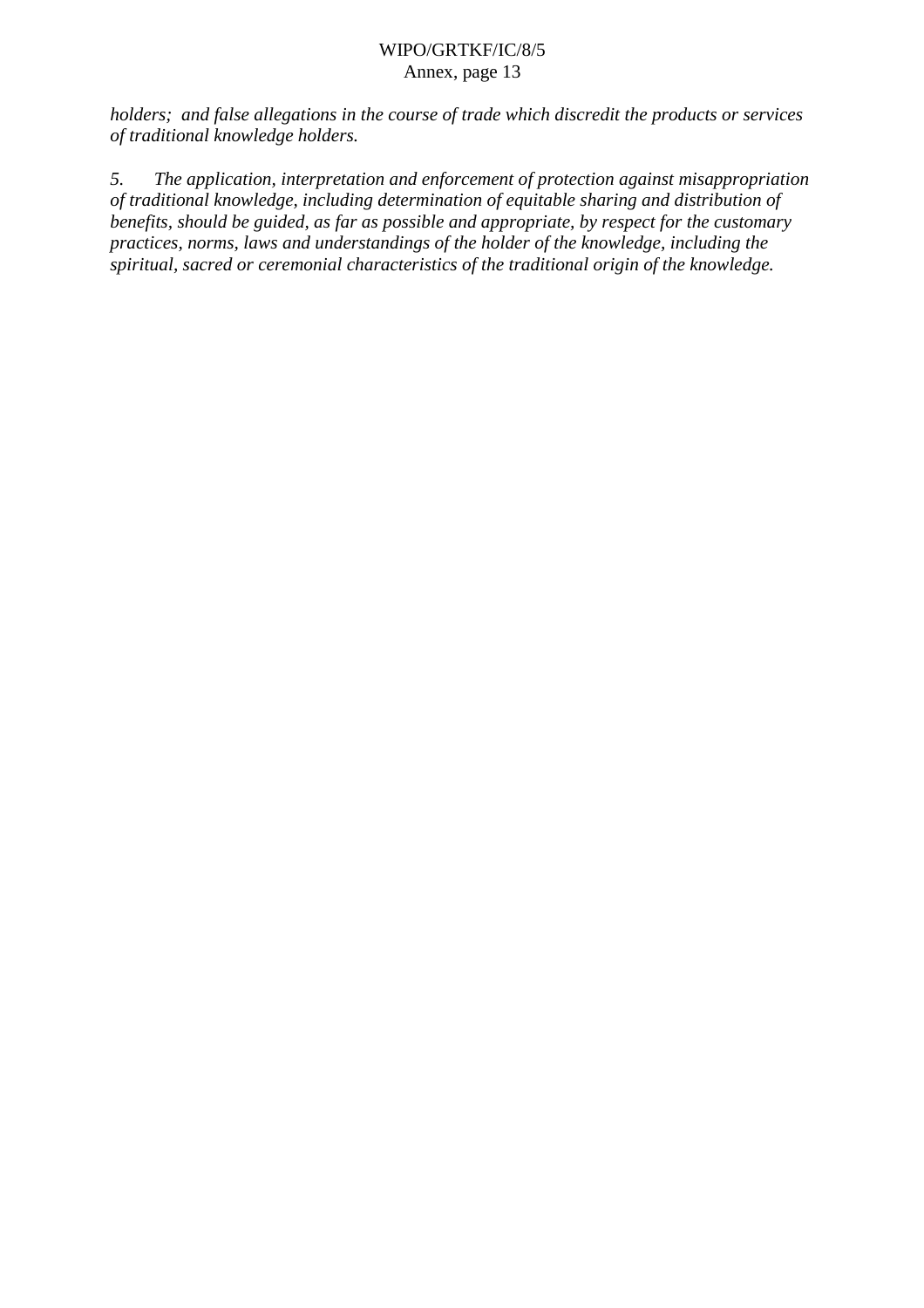#### COMMENTARY ON ARTICLE 1

This provision builds on an international consensus that traditional knowledge should not be misappropriated, and that some form of protection is required to achieve this. Existing international and national laws already contain norms against misappropriation of related intangibles such as goodwill, reputation, know-how and trade secrets. These norms can be viewed as part of the broader law of unfair competition and civil liability rather than as necessarily requiring distinct exclusive rights as provided for in the chief branches of modern intellectual property law. This provision establishes a general principle against the misappropriation of TK as a common frame of reference for protection, drawing together existing approaches and building on existing legal frameworks. The provision thus reflects the African Group's proposal that the first objective of TK protection should be to "Prevent the misappropriation of  $\ldots$  traditional knowledge"<sup>16</sup> and other expressions of commitment to "preventing the misappropriation of TK."<sup>17</sup>

The general norm against misappropriation is elaborated in three, cumulative steps. The provision first articulates a basic norm against misappropriation as such; second, it develops the nature of "misappropriation" by providing a general, non-exclusive description of misappropriation; and finally it catalogues specific acts of misappropriation which should be suppressed. This drafting structure (but not its legal content) mirrors the structure of a provision in the Paris Convention which has proven to be widely adaptable (Article 10*bis*) and which has engendered several new forms of protection, such as the protection of geographical indications and the protection of undisclosed information. Importantly for traditional knowledge protection, this article does not create exclusive property rights over intangible objects. Rather, it represses unfair acts in certain spheres of human intellectual activity without creating distinct private property titles over the knowledge which is being protected against those illegitimate acts. Similarly, the first paragraph in this provision defines misappropriation as an unfair act which should be repressed, without creating monopolistic property rights over TK.

The second paragraph describes the nature of misappropriation in a general and non-exclusive manner. A link with unfair competition law is suggested by the focus on acquisition *by unfair means*. Akin to Article 10 *bis*, the term "unfair means" may be defined differently, depending on the specific legal settings in national law. This allows countries to take into account various domestic and local factors when determining what constitutes misappropriation, in particular the views and concerns of indigenous and local communities. The non-exclusive nature of this description of "misappropriation" allows the term "misappropriation" to become the umbrella term and structure under which the various unfair, illicit and inequitable acts, which should be repressed, may be subsumed.<sup>18</sup>

<sup>&</sup>lt;sup>16</sup> See, Objective 1, African Group proposal, Annex, WIPO/GRTKF/IC/6/12

<sup>&</sup>lt;sup>17</sup> United States of America (WIPO/GRTKF/IC/6/14, para. 157)

<sup>18</sup> The approach taken under a misappropriation regime, as reflected in the present Principles, is thus to modulate the term "misappropriation", if and as required, rather than to subsume that term under another, broader term or structure, as suggested by one comment. This would appear to be more of a linguistic difference in the choice of terms, rather than a fundamental difference in structure of the protection provided (see WIPO/GRTKF/IC/8/INF/4, OAPI).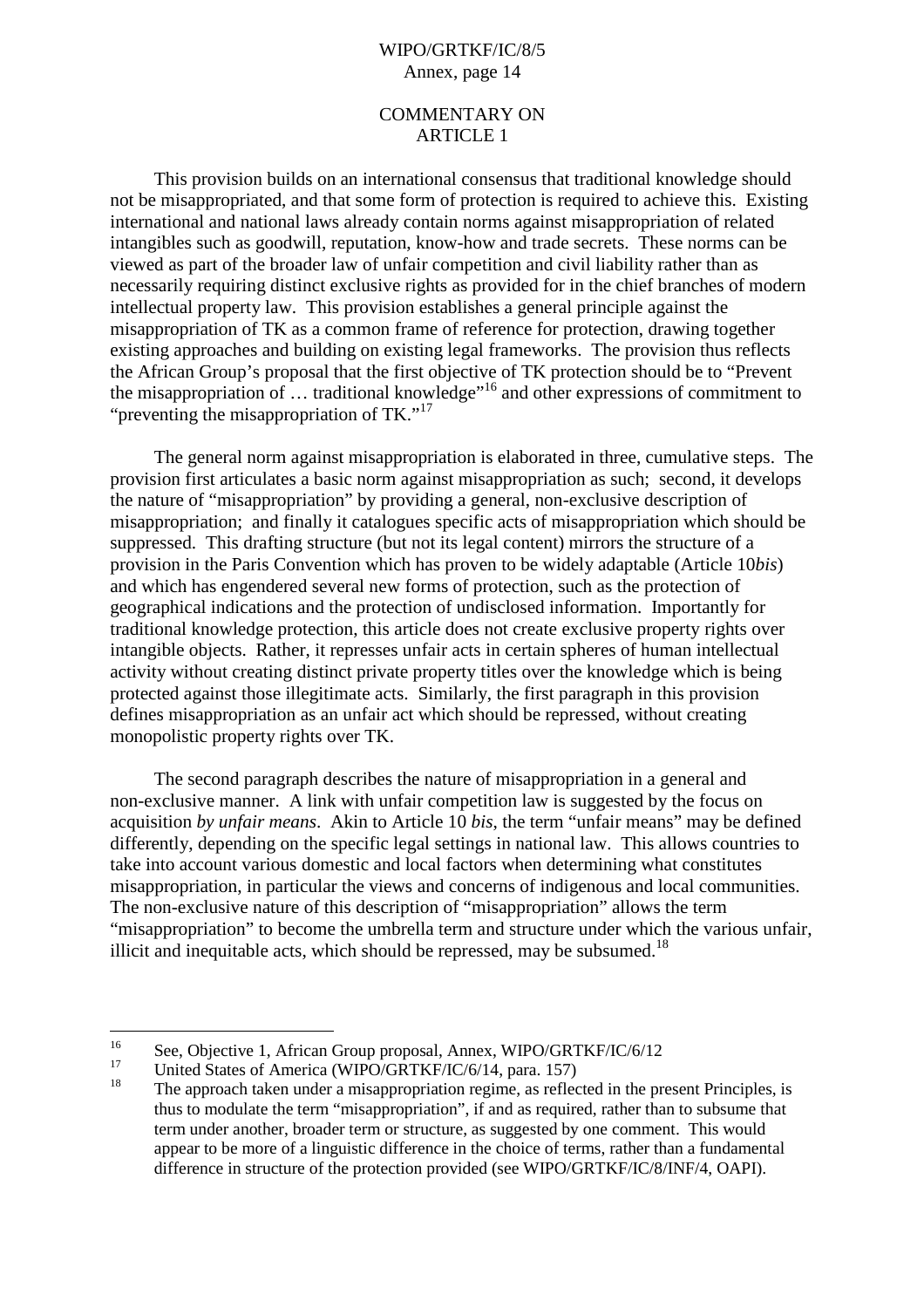Paragraph 3 provides an inclusive list of those specific acts which, when undertaken in relation to TK covered by these Principles, would, at a minimum, be considered acts of misappropriation. By allowing a wide range of measures as appropriate "legal means" within national law to suppress the listed acts, the chapeau of this paragraph applies the Guiding Principle of flexibility and comprehensiveness. The different subparagraphs of Article 1.3 distil specific acts of misappropriation, which include: (i) the illicit acquisition of TK, including by theft, bribery, deception, breach of contract, etc; (ii) breach of the principle of prior informed consent for access to TK, when required under national or regional measures; (iii) breach of defensive protection measures of TK; (iv) commercial or industrial uses which misappropriate the value of TK where it is reasonable to expect the holders of TK to share the benefits from this use; and (v) willful morally offensive uses of TK which is of particular moral or spiritual value to the TK holder. The provision gives wide flexibility for countries to use different legal means to suppress these listed acts. In countries which admit this possibility, judicial and administrative authorities may even draw upon these principles directly, without requiring specific legislation to be enacted. The words "in particular" leave the choice open to national policy makers to consider additional acts as forms of misappropriation and include these in the list nationally. This could include, for example, passing-off, misrepresentation of the source of TK, or failure to recognize the origin of TK.<sup>19</sup>

Paragraph 4 supplements the basic misappropriation norm by clarifying that the specific acts of unfair competition already listed in Article 10*bis* do have direct application to TK subject matter. As requested by commentators, the paragraph now been extended to clarify the relation between protection against misappropriation and protection under Article 10*bis* of the Paris Convention. It expressly states that TK holders are additionally protected against misleading representations, creating confusion and false allegations in relation to products or services produced or provided by them.

Since the notion of misappropriation would need to be more closely interpreted under national law, paragraph 5 suggests that concepts such as "unfair means," "equitable benefits" and "misappropriation" should in particular cases be guided by the traditional context and the customary understanding of TK holders themselves. The traditional context and customary understandings may be apparent in a community's traditional protocols or practices, or may be codified in customary legal systems.

#### Changes reflecting stakeholder comments and inputs received on this provision

Several comments requested the addition of a further category of acts to the list of specific acts of misappropriation. Accordingly, sub-paragraph  $3(v)$  was added, which would repress willful offensive use by third parties of TK which is of moral or spiritual value to the TK holders. In paragraph 4 the relationship between those acts of unfair competition which are repressed under Article 10*bis* of the Paris Convention and the protection against misappropriation have been further clarified through an additional sentence as requested by China. It expressly states that the acts of unfair competition listed in Article 10*bis*(3)2 and 10*bis*(3)3 Paris Convention should also be repressed, namely acts which create confusion with TK products or services and false allegations which discredit the TK products or services.

<sup>&</sup>lt;sup>19</sup> For example, the conceptions of "unfair" in the Indian Arts and Crafts Act of the United States of America and Peruvian Law.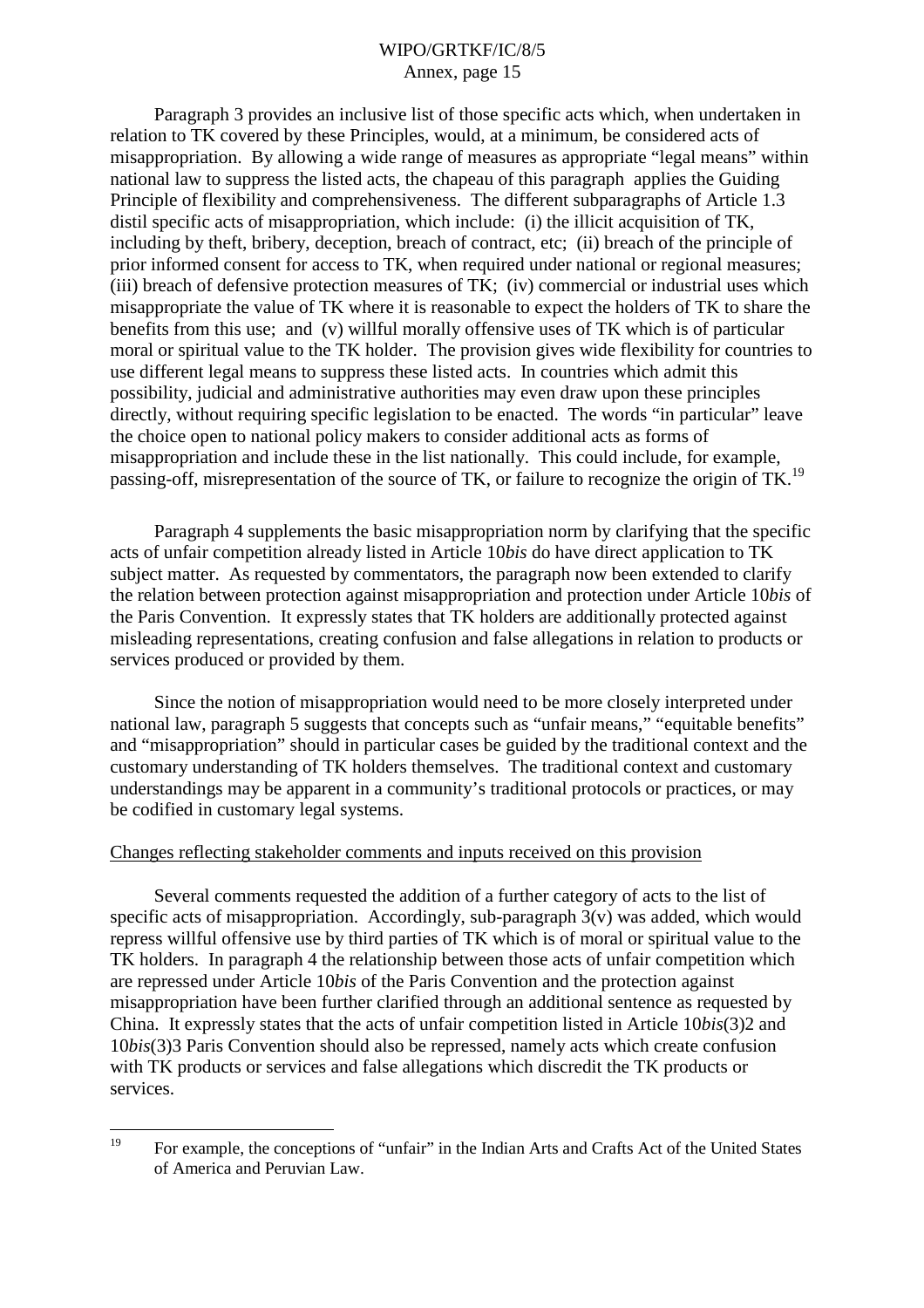*Comments and inputs reflected*: Brazil, China, United States of America; European Community, OAPI, Saami Council, UNU/IAS;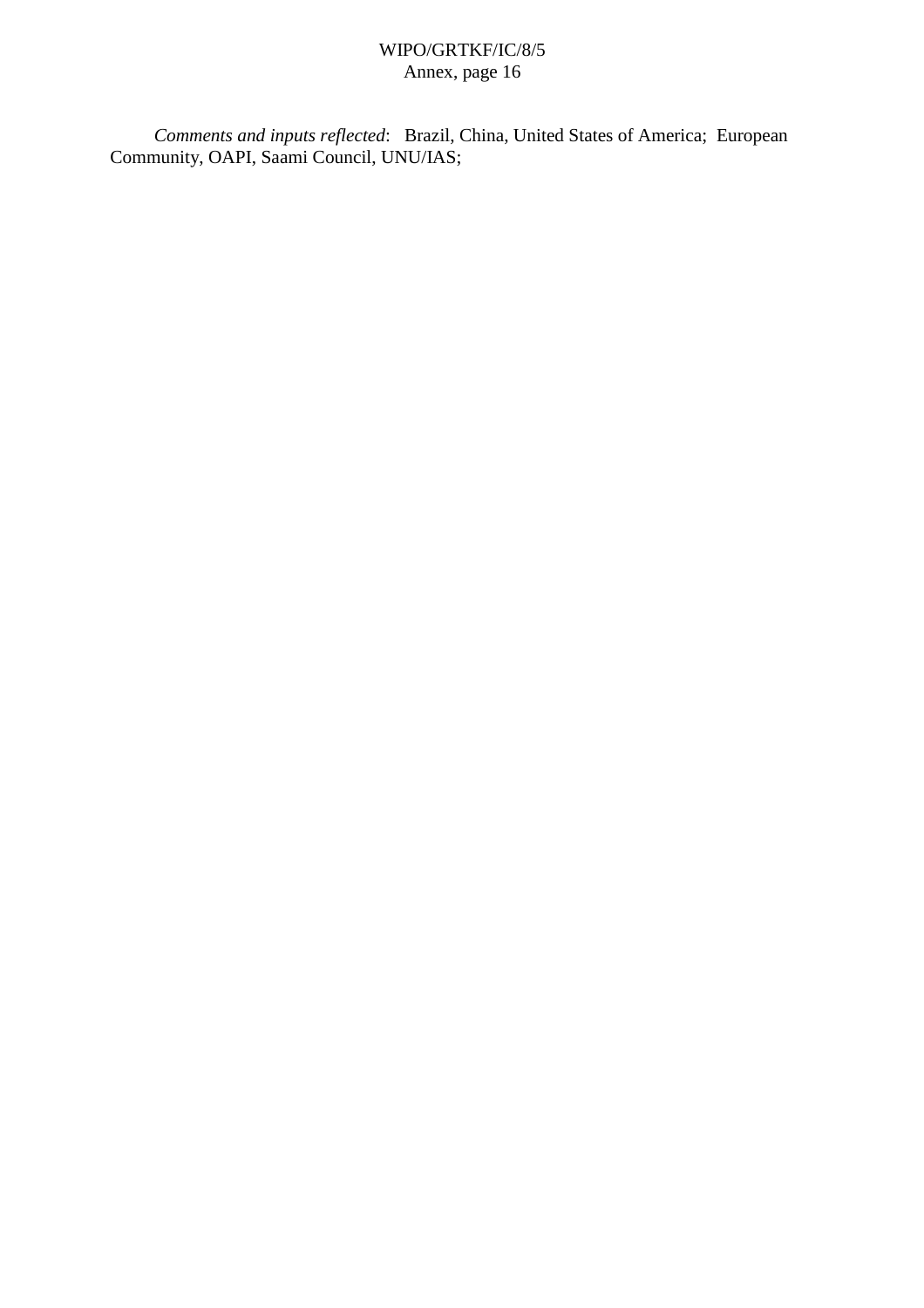### ARTICLE 2

### LEGAL FORM OF PROTECTION

*1. The protection of traditional knowledge against misappropriation may be implemented through a range of legal measures, including: a special law on traditional knowledge; laws on intellectual property, including laws governing unfair competition and unjust enrichment; the law of contracts; the law of civil liability, including torts and liability for compensation; criminal law; laws concerning the interests of indigenous peoples; fisheries laws and environmental laws; regimes governing access and benefit-sharing; or any other law or any combination of those laws. This paragraph is subject to Article 11(1).*

*2. The form of protection need not be through exclusive property rights, although such rights may be made available, as appropriate, for the individual and collective holders of traditional knowledge, including through existing or adapted intellectual property rights systems, in accordance with the needs and the choices of the holders of the knowledge, national laws and policies, and international obligations.*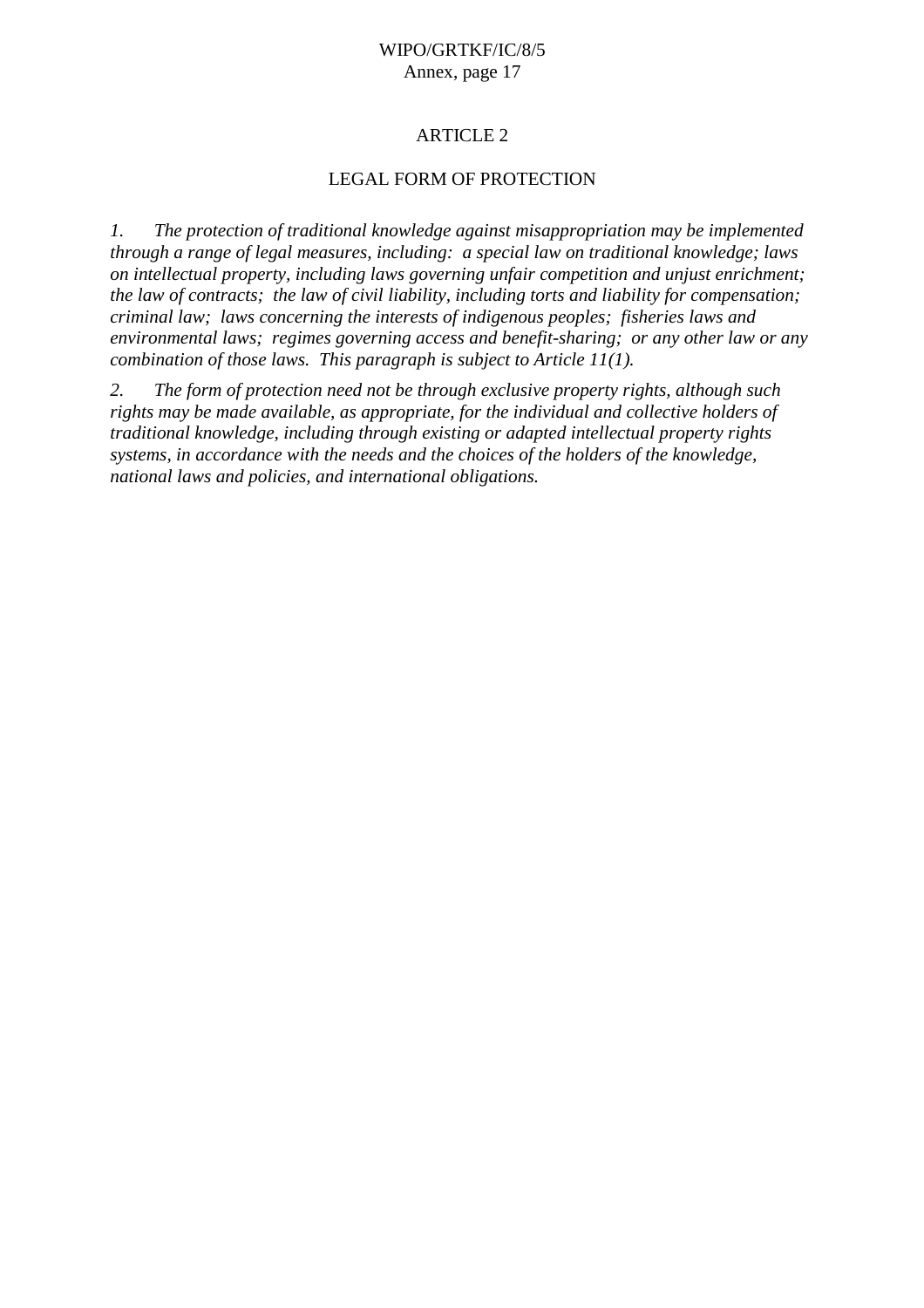#### COMMENTARY ON ARTICLE 2

Existing *sui generis* measures for TK protection at the level of domestic law already display a high diversity of legal forms and mechanisms. If the current provisions are not to pre-empt or supersede existing national and regional choices for TK protection, this diversity of legal mechanism would need to be accommodated in these international standards. Again, this approach is not new in the articulation of international standards. Provisions similar to this Article can be found in existing international instruments covering diverse fields of protection. Examples that have earlier been cited include the Washington Treaty, $^{20}$  the Paris Convention, and the Rome Convention.21 This provision applies the guiding principle of flexibility, to ensure that sufficient space is available for national consultations with the full and effective participation of TK holders, and legal evolution as protection mechanisms are developed and applied in practice.

Accordingly, in order to accommodate existing approaches and ensure appropriate room for domestic policy development, paragraph 1 gives effect to the Guiding Principle of flexibility and comprehensiveness and reflects the actual practice of countries which have already implemented *sui generis* forms of TK protection. It allows the wide range of legal approaches which are currently being used to protect TK in various jurisdictions, particularly in the African Union, Brazil, China, India, Peru, Portugal and the United States of America. It leaves national authorities a maximum amount of flexibility in order to determine the appropriate legal mechanisms which best reflect the specific needs of local and indigenous communities in the domestic context and which match the national legal systems in which protection will operate. The paragraph is modeled on a provision from a binding international instrument, namely Article 4 of the Washington Treaty.

Paragraph 2 clarifies that these principles do not require the creation of exclusive property titles on TK, which are perceived by many TK holders as inappropriate (see commentary on Article 1). Many TK holders have expressed the concern that new forms of protection of TK against misappropriation should not impose private rights on their TK. On the contrary, these principles give effect to an underlying norm against misappropriation by third parties, and thus against the illegitimate privatisation or commodification of TK, including through the improper assertion of illegitimate private property rights. Instead they leave open the scope for using alternative legal doctrines in formulating policy on these issues as suggested by several Committee participants. However, since several countries have already established *sui generis* exclusive rights over TK, the paragraph gives scope for such exclusive rights, provided that they are in accordance with the needs and choices of TK holders, national laws and policies, and international obligations.

#### Changes reflecting stakeholder comments and inputs received on this provision

Comments by Committee participants informed that in some jurisdictions fisheries laws and environmental laws are also relevant to the protection of some forms of TK and therefore these references have been added to the possible means of implementation of the Principles.

<sup>&</sup>lt;sup>20</sup> *Treaty on Intellectual Property in Respect of Integrated Circuits* (1989) (hereinafter, "the Washington Treaty")

<sup>21</sup> *International Convention for the Protection of Performers, Producers of Phonograms and Broadcasting Organizations* (1961) (hereinafter, "the Rome Convention")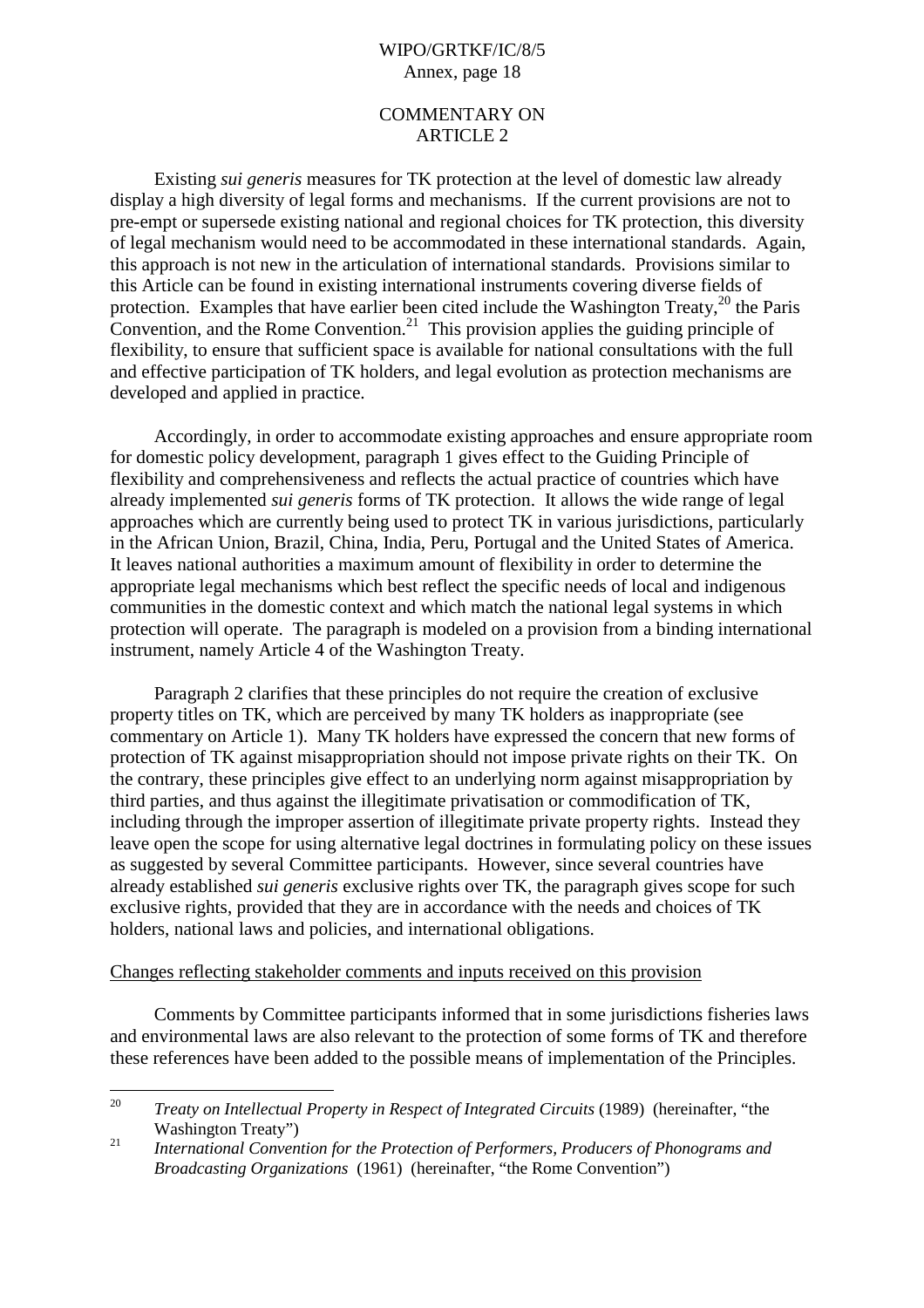The listing of laws has also been amended to bring it into line with the civil law tradition in continental Europe and francophone African countries.

*Comments and inputs reflected*: OAPI, Australia, New Zealand, ICC, Saami Council, UNU-IAS.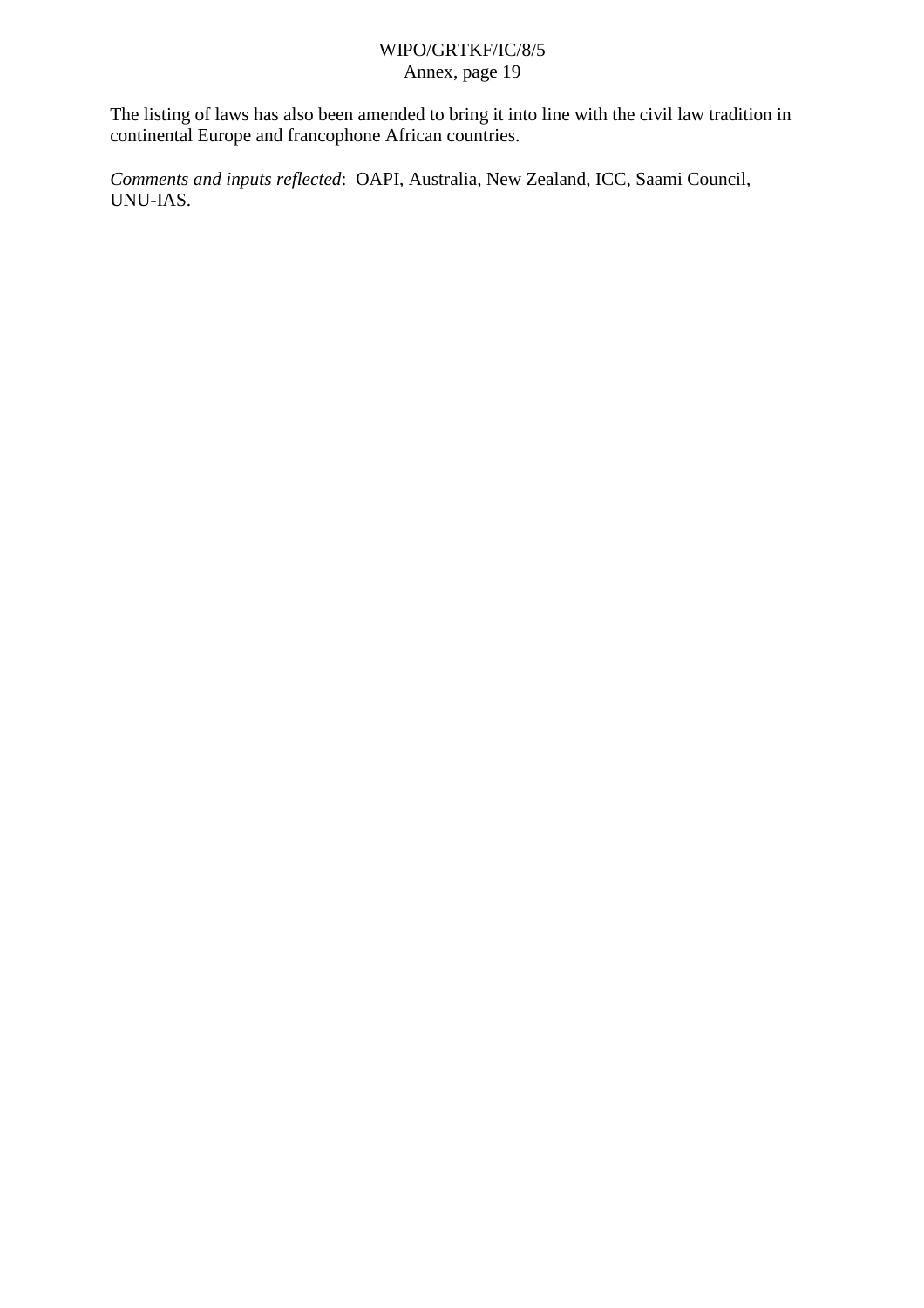### ARTICLE 3

#### GENERAL SCOPE OF SUBJECT MATTER

*1. These principles concern protection of traditional knowledge against misappropriation and misuse beyond its traditional context, and should not be interpreted as limiting or seeking externally to define the diverse and holistic conceptions of knowledge within the traditional context. These principles should be interpreted and applied in the light of the dynamic and evolving nature of traditional knowledge and the nature of traditional knowledge systems as frameworks of ongoing innovation.*

*2. For the purpose of these principles only, the term "traditional knowledge" refers to the content or substance of knowledge resulting from intellectual activity in a traditional context, and includes the know-how, skills, innovations, practices and learning that form part of traditional knowledge systems, and knowledge embodying traditional lifestyles of indigenous and local communities, or contained in codified knowledge systems passed between generations. It is not limited to any specific technical field, and may include agricultural, environmental and medicinal knowledge, and knowledge associated with genetic resources.*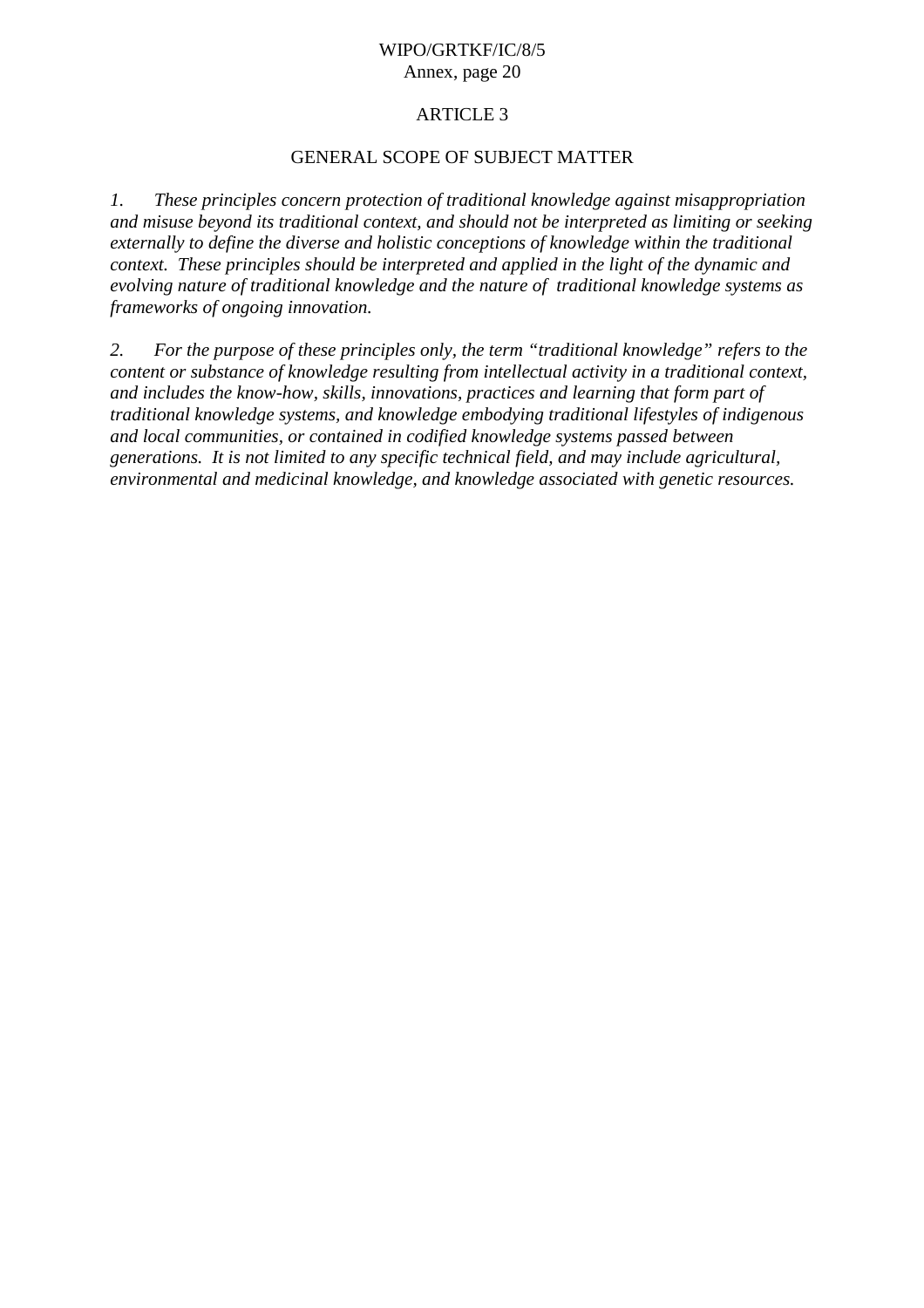#### COMMENTARY ON ARTICLE 3

This provision does two things: it clarifies the general nature of traditional knowledge for the purposes of these provisions, and it sets appropriate bounds to the scope of protectable subject matter. It therefore gives effect to concerns that international provisions on TK should reflect the distinctive qualities of TK, but also responds to concerns that provisions against misappropriation of TK should not intrude on the traditional context and should not place external constraints or impose external interpretations on how TK holders view, manage or define their knowledge in the customary or traditional context.

International IP standards typically defer to the national level for determining the precise scope of protected subject matter. The international level can range between a description in general terms of eligible subject matter, a set of criteria for eligible subject matter, or no definition at all. For example, the Paris Convention and the TRIPS Agreement do not define "invention." The Paris Convention defines 'industrial property' in broad and expansive terms. This provision takes a comparable approach which recognizes the diverse definitions and scope of TK that already apply in existing national laws on TK, and does not seek to apply one singular and exhaustive definition. Guided by existing national laws, however, this provision clarifies the scope of TK in a descriptive way. Its wording draws on a standard description that has been developed and consistently used by the Committee, which was based in turn on the Committee's analysis of existing national laws on the protection of TK. In essence, if intangible subject matter is to constitute traditional knowledge for the purposes of these provisions, it should be "traditional," in the sense of being related to traditions passed on from generation to generation, as well as being "knowledge" or a product of intellectual activity.

The second paragraph clarifies that these provisions cover traditional knowledge as such. This means that they would not apply to TCEs/EoF, which are treated in complementary and parallel provisions (document WIPO/GRTKF/IC/8/4). In its general structure, but not its content, the paragraph is modeled on Article 2(1) of the Berne Convention which delineates the scope of subject matter covered by that Convention by first providing a general description and then an illustrative list of elements that would fall within its scope. In following a similar approach, this paragraph does not seek to define the term absolutely. A single, exhaustive definition might not be appropriate in light of the diverse and dynamic nature of TK, and the differences in existing national laws on TK.

#### Changes reflecting stakeholder comments and inputs received on this provision

Comments by Committee participants suggested that the evolving and dynamic nature of indigenous knowledge over time should be further emphasized and reflected in this provision. A sentence to this effect has been added. Other comments suggested to develop and qualify certain prerequisites and terms used in the provision, such as "resulting from intellectual activity", and thus the description of traditional knowledge has been further specified, drawing on well-known language in existing international IP and other instruments.<sup>22</sup>

<sup>&</sup>lt;sup>22</sup> For example, the terms "resulting from intellectual activity" has a long established, clear usage in Article 2 of the WIPO Convention, and the term "embodying traditional lifestyles" has a similar long-established and clear usage in the context of Article 8(j) CBD. See comments of the European Community and its Member States.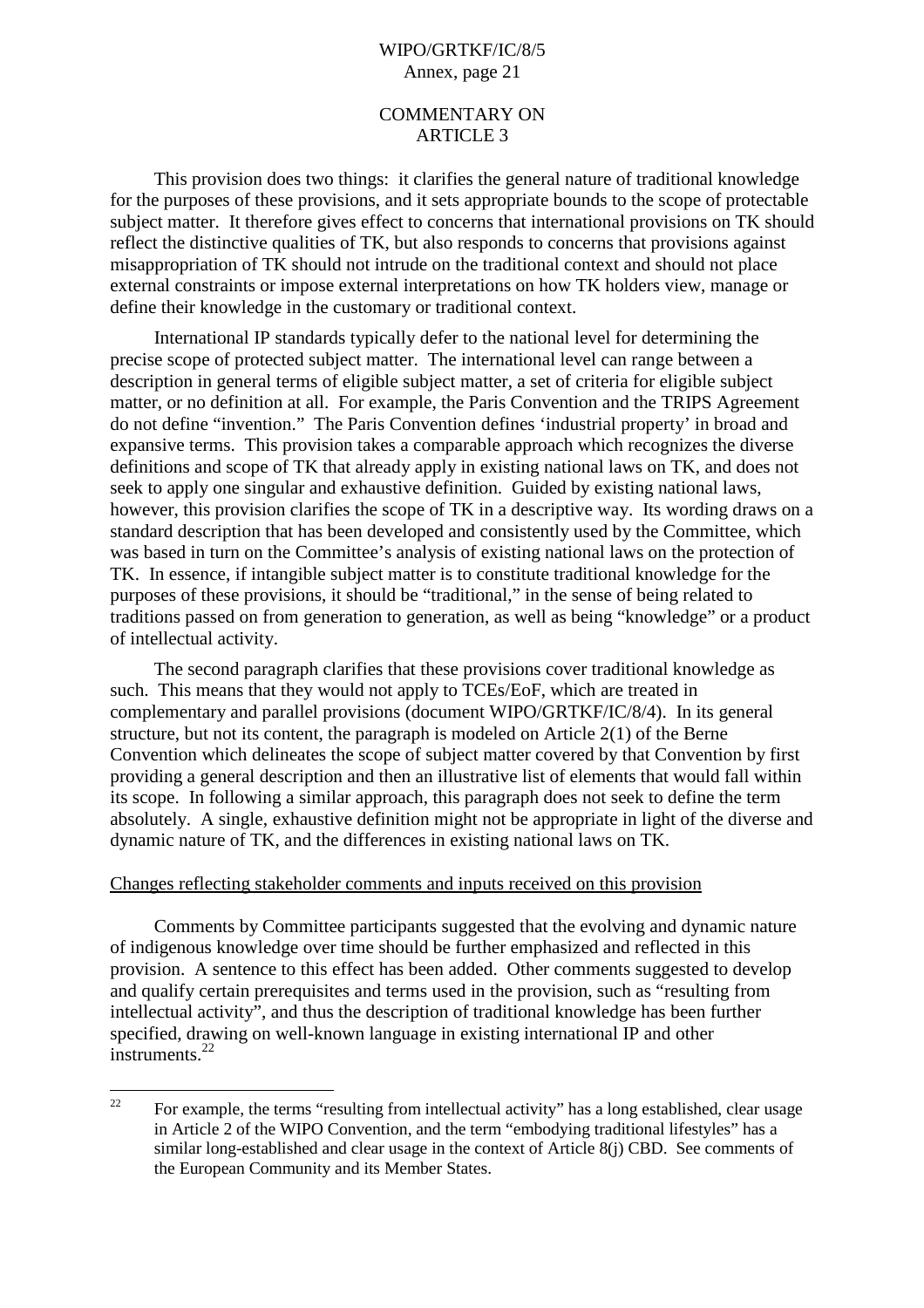*Comments reflected:* European Community, Indigenous Peoples' Committee on Biocolonialism, International Publishers' Association, UNU- IAS.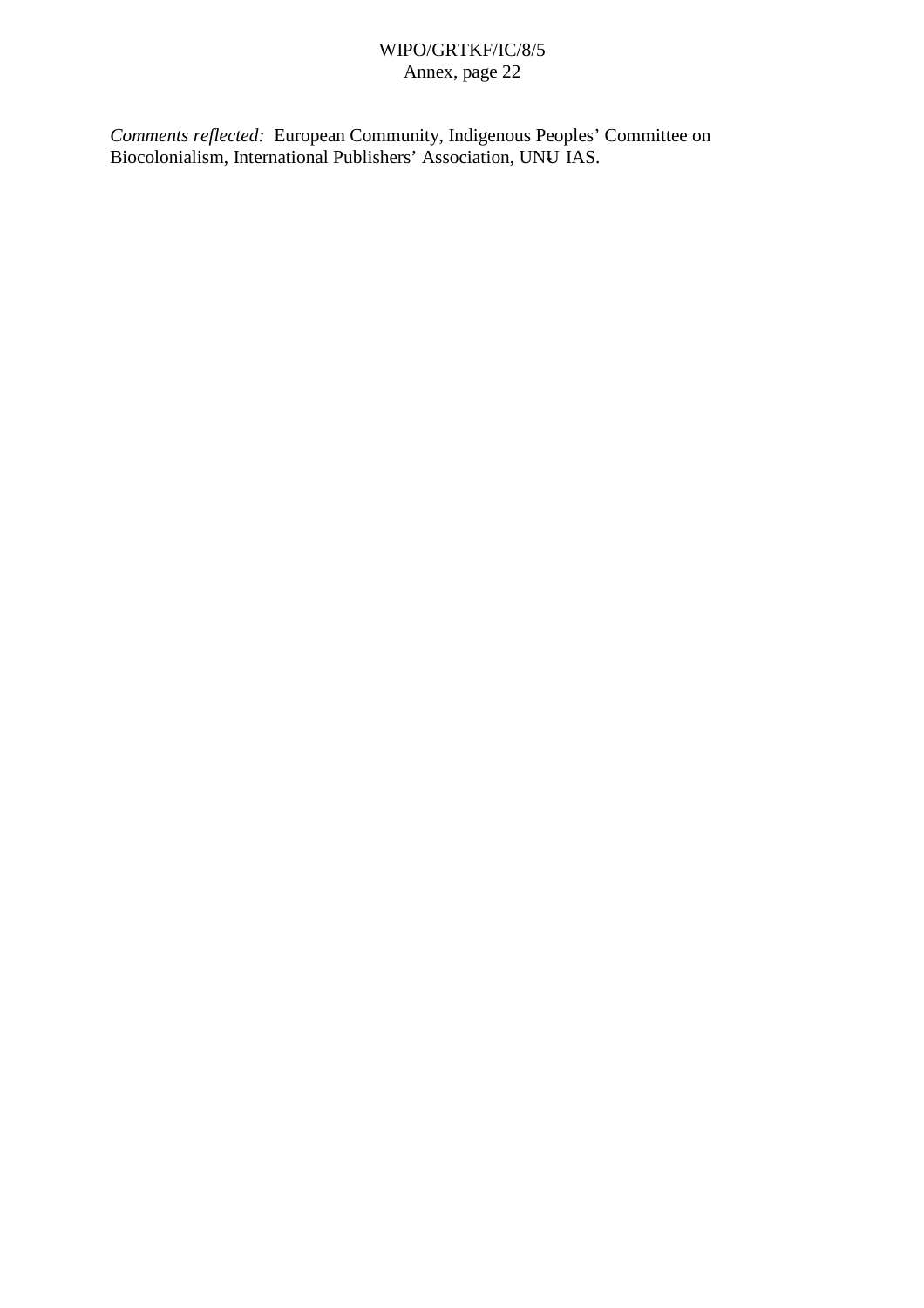### ARTICLE 4

### ELIGIBILITY FOR PROTECTION

*Protection should be extended at least to that traditional knowledge which is:*

*(i) generated, preserved and transmitted in a traditional and intergenerational context;*

*(ii) distinctively associated with a traditional or indigenous community or people which preserves and transmits it between generations; and*

*(iii) integral to the cultural identity of an indigenous or traditional community or people which is recognized as holding the knowledge through a form of custodianship, guardianship, collective ownership or cultural responsibility. This relationship may be expressed formally or informally by customary or traditional practices, protocols or laws.*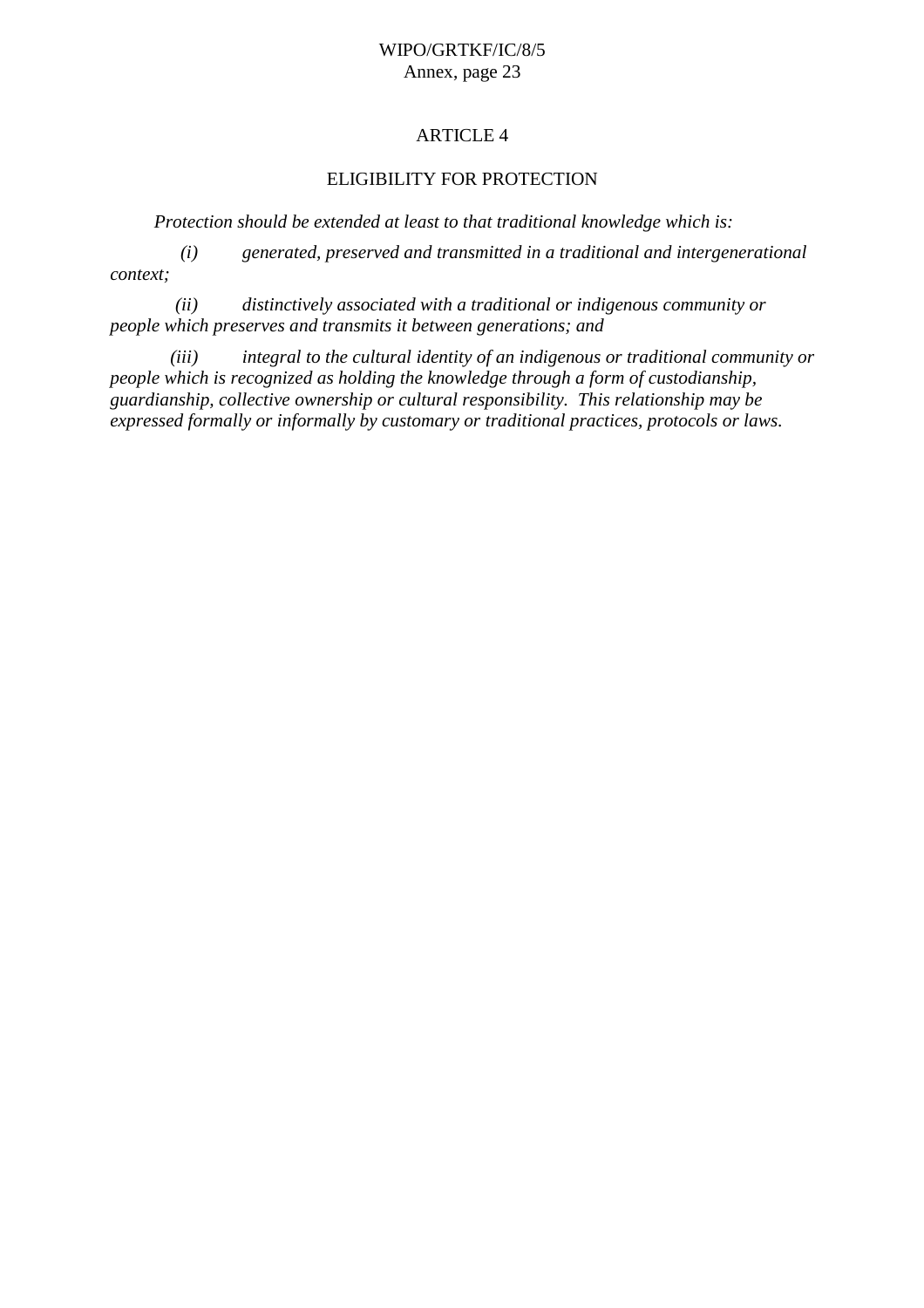#### COMMENTARY ON ARTICLE 4

This provision clarifies what qualities TK should have at least to be eligible for protection against misappropriation in line with these provisions. Again without intruding on the traditional domain, this provision would help set out the criteria that TK should meet in order to be assured protection against misappropriation by third parties in the external environment, beyond the traditional context. It leaves open the possibility of wider eligibility for protection, where this is in line with particular national choices and needs.

This provision is guided by the criteria that are applied in existing national *sui generis* TK laws and by the extensive Committee discussions on the criteria that should apply for TK protection. These national laws and Committee discussions cover diverse criteria, but certain common elements have emerged. This provision articulates those common elements: in essence, providing that TK should have (i) a traditional, intergenerational character, (ii) a distinctive association with its traditional holders, and (iii) a sense of linkage with the identity of the TK holding community (which is broader than conventionally recognized forms of 'ownership' and embraces concepts such as custodianship). For example, TK might be integral to the identity of an indigenous or traditional community if there is a sense of obligation to preserve, use and transmit the knowledge appropriately among the members of the community or people, or a sense that to allow misappropriation or offensive uses of the TK would be harmful. Some guidance on these concepts may be found in existing national laws. For example, the Indian Arts and Crafts Act in the United States of America specifies that a product is a product of a particular tribe when "the origin of a product is identified as a named Indian tribe or named Indian arts and crafts organization<sup>23</sup>." This could be a form of 'distinctive association' as suggested in subparagraph (ii).

This provision builds on the general description of TK in Article 3, and provides a conceptual link with the beneficiaries of protection, who are specified in Article 5. Together, these three articles clarify the minimal traditional linkage that would apply between TK and its holders, in order for protection against misappropriation to be assured under these provisions. They do not rule out broader scope of protection, since they define a minimum only (this is the intent of the term 'at least' in the chapeau). Yet the reference to "at least" in the chapeau of this provision clarifies that policymakers can choose more inclusive criteria to meet with national needs and circumstances.

#### Changes reflecting stakeholder comments and inputs received on this provision

Comments on this provision focused on whether specific TK elements, which were of specific importance to the commentators, such as TK utilized by environmental impact  $\alpha$ ssessment projects, $^{24}$ would fulfill the criteria of eligibility. Such a question would depend primarily on whether the knowledge was intergenerational, how it was associated with the community, and whether the community itself saw it as integral to its identity, as well as on national interpretation and existing national jurisprudence.

*Comments and inputs reflected*: IPA, ICC, OAPI, Saami Council, UNU-IAS.

<sup>&</sup>lt;sup>23</sup> (Section 309.2(f), 25 CFR Chapter II 309 (Protection of Indian Arts and Crafts Products)).<br><sup>24</sup> Invit Circumpalar Conference (ICC)

Inuit Circumpolar Conference (ICC).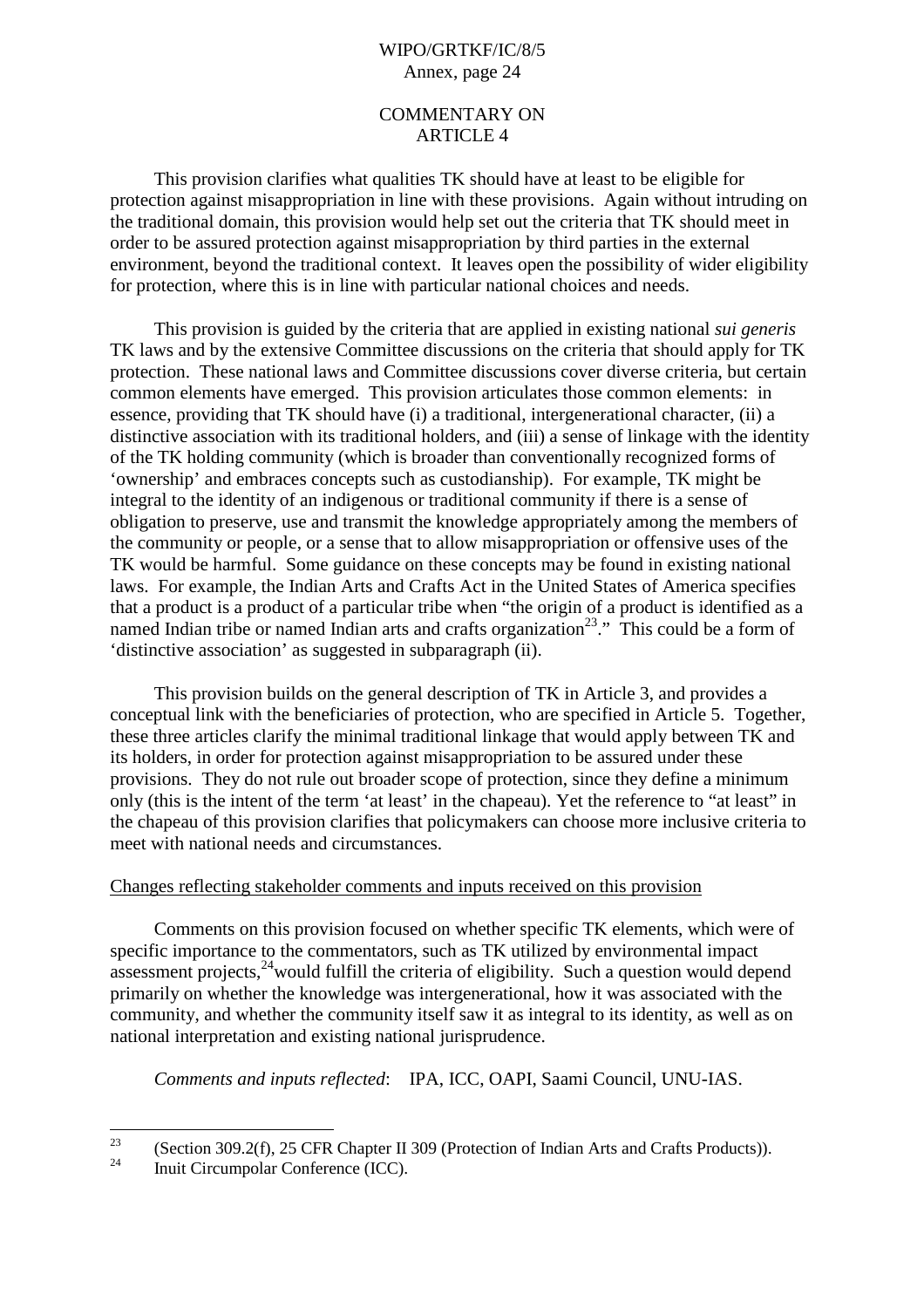#### ARTICLE 5

#### BENEFICIARIES OF PROTECTION

*Protection of traditional knowledge should benefit the communities who generate, preserve and transmit the knowledge in a traditional and intergenerational context, who are associated with it and who identify with it in accordance with Article 4. Protection should accordingly benefit the indigenous and traditional communities themselves that hold traditional knowledge in this manner, as well as recognized individuals within these communities and peoples. Entitlement to the benefits of protection should, as far as possible and appropriate, take account of the customary protocols, understandings, laws and practices of these communities and peoples.*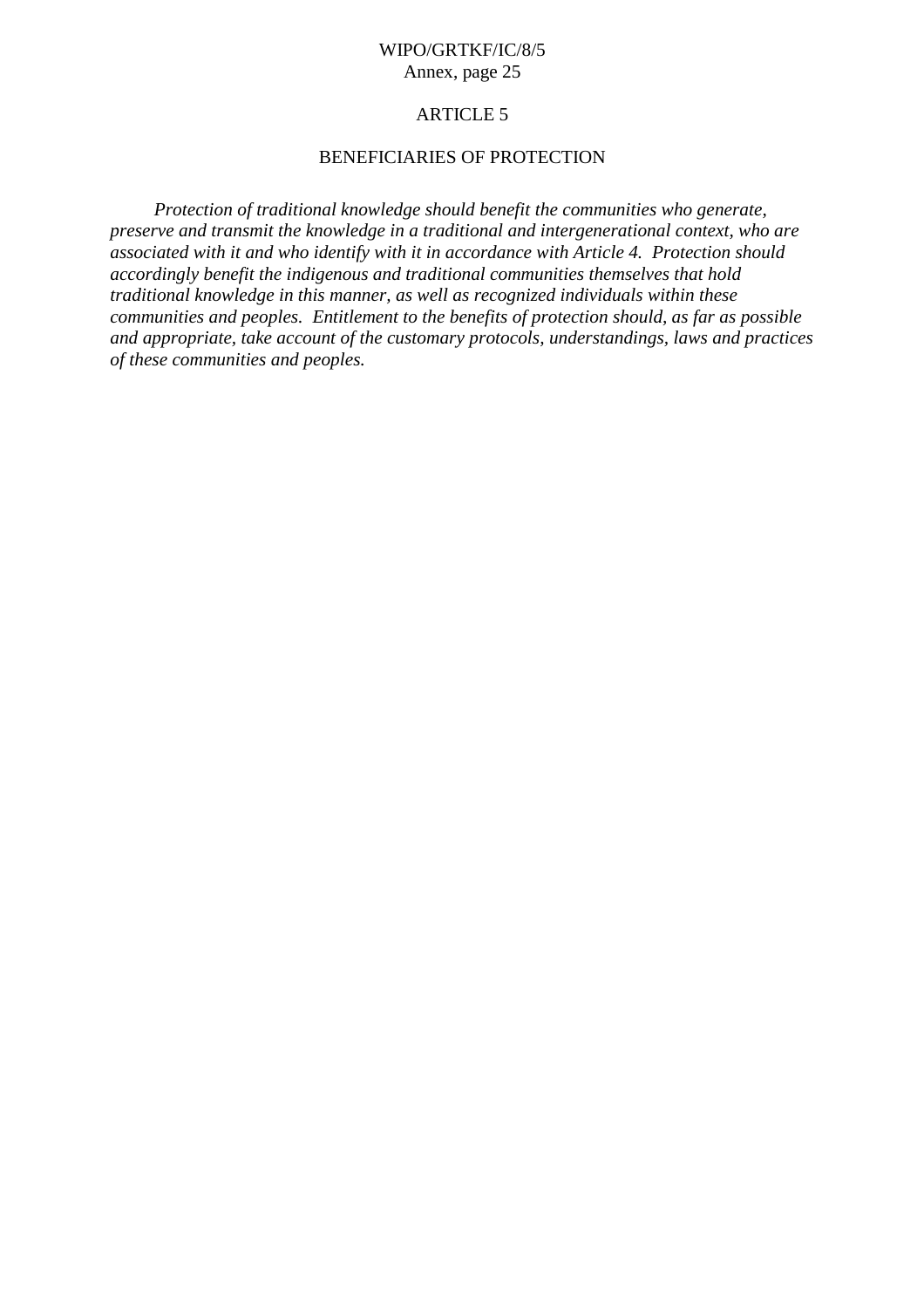#### COMMENTARY ON ARTICLE 5

Preceding principles have focussed on the subject matter of protection. This provision seeks to clarify who should principally benefit from protection of TK. It articulates the principle that the beneficiaries should be the traditional holders of TK. This draws on established practice in existing national systems and the consistent theme in international TK debates. The same approach is found in existing proposals for international protection frameworks. For example, the third objective of the international instrument or instruments proposed by the African Group is "to ensure that these benefits are harnessed for the benefit of traditional knowledge holders".25

Because TK is in general held by, associated with and related to the cultural identity of a community, the basic principle provides for that community collectively to benefit from its protection. Studies and actual cases have, nonetheless, shown that in some instances a particular individual member of a community may have a specific entitlement to benefits arising from the use of TK, such as certain traditional healers or individual farmers, working within the community. This provision therefore clarifies that beneficiaries may also include recognized individuals within the communities. Typically, the recognition will arise or be acknowledged through customary understandings, protocols or laws.

Entitlement to and distribution of benefits within a community (including the recognition of entitlements of individuals) may be governed by the customary law and practices that the community itself observes. This is a key area where external legal mechanisms for protection of TK may need to recognize and respect customary laws, protocols or practices. Case law suggests that financial penalties imposed for IP infringement can be distributed according to customary law. The mutually agreed terms for access and benefit-sharing agreements can also give effect to customary laws and protocols by allowing the communities to identify internal beneficiaries of protection according to their own laws, practices and understandings. This option is recognized in the third sentence.

This provision reflects a balance between the diverse forms of custodianship of TK at national and community levels, and the need for guidance on the determination of the beneficiaries of protection, entailing a trade-off between flexibility and inclusiveness on the one hand, and precision and clarity on the other hand. Existing national and community laws may already define the communities who would be eligible for protection. (See further detailed discussion of this question in document WIPO/GRTKF/IC/8/6). In contrast to seeking to create a new body of law *ab initio* concerning the identity of indigenous and other local communities, this text currently allows scope for reference to the national laws of the country of origin to determine these matters. Relevant law at the national or local levels can define relevant communities and/or individuals.26

<sup>&</sup>lt;sup>25</sup> See Objective 3, page 1, Annex, WIPO/GRTKF/IC/6/12.

<sup>26</sup> For example, the Indian Arts and Crafts Act in the United States, at WIPO/GRTKF/IC/5/INF/6, specifies that an "Indian tribe" means "any Indian tribe, band, nation, Alaska Native village, or any organized group or community which is recognized as eligible … by the United States …; or (2) Any Indian group that has been formally recognized as an Indian tribe by a State legislature or by a State commission or similar organization legislatively vested with State tribal recognition authority." (Section 309.2(e), 25 CFR Chapter II 309).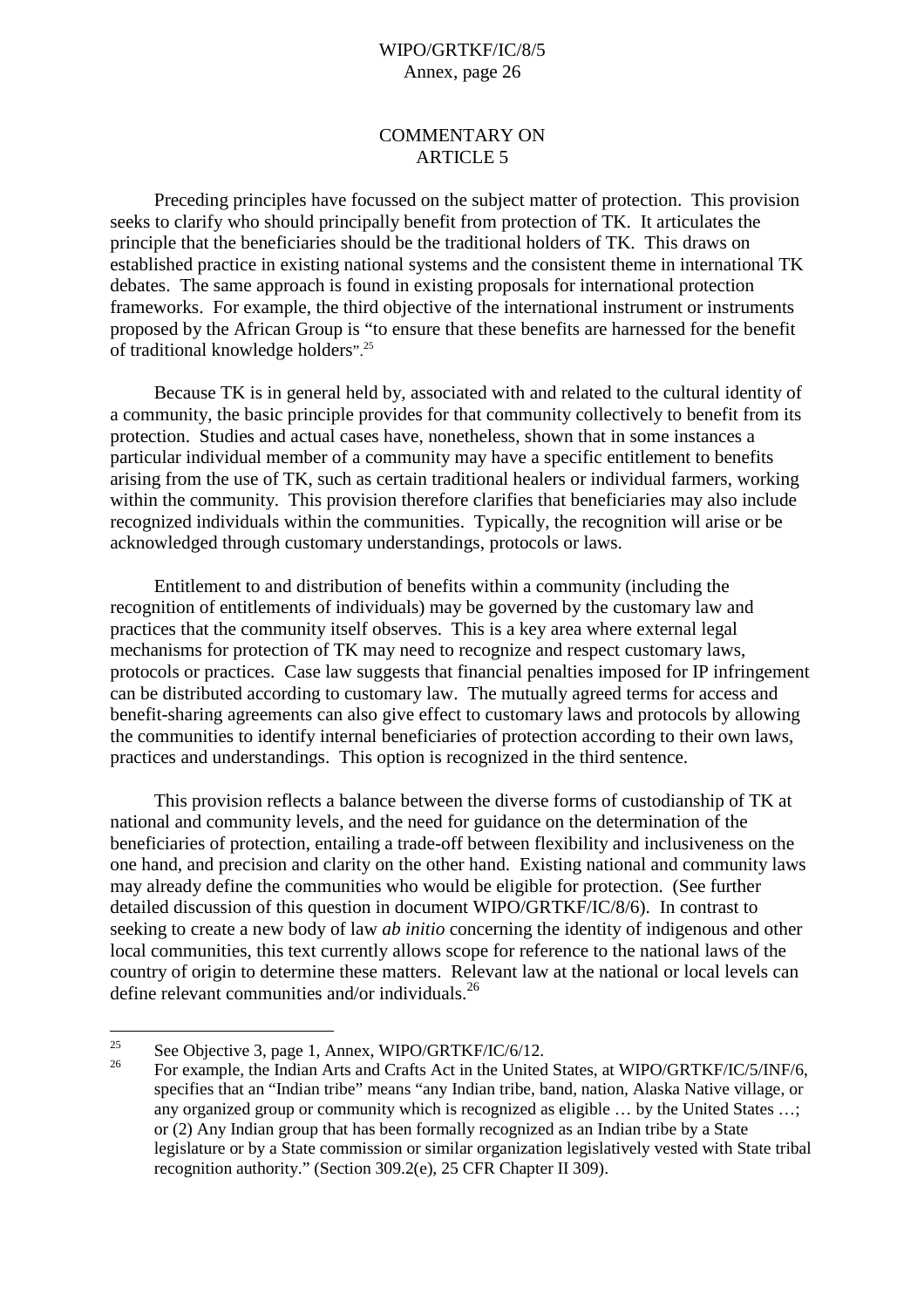# Comments and inputs received and changes regarding this provision

Comments received on this provision suggested that the beneficiaries should be defined with further precision even in the international layer of protection. This would apply both if the entitled TK holders are "indigenous or traditional communities or peoples" as such, and if they are "recognized individuals within these communities". More precise qualifiers have thus been incorporated by reference into the provision.

*Comments and inputs reflected*: OAPI, UNU-IAS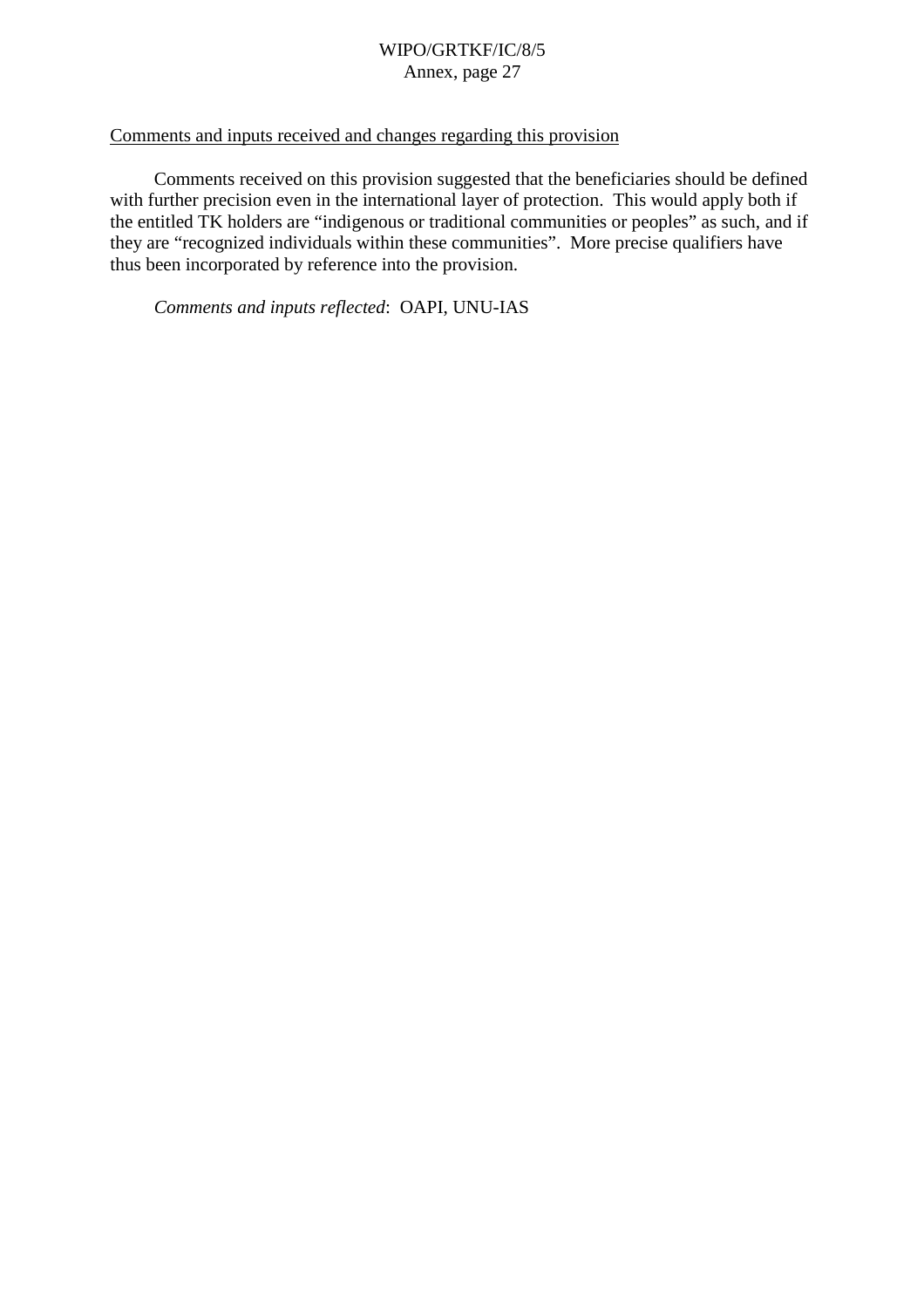### ARTICLE 6

#### FAIR AND EQUITABLE BENEFIT-SHARING AND RECOGNITION OF KNOWLEDGE HOLDERS

*1. The benefits of protection of traditional knowledge to which its holders are entitled include the fair and equitable sharing of benefits arising out of the commercial or industrial use of that traditional knowledge.*

*2. Use of traditional knowledge for non-commercial purposes need only give rise to non-monetary benefits, such as access to research outcomes and involvement of the source community in research and educational activities.*

*3. Those using traditional knowledge beyond its traditional context should mention its source, acknowledge its holders, and use it in a manner that respects the cultural values of its holders.* 

*4. Legal means should be available to provide remedies for traditional knowledge holders in cases where the fair and equitable sharing of benefits as provided for in paragraphs 1 and 2 has not occurred, or where knowledge holders were not recognized as provided for by paragraph 3.* 

*5. Customary laws within local communities may play an important role in sharing benefits that may arise from the use of traditional knowledge.*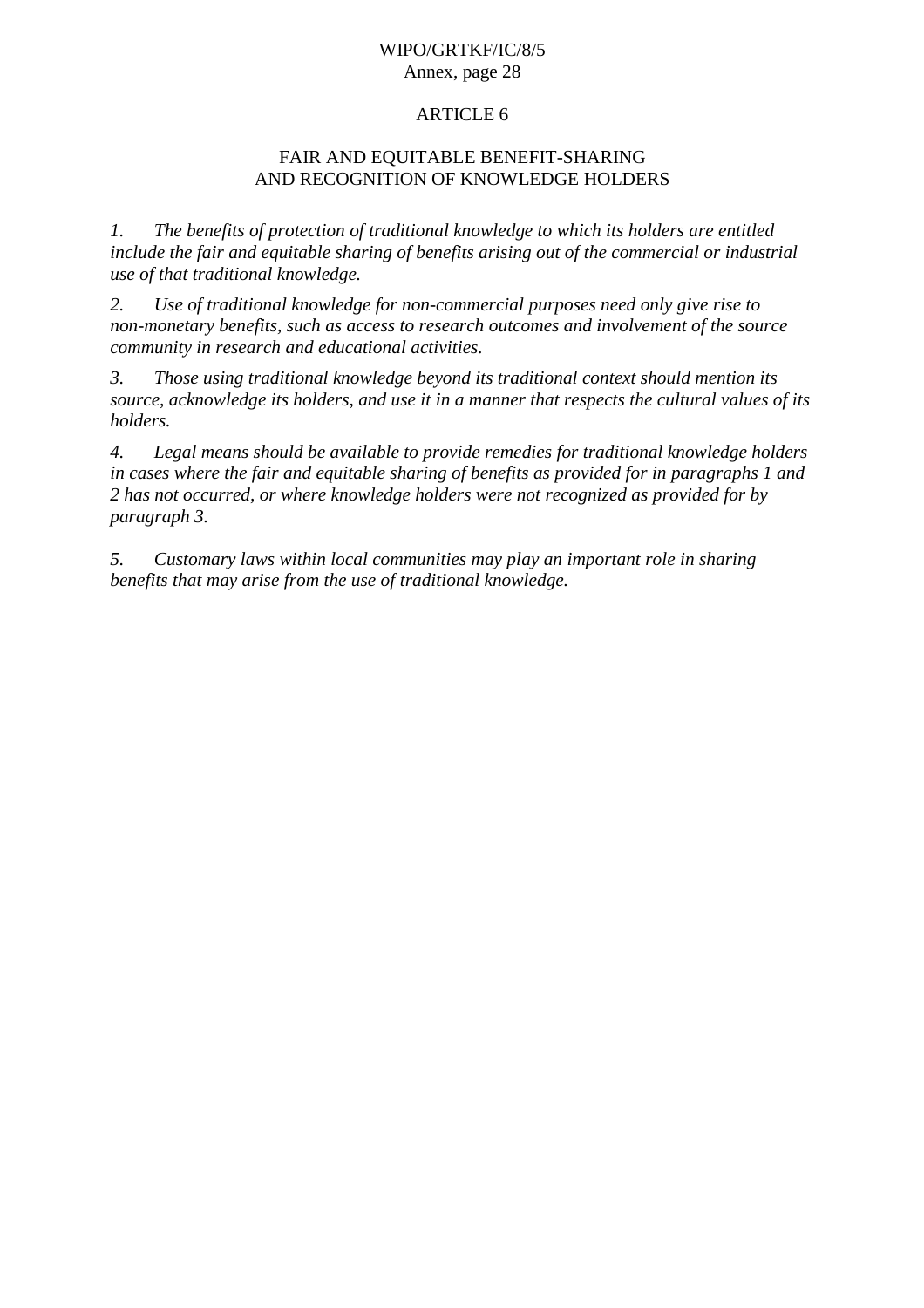#### COMMENTARY ON ARTICLE 6

The misappropriation of traditional knowledge may include gaining benefits, especially commercial benefits, from the use of the knowledge without equitable treatment of the holders of the knowledge. This is generally congruent with the concerns expressed that TK should not be the subject of unjust enrichment or should not give rise to inequitable benefits for third parties. Accordingly, the elaboration of a system of protection of TK against misappropriation may entail providing for positive standards for equitable sharing of benefits from the use of TK. Such equitable benefit-sharing is also a means of implementing such policy objectives as "recognition of the value of TK"; "ensuring respect for TK and TK holders"; and "promoting equitable benefit-sharing" (Objectives (i), (ii) and (xi) above).

This provision therefore supplements the broad reference to equitable benefit-sharing in the general description of misappropriation (Article 1 above), and covers commercial or noncommercial uses. Internationally agreed guidelines on biodiversity-related TK suggest that basic principles for benefit-sharing can include (i) covering both monetary and non-monetary benefits and (ii) developing different contractual arrangements for different uses.<sup>27</sup> Accordingly, this provision differentiates between commercial and non-commercial uses of TK and specifies different benefit-sharing principles for these uses.

Paragraph 1 establishes the general principle that TK holders are entitled to the sharing of benefits arising from commercial or industrial uses of their TK. The paragraph is worded in such a way that benefits would be shared directly with the TK holder, i.e. the traditional and local communities.

In contrast to the first paragraph, paragraph 2 concerns non-commercial uses of TK and concedes that such uses may give rise only to non-monetary benefit-sharing. The paragraph gives an illustration of non-monetary benefits that could be shared, namely access to research outcomes and involvement of the source community in research and educational activities. Other examples might include institutional capacity building; access to scientific information; and institutional and professional relationships that can arise from access and benefit-sharing agreements and subsequent collaborative activities.

The third paragraph concerns the recognition of TK holders and specifies that users should identify the source of the knowledge and acknowledge its holders. It also provides that TK should be used in a manner that respects the cultural values of its holders.

The final paragraph specifies that civil judicial procedures should be available to TK holders to receive equitable compensation when the provisions in paragraph 1 and 2 have not been complied with. It also specifies the possible role of customary laws and protocols in benefit-sharing since, as has been observed, "customary laws within local communities may play an important role  $\ldots$  in sharing any benefits that may arise" from access to TK.<sup>28</sup>

<sup>27</sup> See Section IV.D.3 ("Benefit-sharing"), *Bonn Guidelines on Access to Genetic Resources and Fair and Equitable Sharing of the Benefits Arising out of their Utilization* (Decision VI/24A, Annex)

<sup>&</sup>lt;sup>28</sup> United States of America, WIPO/GRTKF/IC/6/14, para. 76.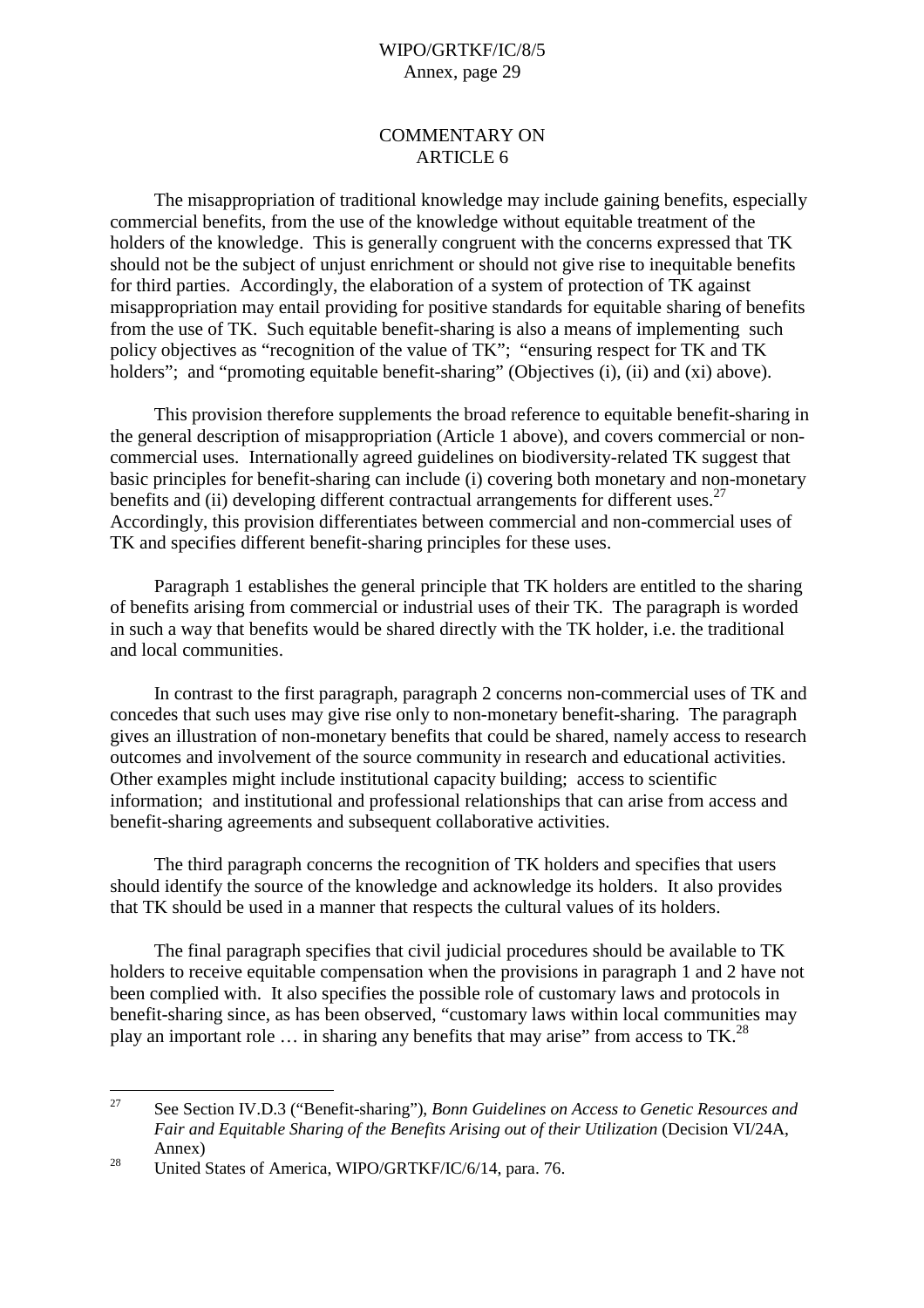#### Changes reflecting stakeholder comments and inputs received on this provision

Comments on this provision focused on fair and equitable benefit-sharing rather than equitable compensation and the provision has been redrafted accordingly. Other comments highlighted the role of customary laws and protocols in benefit-sharing and an additional sentence has thus been added. As requested by some comments, concrete principles regarding the determination of compensation and damages have also been added to the provision.

*Comments and inputs reflected*: Australia, Brazil, China, IPA, Saami Council, United States of America, UNU-IAS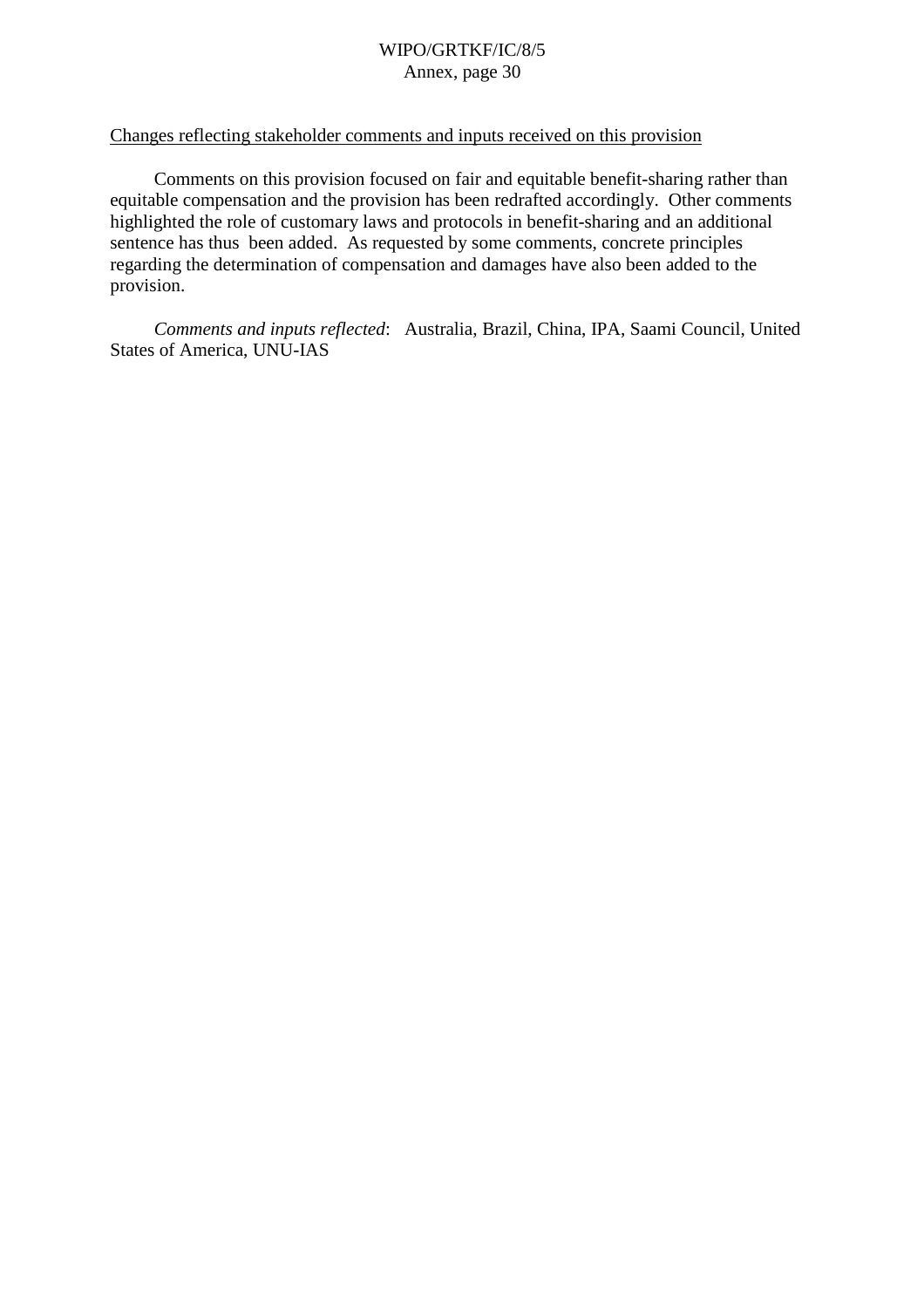### ARTICLE 7

#### PRINCIPLE OF PRIOR INFORMED CONSENT

*1. The principle of prior informed consent should govern any access of traditional knowledge from its traditional holders, subject to these principles and relevant national laws.* 

*2. The holder of traditional knowledge shall be entitled to grant prior informed consent for access to traditional knowledge, or to approve the grant of such consent by an appropriate national authority, as provided by applicable national legislation.*

*3. Measures and mechanisms for implementing the principle of prior informed consent should be understandable, appropriate, and not burdensome for all relevant stakeholders, in particular for traditional knowledge holders; should ensure clarity and legal certainty; and should provide for mutually agreed terms for the equitable sharing of benefits arising from any agreed use of that knowledge.*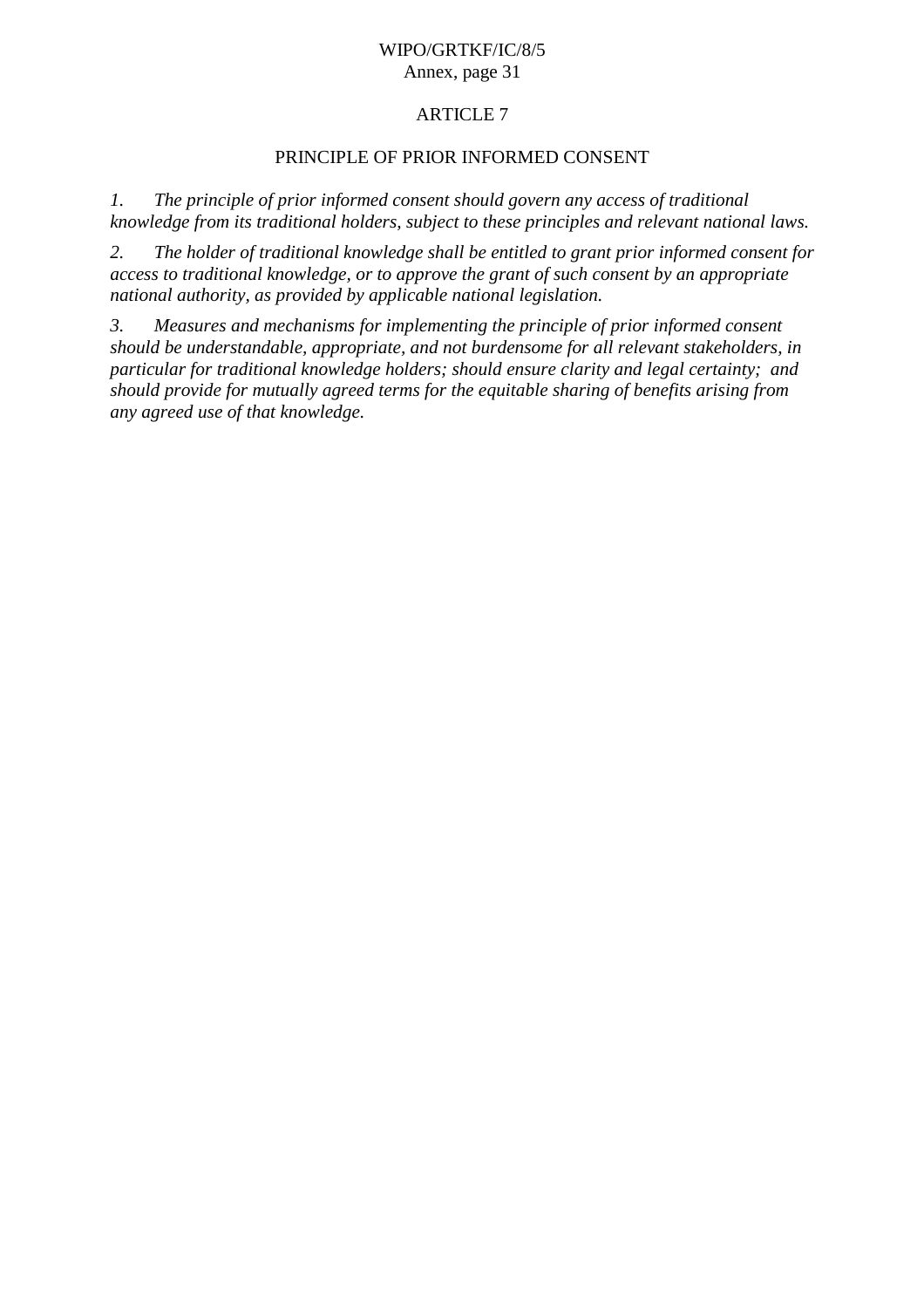#### COMMENTARY ON ARTICLE 7

The application of the principle of prior informed consent is central to the policy debates and existing measures concerning TK protection. The expanded conception of misappropriation of TK in Article 1 includes violation of legal measures that require the obtaining of prior informed consent. Prior informed consent has been recognized by some Committee members as a key legal principle and by others as "a valuable practice".<sup>29</sup> The principle essentially requires that at the point of access, when an external party first gains access to traditional knowledge held within a community, formal consent is required on the part of the community that holds the knowledge. National laws stipulate a contract or permit, containing mutually agreed terms, is agreed between TK users and providers, based on which consent is granted for access to the TK. The principle has been widely implemented through permits, contract systems or specific statutes.

The general principle, as expressed in the first paragraph, provides that TK holders should be both informed about the potential use of TK and should consent to the proposed use, as a condition of fresh access to their TK. The second paragraph expresses the roles and responsibilities concerning the prior informed consent principle, but leaves flexibility to adapt the application of the principle to national legal systems, stakeholder needs and custodianship structures. The third paragraph sets out basic features of mechanisms to implement prior informed consent, applying the guiding principle 'effectiveness and accessibility of protection' to prior informed consent mechanisms, so as to ensure that such mechanisms provide for legal certainty and are appropriate. An explicit link with equitable benefit-sharing is made through the requirement that prior informed consent should also entail concluding mutually agreed terms on the use and sharing of benefits arising from the use.

The provision recognizes and accommodates the diversity of existing approaches to prior informed consent and merely provides *that* the principle should be applied. In practice, prior informed consent systems might follow certain basic principles that have been developed and agreed internationally,<sup>30</sup> such as providing for legal certainty and clarity; minimizing transaction costs for access procedures; ensuring that restrictions on access are transparent and legally based. However, from the point of view of these principles, as long as the basic principle is applied, the provision leaves the precise modalities of application to the national law of the country where the TK is located, given the numerous and diverse existing TK laws and the diverse needs of TK holders and custodianship structures.

#### Changes reflecting stakeholder comments and inputs received on this provision

Some comments suggested that the application of prior informed consent principles should be limited to "access" to TK and should not apply to the "acquisition" of TK. Consequently, the term "acquisition" has been deleted. Following a range of comments on the basic features of prior informed consent measures, which are described in the provision,

<sup>&</sup>lt;sup>29</sup> United States of America (WIPO/GRTKF/IC/6/14, para. 76)

<sup>30</sup> See Section IV.C.1 ('Basic Principles of a Prior Informed Consent System'), *Bonn Guidelines on Access to Genetic Resources and Fair and Equitable Sharing of the Benefits Arising out of their Utilization* (Decision VI/24A, Annex)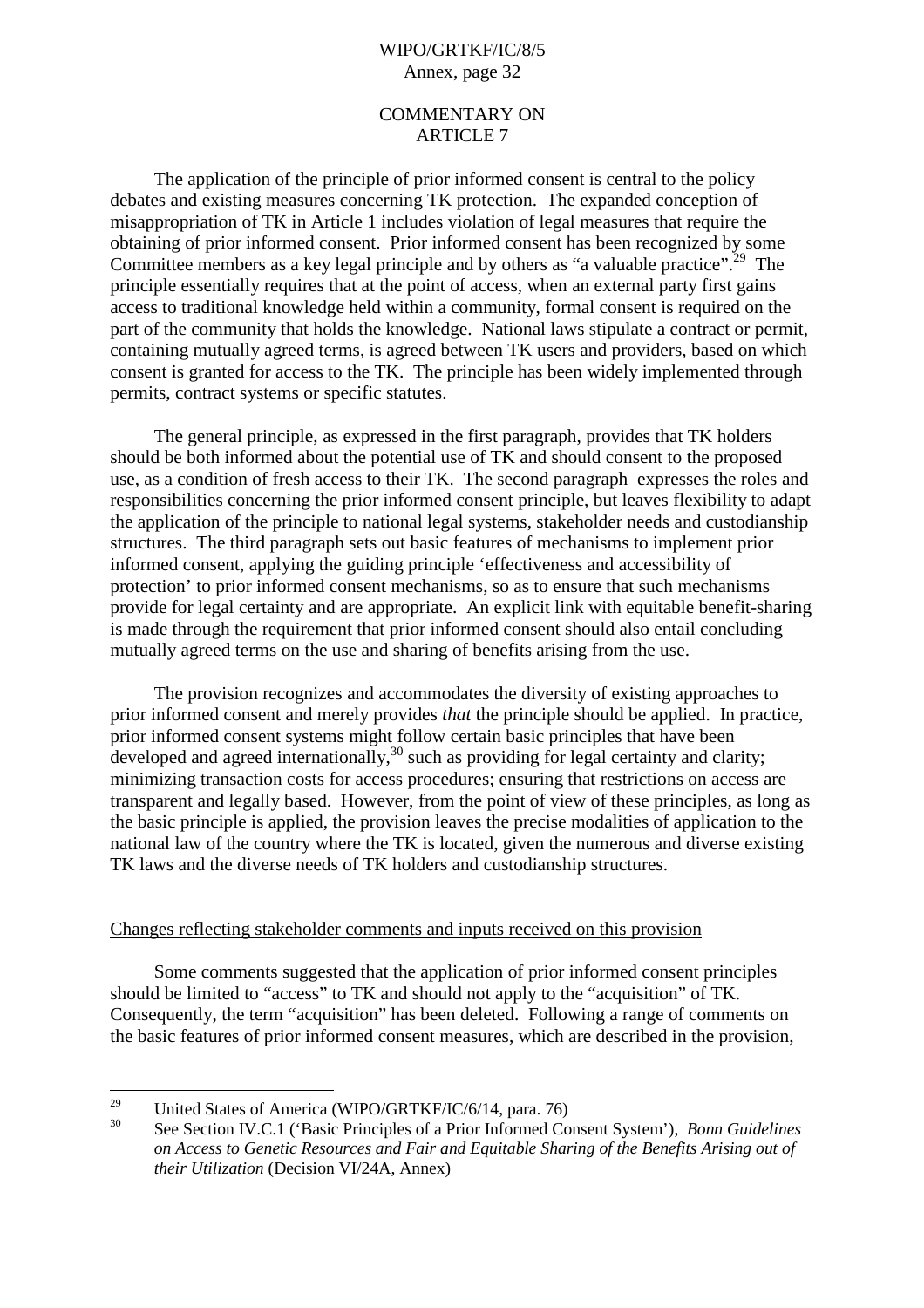the features have been adapted to directly implement Guiding Principle A.3 on "Effectiveness and accessibility of protection."

*Comments and inputs reflected*: Brazil, ICC, Saami Council, OAPI, United States of America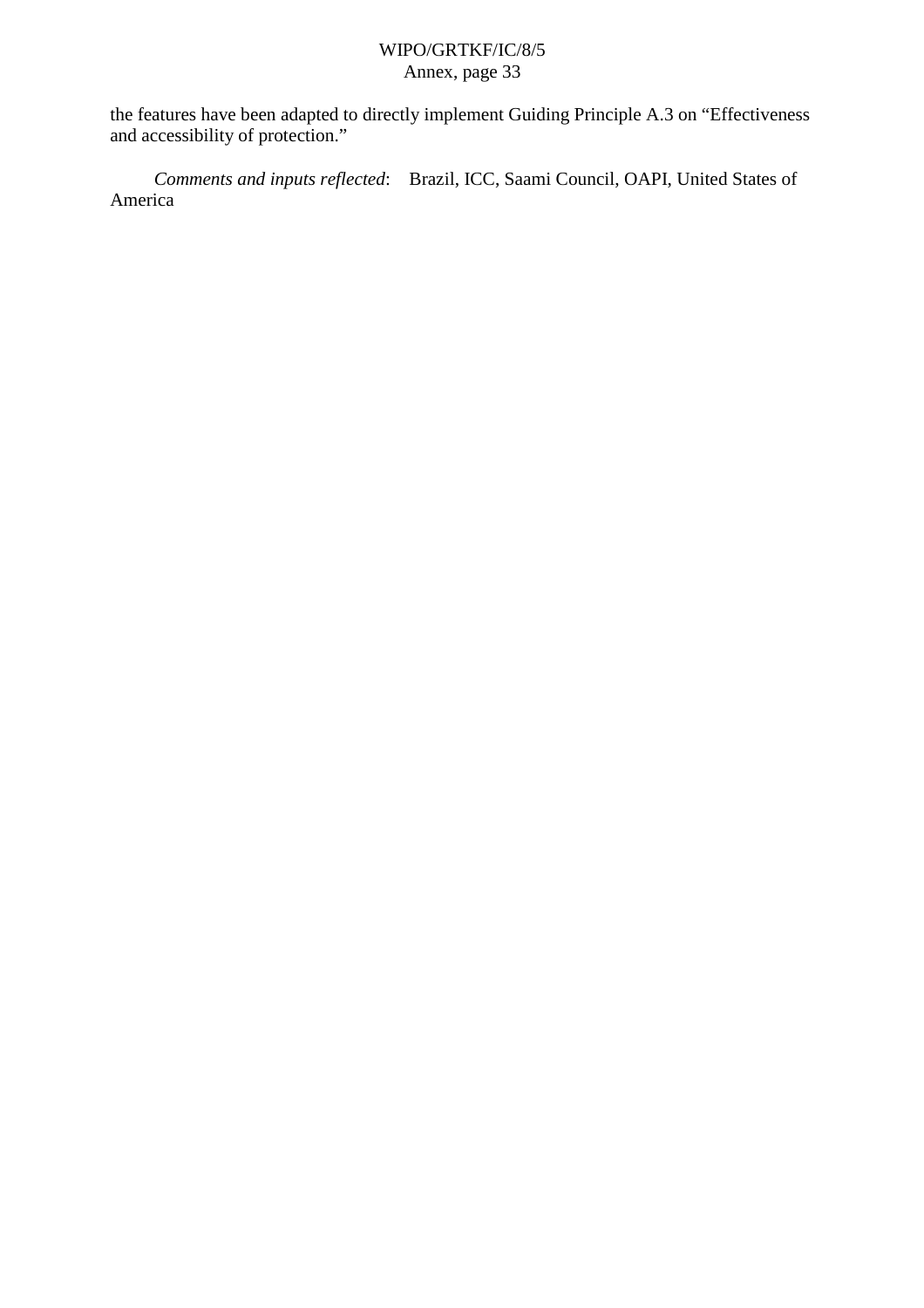#### ARTICLE 8

#### EXCEPTIONS AND LIMITATIONS

*1. The application and implementation of protection of traditional knowledge should not adversely affect:*

*(i) the continued availability of traditional knowledge for the customary practice, exchange, use and transmission of traditional knowledge by traditional knowledge holders;*

*(ii) the use of traditional medicine for household purposes; use in government hospitals, especially by traditional knowledge holders attached to such hospitals; or use for other public health purposes.*

*2. In particular national authorities may exclude from the principle of prior informed consent the fair use of traditional knowledge which is already readily available to the general public, provided that users of that traditional knowledge provide equitable compensation for industrial and commercial uses of that traditional knowledge.*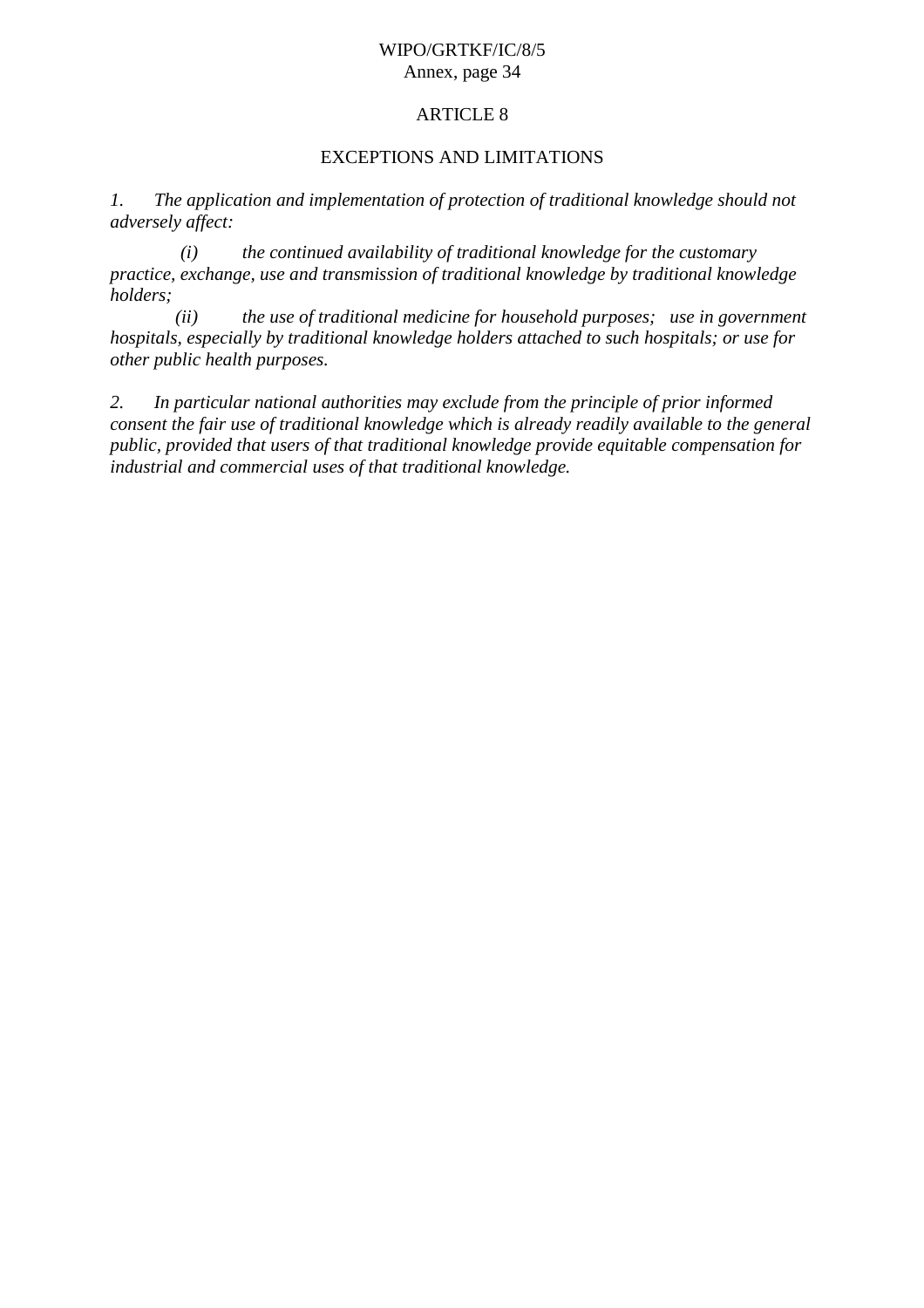#### COMMENTARY ON ARTICLE 8

Like the rights and entitlements granted in other fields of legal protection, rights in traditional knowledge may be limited or qualified so as to avoid unreasonable prejudice to the interests of society as a whole, to the customary transmission of TK systems themselves, and other legitimate interests. This provision sets out such exceptions and limitations in relation to the entitlements and rights provided in the preceding provisions. It ensures that *sui generis* protection does not adversely affect the customary availability of TK to the TK holders themselves by interfering with their customary practices of using, exchanging, transmitting and practicing their TK. It also foresees that TK protection should not interfere with household uses and public health uses of traditional medicine. Besides the general exclusions in paragraph 1 which apply to misappropriation in general, a specific optional exclusion is foreseen for the prior informed consent requirement. It concerns knowledge that is already readily available to the general public and the exclusion is subject to the requirement that users provide equitable compensation for industrial and commercial uses.

#### Changes reflecting stakeholder comments and inputs received on this provision

Comments on this provision focused on two aspects. First, a clarification was requested on subparagraph 8.1(ii) regarding use in government hospitals. This exception derives from the Thai law on traditional medicine and is focused on ensuring that TK protection does not restrain and hamper the public health benefits which derive from the use of traditional medicine in non-profit government hospitals, especially at the local and district level, to which traditional medicine practitioners may often be attached. Following the request for clarification, the language of subparagraph (ii) was specified accordingly. The second comment proposed that fair use should not be addressed in this provision and the first paragraph was modified accordingly.

*Comments and inputs reflected*: Brazil, China, OAPI.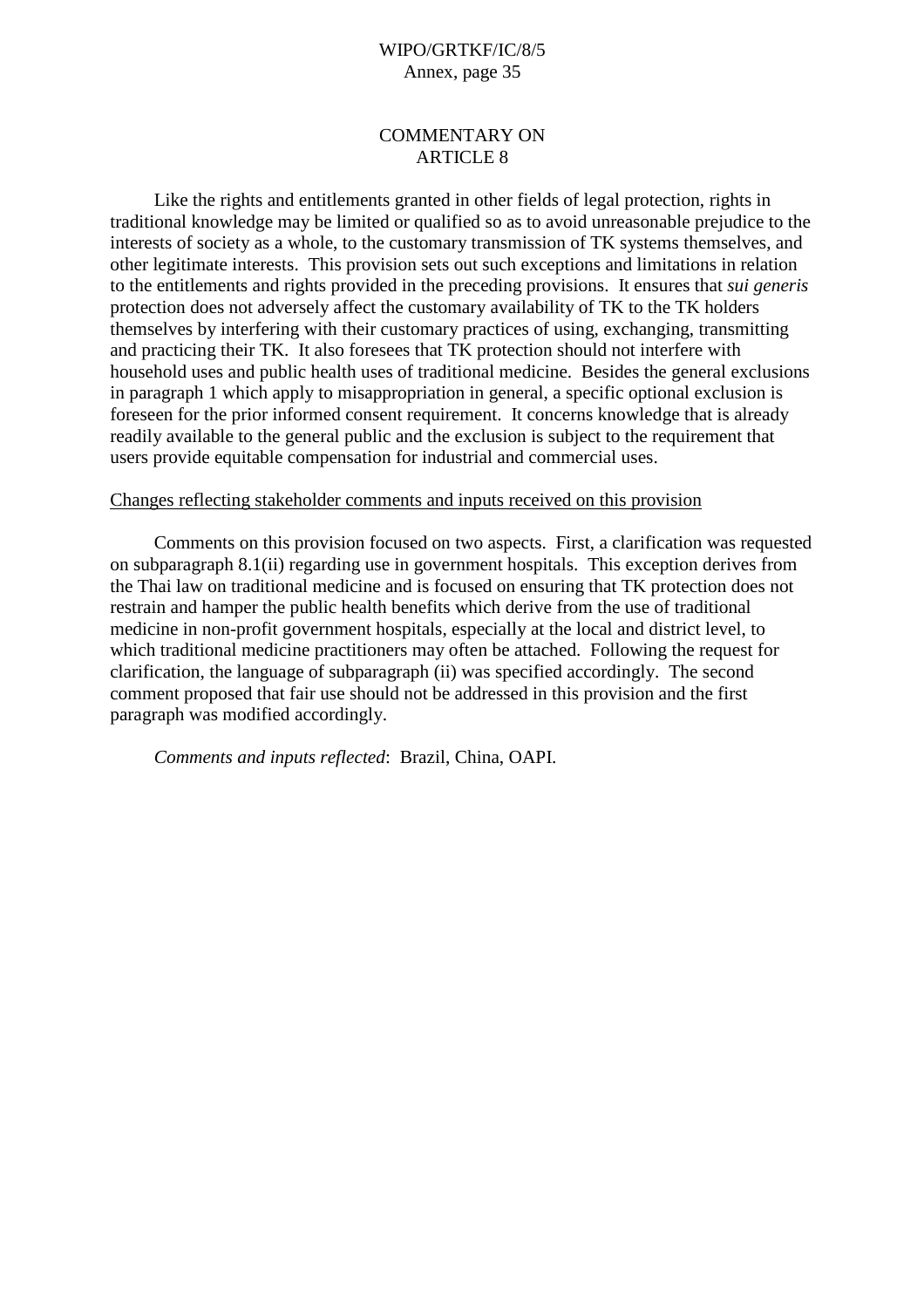### ARTICLE 9

### DURATION OF PROTECTION

*1. Protection of traditional knowledge against misappropriation should last as long as the traditional knowledge fulfills the criteria of eligibility for protection according to Article 4.*

*2. If competent authorities make available through national or regional measures additional or more extensive protection for traditional knowledge than is set out in these Principles, those laws or measures shall specify the duration of protection.*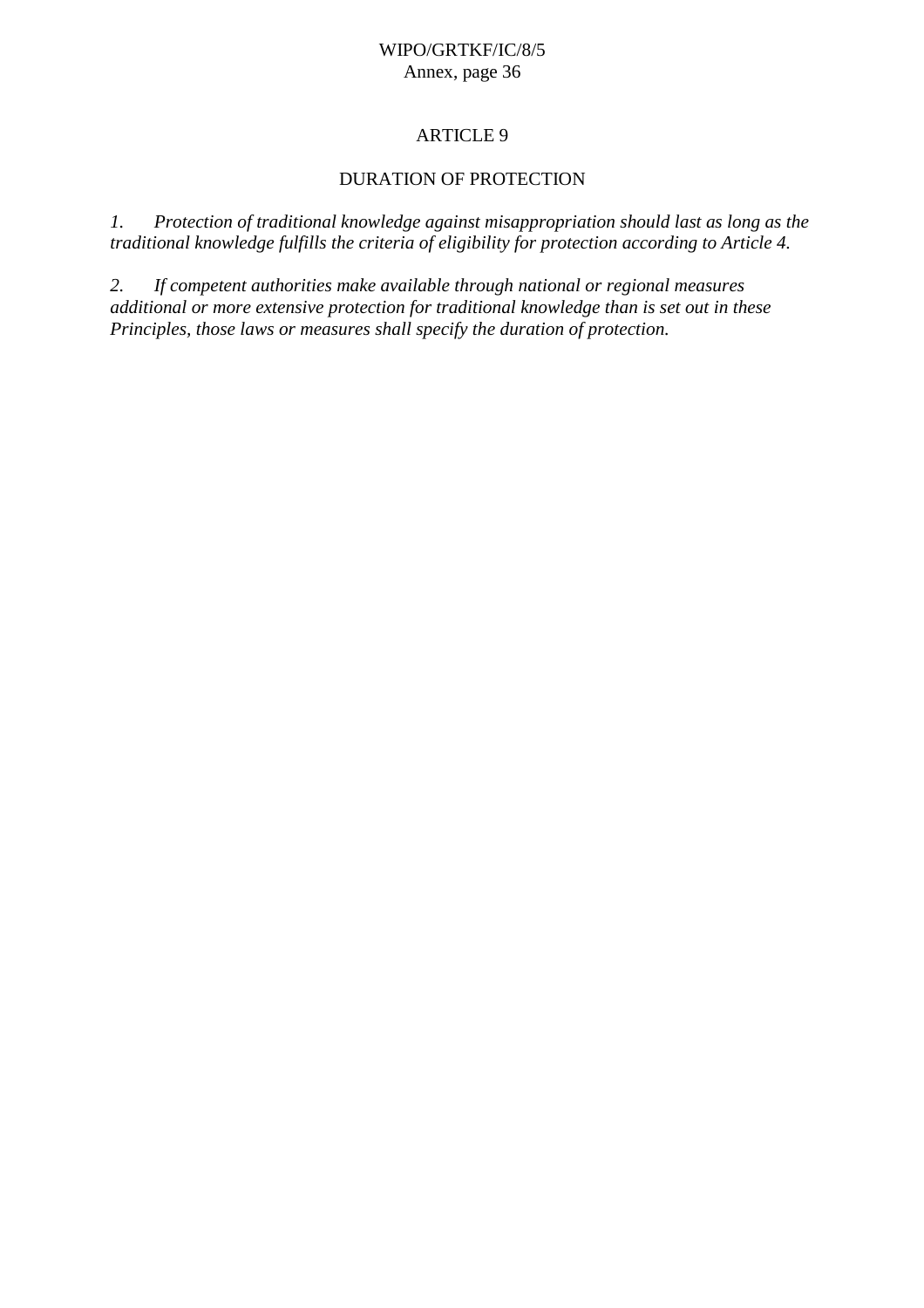#### COMMENTARY ON ARTICLE 9

An important element of any protection measure is the duration of the rights or entitlements which are made available by that measure. In the field of TK protection this has been a particularly difficult element and most conventional IP rights have been considered inappropriate for this field because they foresee a limited term of protection. Existing *sui generis* systems for TK protection have utilized a range of options to define the duration of protection: a single, limited term of protection; successively renewable limited terms; or an unlimited term of protection. Given the inter-generational transmission and creation of traditional knowledge, TK holders have called for a long or unlimited term of protection.

This provision foresees a duration of protection which is not limited to a specific term. This is because TK protection under these Principles is not comparable to those IP titles which grant a time-limited exclusive property right (e.g., a patent or a trademark), but rather resembles those forms of protection which deal with a distinctive association between the beneficiaries of protection and the protected subject matter, and which last as long as that association exists (e.g., the protection of goodwill, personality, reputation, confidentiality, and unfair competition in general). Therefore, the entitlement of TK holders to be protected against misappropriation has been described by one delegation as "an inalienable, unrenouncable and imprescriptable right."<sup>31</sup> In analogy with other forms of unfair competition law based on this distinctive association and based on "support [for] the protection of TK through the suppression of unfair competition" $32$ , this provision stipulates that the duration of protection against misappropriation should last as long as the distinctive association remains intact and the knowledge therefore constitutes "traditional knowledge." The distinctive association exists as long as the knowledge is maintained by traditional knowledge holders, remains distinctively associated with them, and remains integral to their collective identity (see Articles 4 and 5). So long as these criteria of eligibility are fulfilled, the protection of TK under these Principles may be unlimited.

Since numerous countries already make available through their national or regional laws more extensive TK protection than is required in these Principles, the second paragraph specifies that the duration of this more extensive or additional protection should be specified in the relevant laws or measures. The provision is silent on the whether the duration of such additional rights should be for a limited term or not. It merely requires that the duration should be specified and thus leaves to national policy making the decision what the specified duration should be. This accommodates all existing national *sui generis* laws, whether or not they provide for a limited term of protection.

#### Changes reflecting stakeholder comments and inputs received on this provision

Comments on this provision focused on simplifying and streamlining the first paragraph of the provision and thus the latter part of the first paragraph has been deleted as compared to the version contained in document WIPO/GRTKF/IC/7/5. In order to address the question of duration of possible additional protection and in order to accommodate existing *sui generis*  TK systems, the second paragraph has been added.

<sup>&</sup>lt;sup>31</sup> Brazil (WIPO/GRTKF/IC/7/15 Prov, para. 110)<br><sup>32</sup> United States of America (WIDO/CRTKE/IC/6/1

United States of America (WIPO/GRTKF/IC/6/14, para. 76)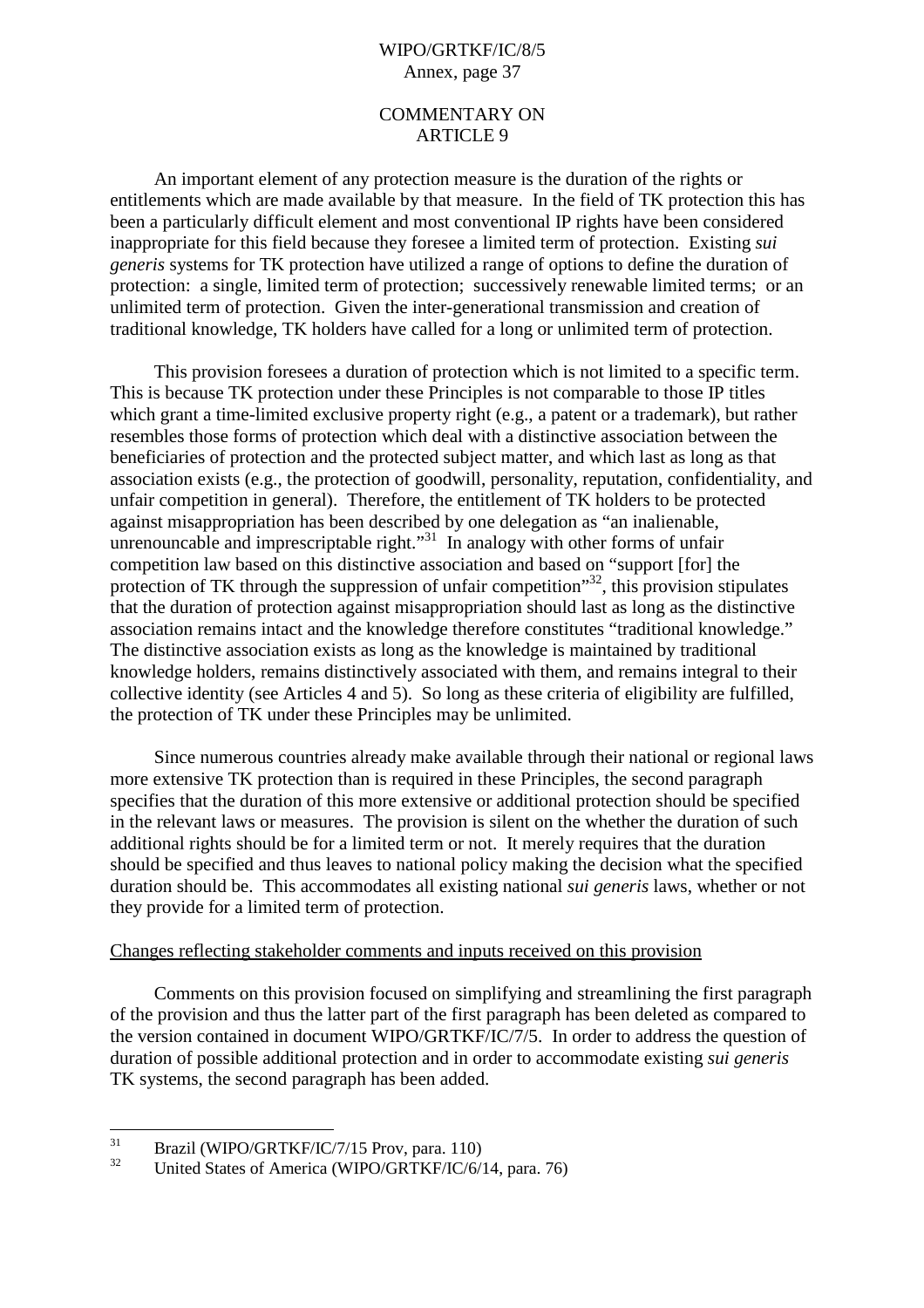*Comments and inputs reflected*: Brazil, OAPI, Saami Council, IPCB.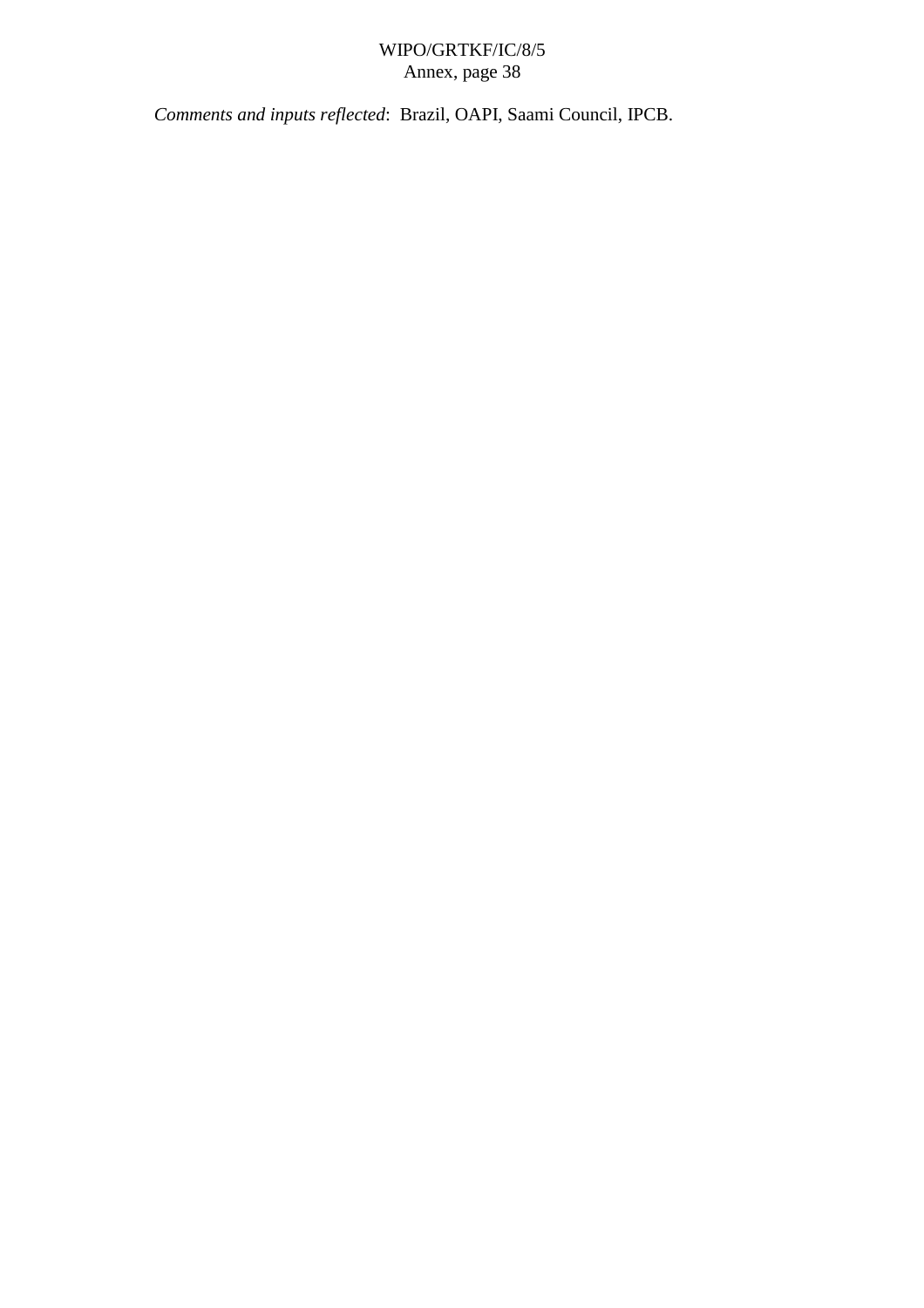#### ARTICLE 10

#### TRANSITIONAL MEASURES

*Protection of traditional knowledge newly introduced in accordance with these principles should be applied to new acts of acquisition, appropriation and use of traditional knowledge. Acquisition, appropriation or use prior to the entry into force of the protection should be regularized within a reasonable period of that protection coming into force. There should however be equitable treatment of rights acquired by third parties in good faith.*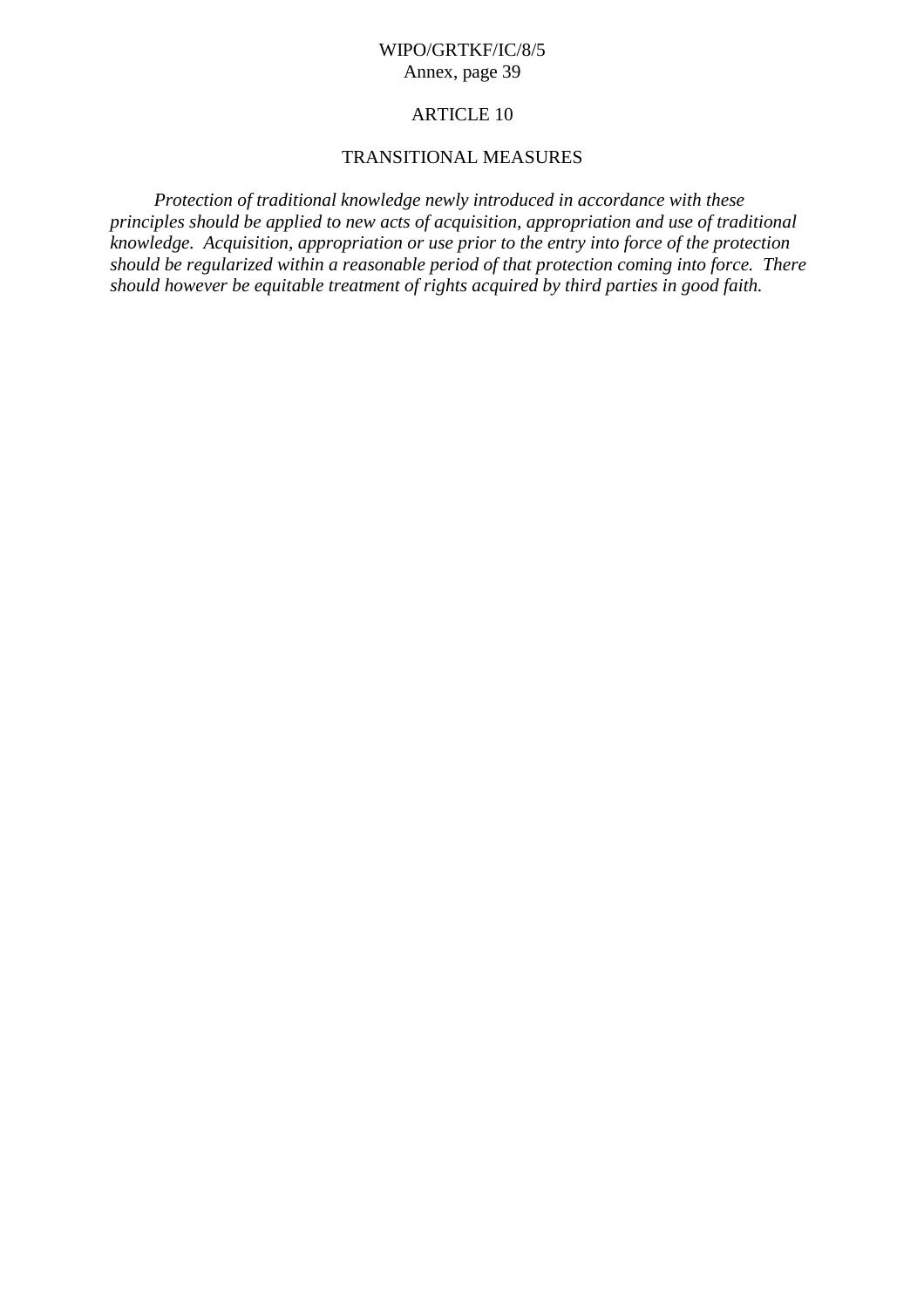#### COMMENTARY ON ARTICLE 10

The application of a new requirement for legal protection may have retrospective effect, may exclude retroactivity, or may adopt a range of intermediate approaches which apply varying degrees of retroactivity. Applying protection with retrospective effect can create difficulties because third parties may have already used the protected material in good faith, believing it not to be subject to legal protection. In some legal and policy contexts, the rights and interests of such good faith third parties are recognized and respected through measures such as a continuing entitlement to use the protected material, possibly subject to an equitable compensation, or a prescribed period within which to conclude any continuing good faith use (such as sales of existing goods that would otherwise infringe the new right). On the other hand, the traditional context of TK means that proponents of protection have sought some degree of retrospectivity.

Between the extreme positions of absolute retroactivity and non-retroactivity, this provision seeks to provide an intermediate solution, in terms of which recent utilizations, which become subject to authorization under the law or under any other protection measure, but were commenced without authorization before the entry into force, should be regularized as far as possible within a reasonable period. This requirement of regularization, however, is subject to equitable treatment of rights acquired by third parties in good faith. With this arrangement, the provision conforms broadly with the approach taken in other protection systems, and is consistent with the exceptions and limitations set out in Article 8 above.

#### Changes reflecting stakeholder comments and inputs received on this provision

Following comments by Committee Members, the provision has been renamed as "transitional measures." Member States comments also suggested that the reference to "a certain period" be replaced with "a reasonable period" and that use in good faith not be addressed in this provision. The changes are reflected accordingly.

*Comments and inputs reflected*: Brazil, OAPI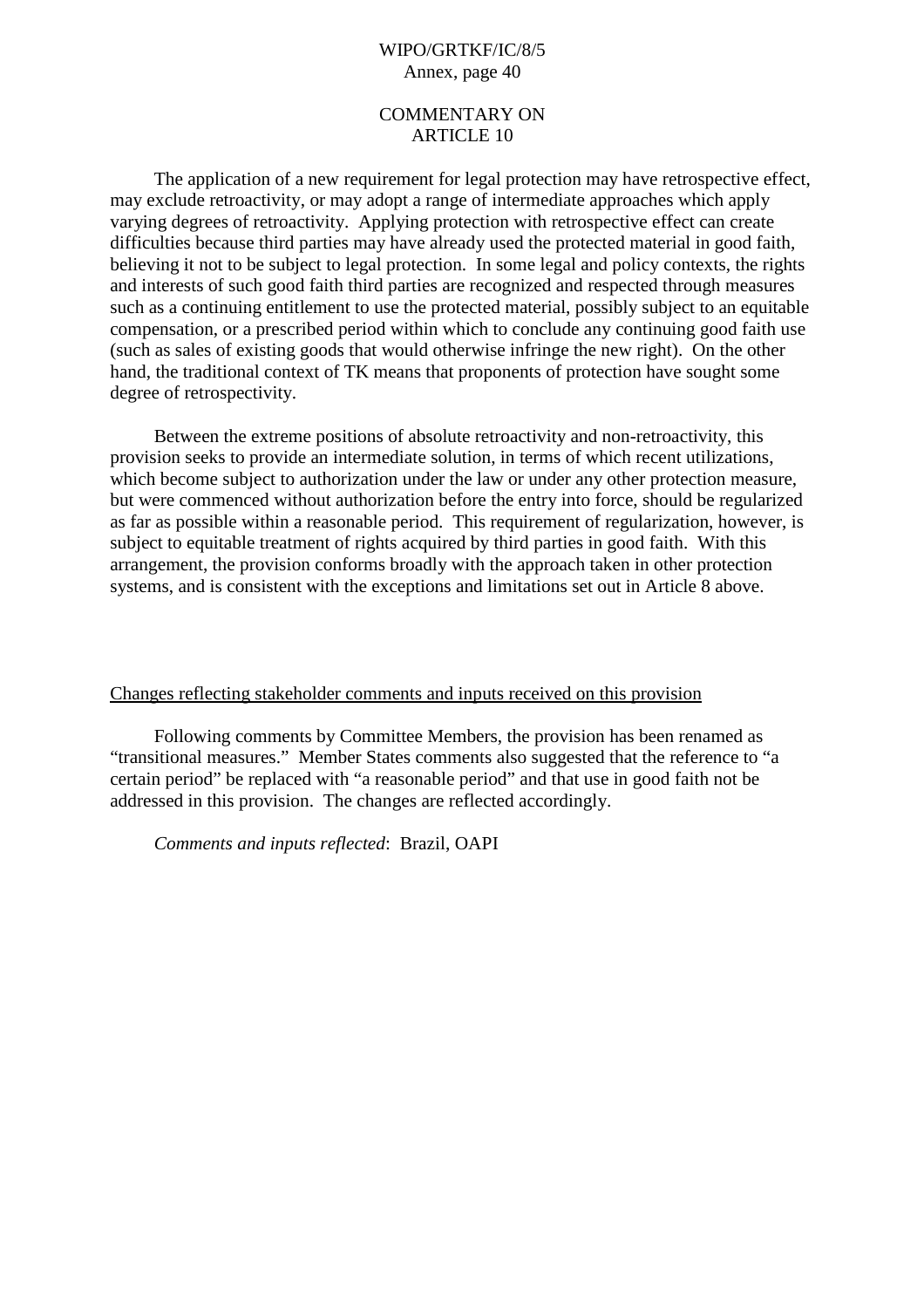# ARTICLE 11

### FORMALITIES

*1. Eligibility for protection of traditional knowledge against acts of misappropriation should not require any formalities.*

*2. In the interests of transparency, certainty and the conservation of traditional knowledge, relevant national authorities may maintain registers or other records of traditional knowledge, where appropriate and subject to relevant policies, laws and procedures, and the needs and aspirations of traditional knowledge holders. Such registers may be associated with specific forms of protection, and should not compromise the status of hitherto undisclosed traditional knowledge or the interests of traditional knowledge holders in relation to undisclosed elements of their knowledge.*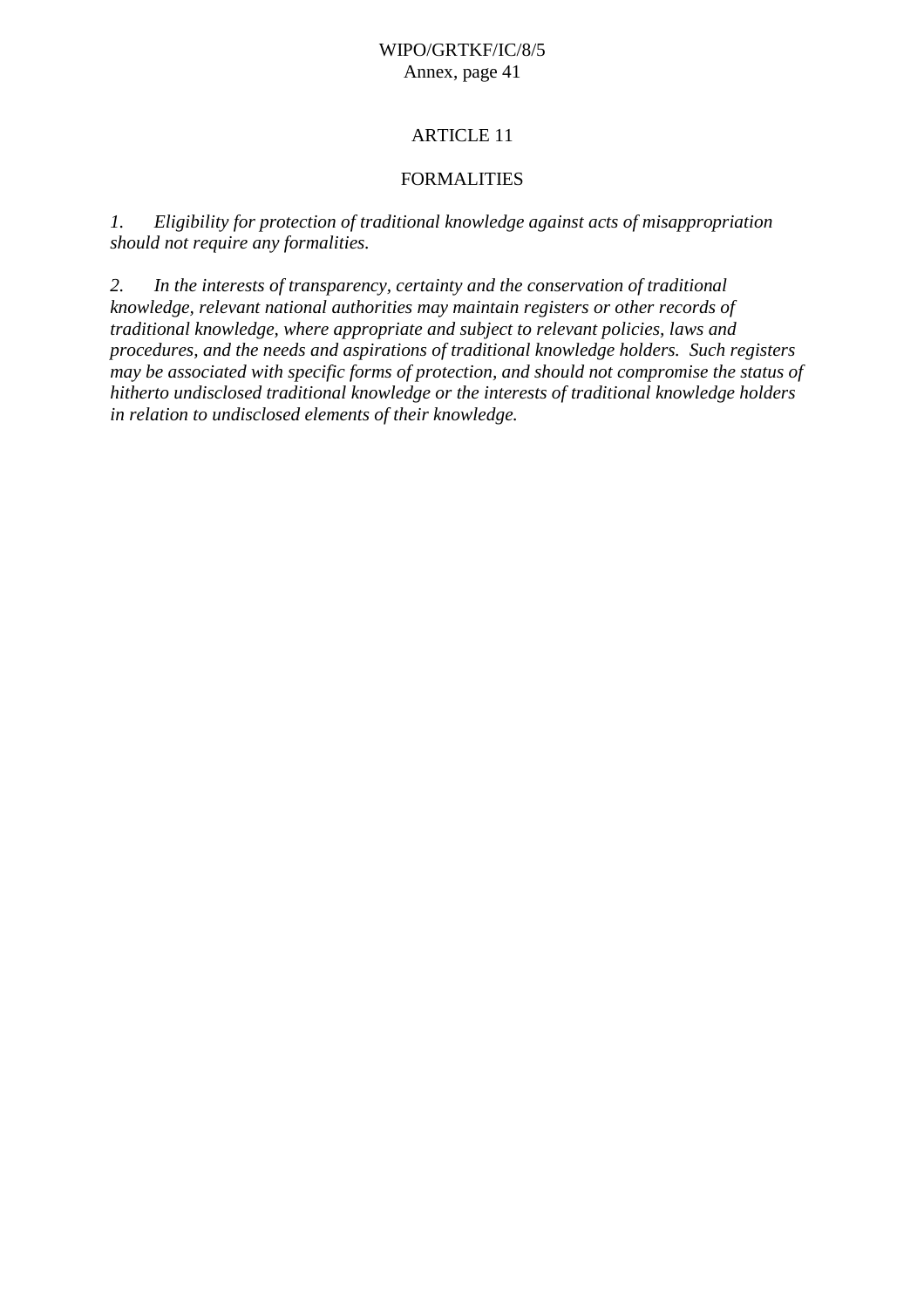#### COMMENTARY ON ARTICLE 11

Existing TK protection systems take a variety of approaches towards formalities as a requirement of protection: they may expressly require registration of the knowledge as a condition of protection; they may establish registries or databases, but not link them as a requirement to the acquisition of rights; or they may provide that protection does not require formalities. In the legal protection of know-how and innovation, there are trade-offs between legal predictability and clarity on the one hand, and flexibility and simplicity on the other hand. A registration-based system provides greater predictability and makes it easier in practice to enforce the rights. But it can mean that the TK holders need to take specific legal steps, potentially within a defined time-frame, or risk losing the benefits of protection; this may impose burdens on communities who lack the resources or capacity to undertake the necessary legal procedures. A system without formalities has the benefit of automatic protection, and requires no additional resources or capacity for the right to be available.

This provision clarifies that the general safeguard against misappropriation would not be conditional on registration of TK in databases, registries or any other formalities. This reflects concerns and skepticism which certain countries and communities have expressed about the use of registry and database systems.

However, a number of countries have already established *sui generis* systems which provide for registration as a condition of acquiring exclusive rights over registered knowledge. Therefore, paragraph 2 clarifies that such additional protection, established subject to national law and policies, may require such formalities. It thereby recognizes the diversity of existing protection systems which include registration-based systems, but does not prescribe any approach which requires formalities. In addition, it clarifies that appropriate registration or recordal should not jeopardize or compromise the rights and interests of TK holders in relation to undisclosed elements of their knowledge.

*Comments and inputs reflected*: OAPI, UNU/IAS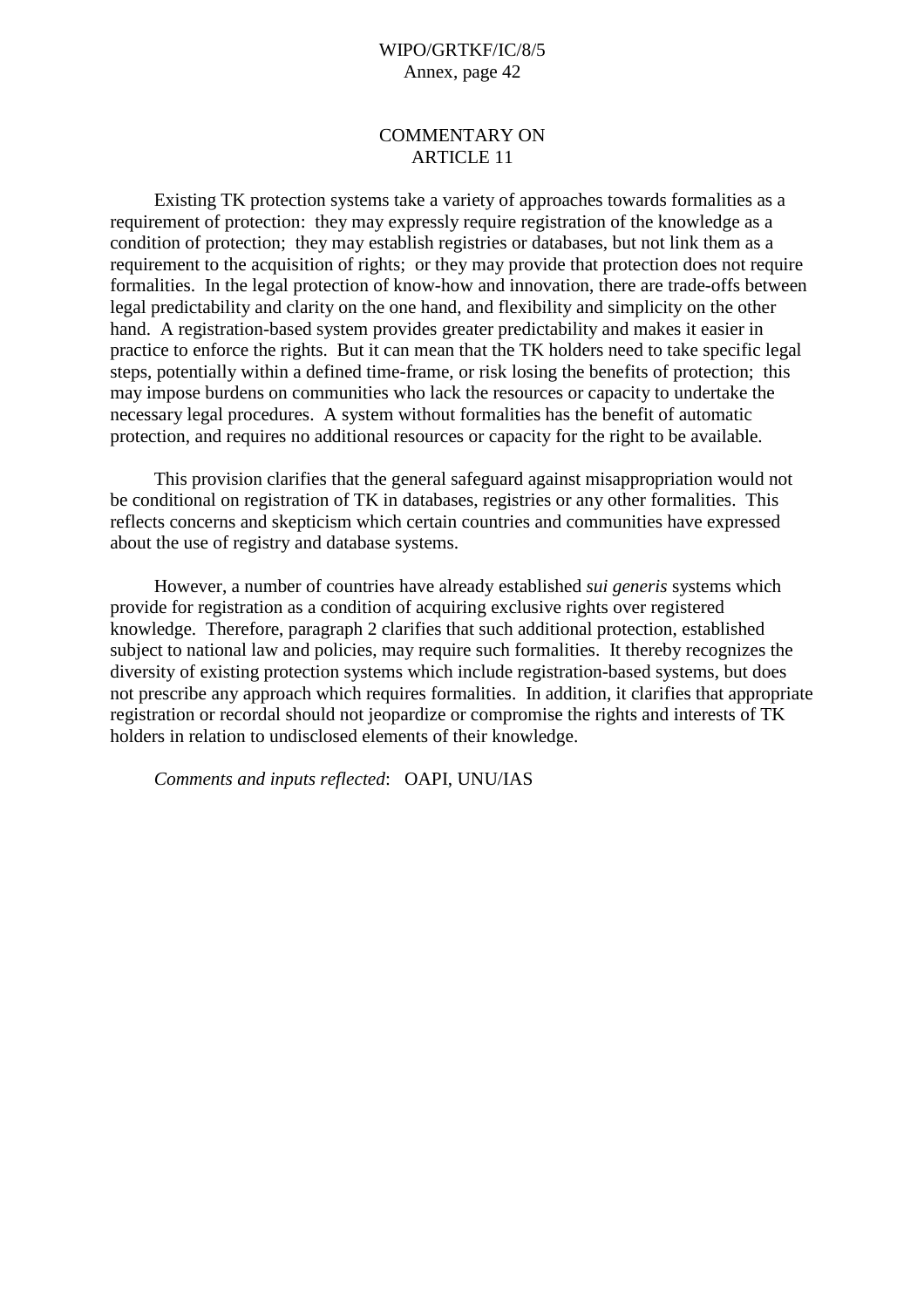# ARTICLE 12

### CONSISTENCY WITH THE GENERAL LEGAL FRAMEWORK

*1. In case of traditional knowledge which relates to components of biological diversity, access to, and use of, that traditional knowledge shall be consistent with national laws regulating access to those components of biological diversity. Permission to access and/or use traditional knowledge does not imply permission to access and/or use associated genetic resources and vice versa.*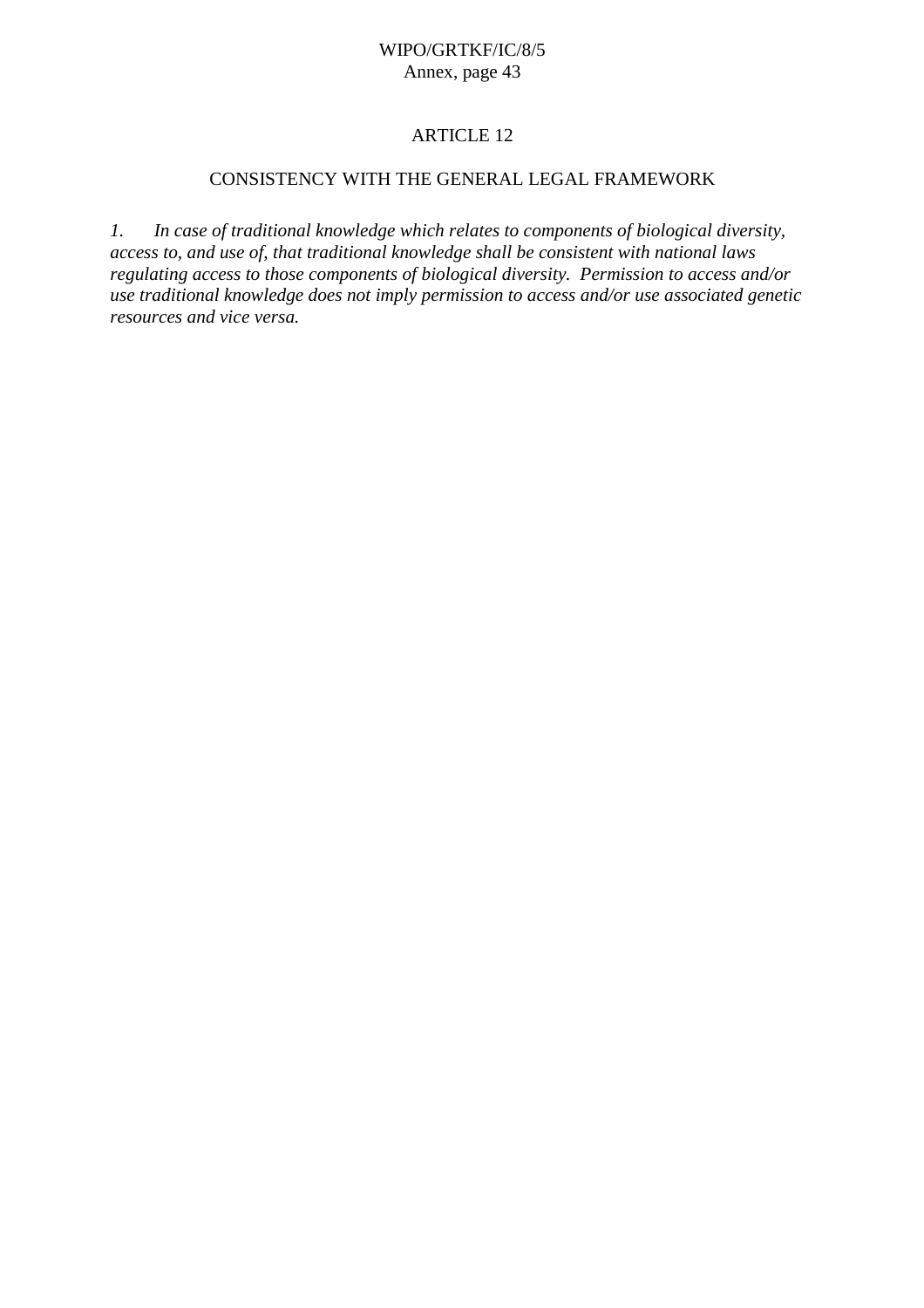#### COMMENTARY ON ARTICLE 12

Traditional knowledge protection would inevitably interface with other legal systems, especially legal systems regulating access to genetic resources which are associated with the protected TK. This provision ensures consistency with those frameworks, while allowing for appropriate independence of the two regulatory systems. The first sentence of the provision is a direct counterpart to paragraph 37 of the Bonn Guidelines which establishes the independence of prior informed consent procedures for access to genetic resources from access to TK related to those resources. The sentence in this provision mirrors the same approach by establishing that independence from the direction of prior informed consent for TK related to biodiversity components.

#### Changes reflecting stakeholder comments and inputs received on this provision

The wording in the second sentence has been clarified to cover both access to, and use of, TK and associated genetic resources. Furthermore, the scope of this provision has been significantly narrowed to address only the interfaces between TK protection and legal frameworks regulating access to associated genetic resources, rather than addressing the general legal framework at large.

*Comments and inputs reflected*: Australia, Brazil, OAPI, Saami Council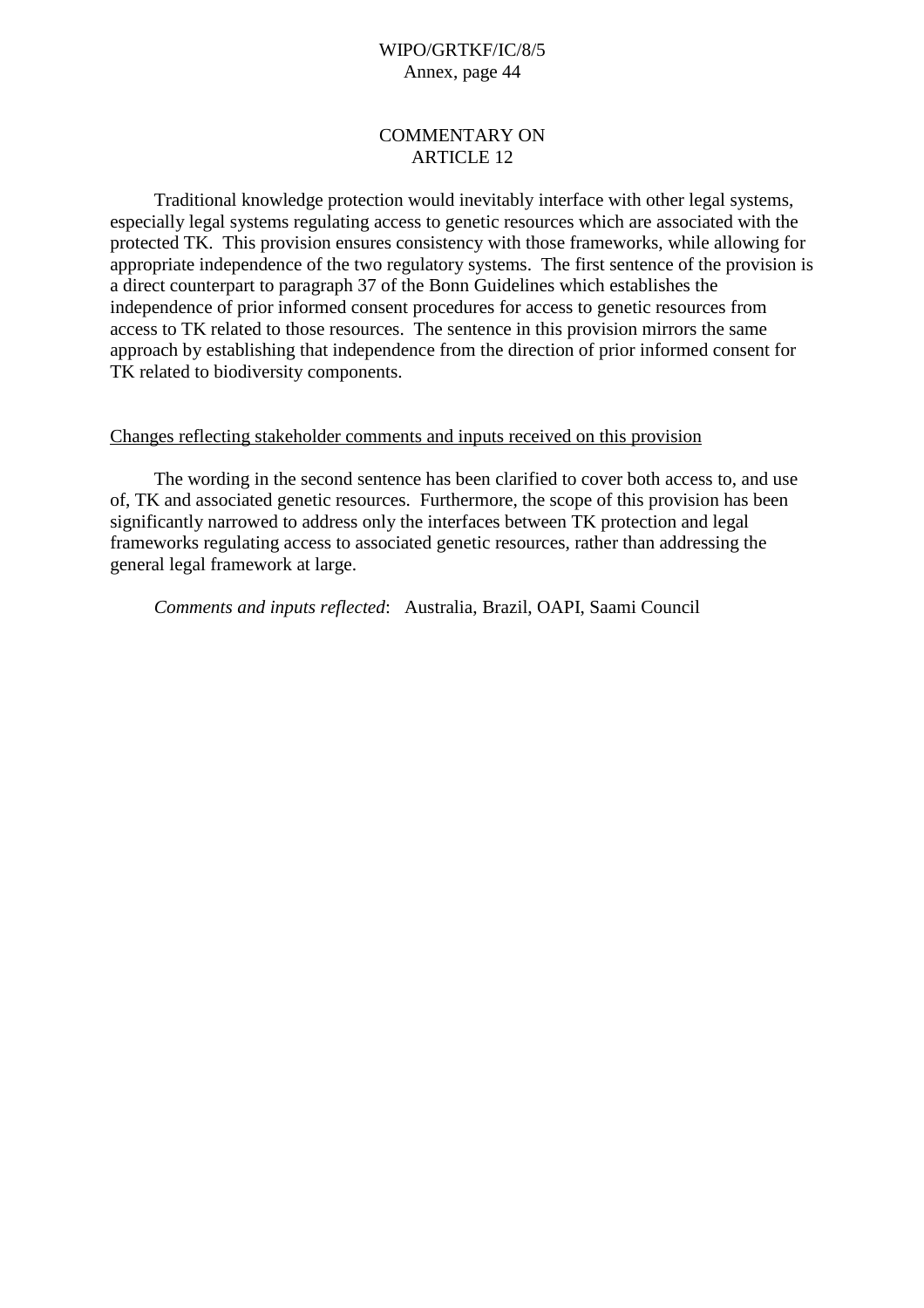### ARTICLE 13

### ADMINISTRATION AND ENFORCEMENT OF PROTECTION

*1.(a). An appropriate national or regional authority, or authorities, should be competent for:*

*(i) distributing information about traditional knowledge protection and conducting public awareness and advertising campaigns to inform traditional knowledge holders and other stakeholders about the availability, scope, use and enforcement of traditional knowledge protection;*

*(ii) determining whether an act pertaining to traditional knowledge constitutes an act of misappropriation of, or an other act of unfair competition in relation to, that knowledge;* 

*(iii) determining whether prior informed consent for access to and use of traditional knowledge has been granted;*

*(iv) determining fair and equitable benefit-sharing;*

*(v) determining whether a right in traditional knowledge has been infringed, and for determining remedies and damages;* 

*(vi) assisting, where possible and appropriate, holders of traditional knowledge to use, exercise and enforce their rights over their traditional knowledge.*

*(b) The identity of the competent national or regional authority or authorities should be communicated to an international body and published widely so as to facilitate cooperation and exchange of information in relation to protection of traditional knowledge and the equitable sharing of benefits.*

*2. Measures and procedures developed by national and regional authorities to give effect to protection in accordance with these Principles should be fair and equitable, should be accessible, appropriate and not burdensome for holders of traditional knowledge, and should provide safeguards for legitimate third party interests and the public interest.*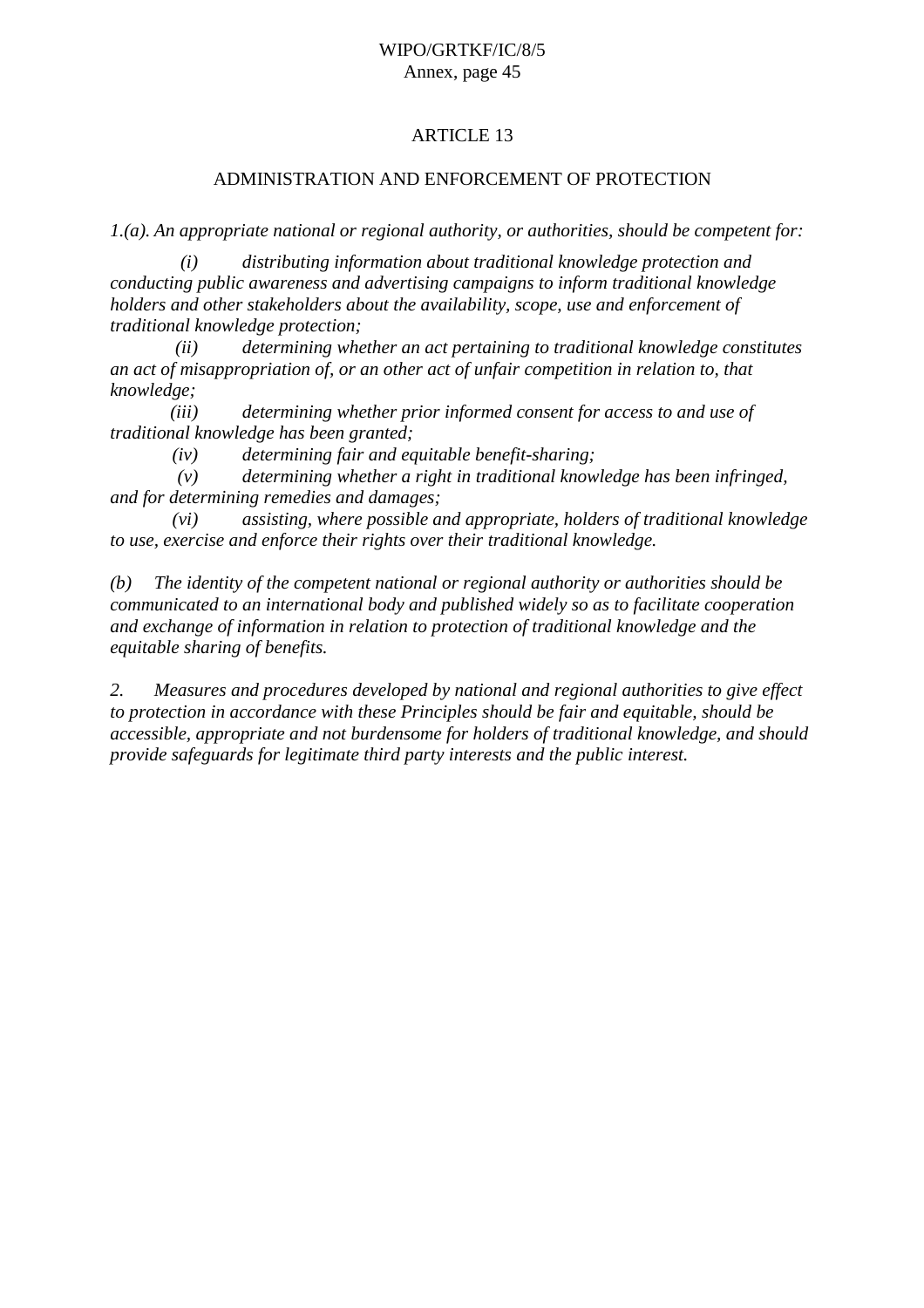#### COMMENTARY ON

#### ARTICLE 13

Traditional knowledge protection can be administered and enforced in diverse ways. Typically, TK protection measures identify certain procedures as well as national authorities which ensure effectiveness and clarity in the protection of TK. This provision sets out the key tasks and functions of such a "competent authority", without seeking to specify any particular form of institutional structure, since institutional and administrative arrangements may vary widely from country to country.

A general role of the competent authority may be to assist in awareness raising about and general administration of the protection of TK. This could entail, for example, providing information about TK protection to raise awareness of TK holders and the general public about TK protection; playing a role in determining misappropriation, prior informed consent and equitable benefit-sharing; and providing a national or regional focal point for TK protection matters.

A specific role may be envisaged for competent authorities in enforcing protection of TK. Most existing *sui generis* laws provide that acts that contravene the laws shall be punished with sanctions such as warnings, fines, confiscation of products derived from TK, cancellation/revocation of access to TK, etc. For example, the Indian Arts and Crafts Act of the United States of America contains extensive enforcement provisions, constituting some of the strongest enforcement provisions of all *sui generis* TK laws described to the Committee.33 There may be practical difficulties for holders of TK to enforce their rights, which raises the possibility of a collective system of administration, or a specific role for government agencies in monitoring and pursuing infringements of rights. In the above-mentioned Indian Arts and Crafts Act, for example, the Indian Arts and Crafts Board has a specific role in monitoring violations of this law. <sup>34</sup>

The wording in the chapeau specifies that the "appropriate competent authority" could be national or regional. Indeed, several regional institutions and authorities have already decided to examine this possibility, such as ARIPO, OAPI, the South Asian Association for Regional Cooperation (SAARC) and the Pacific Community. This reflects the possibility of addressing the issue of regional TK through appropriate regional and sub-regional institutional arrangements and competent authorities *inter alia*.

#### Changes reflecting stakeholder comments and inputs received on this provision

Subparagraph 1(iv) has been brought into line with the amendment of Article 6 from an equitable compensation approach towards an equitable benefit-sharing model. The competencies of the national or regional authority have been accordingly revised. References to the "acquisition" and "maintenance" of rights have been deleted, since Committee members considered that the rights of indigenous peoples to their traditional knowledge

<sup>&</sup>lt;sup>33</sup> A person who sells a product falsely suggesting it is Indian produced can be subject to very heavy fines and imprisonment, with penalties escalating for repeat infringement.

<sup>&</sup>lt;sup>34</sup> See WIPO/GRTKF/IC/5/INF/6, Annex.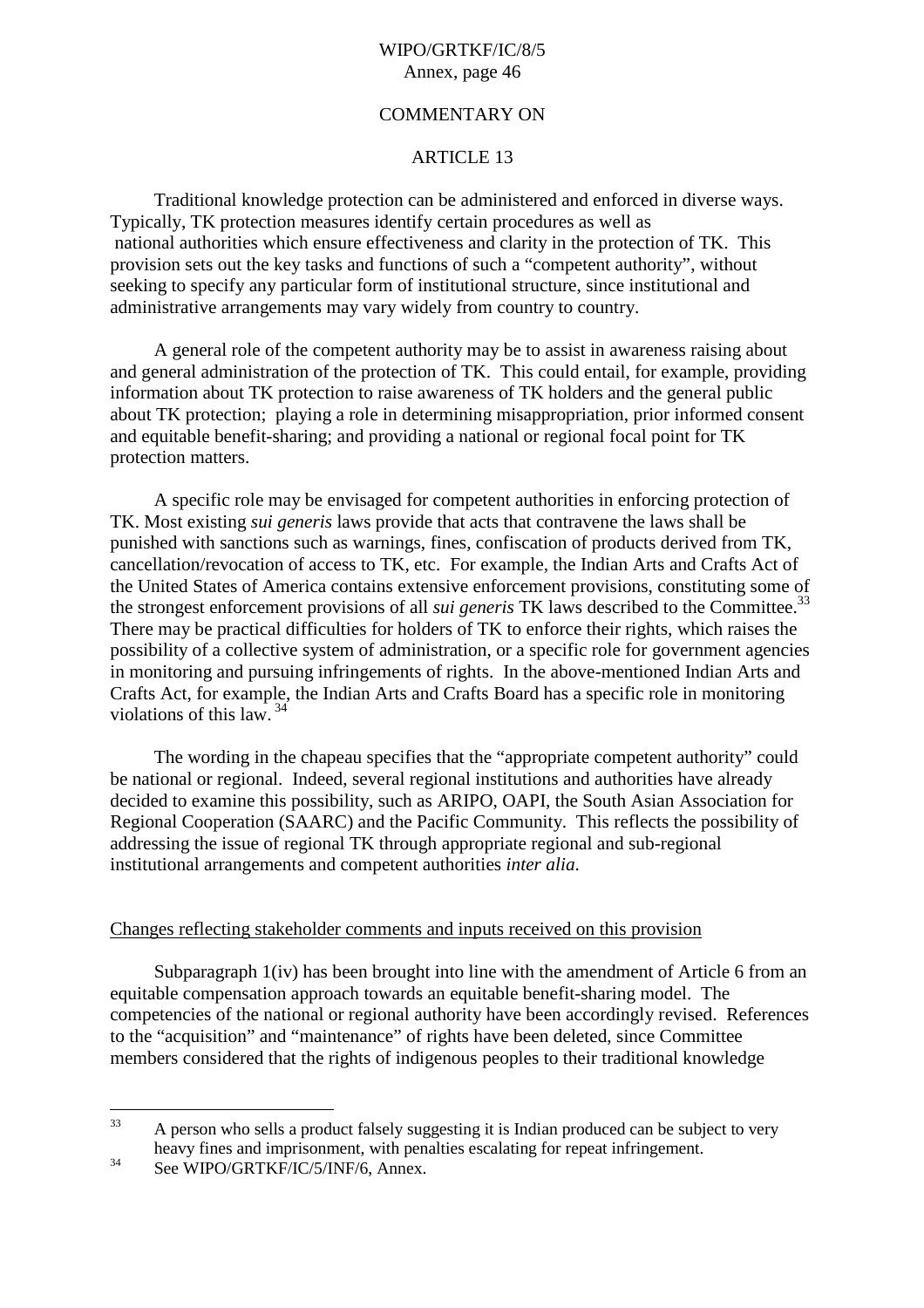constituted inalienable prior rights, and could not be "acquired" or alienated on the marketplace.

*Comments and inputs reflected*: Brazil, OAPI, Saami Council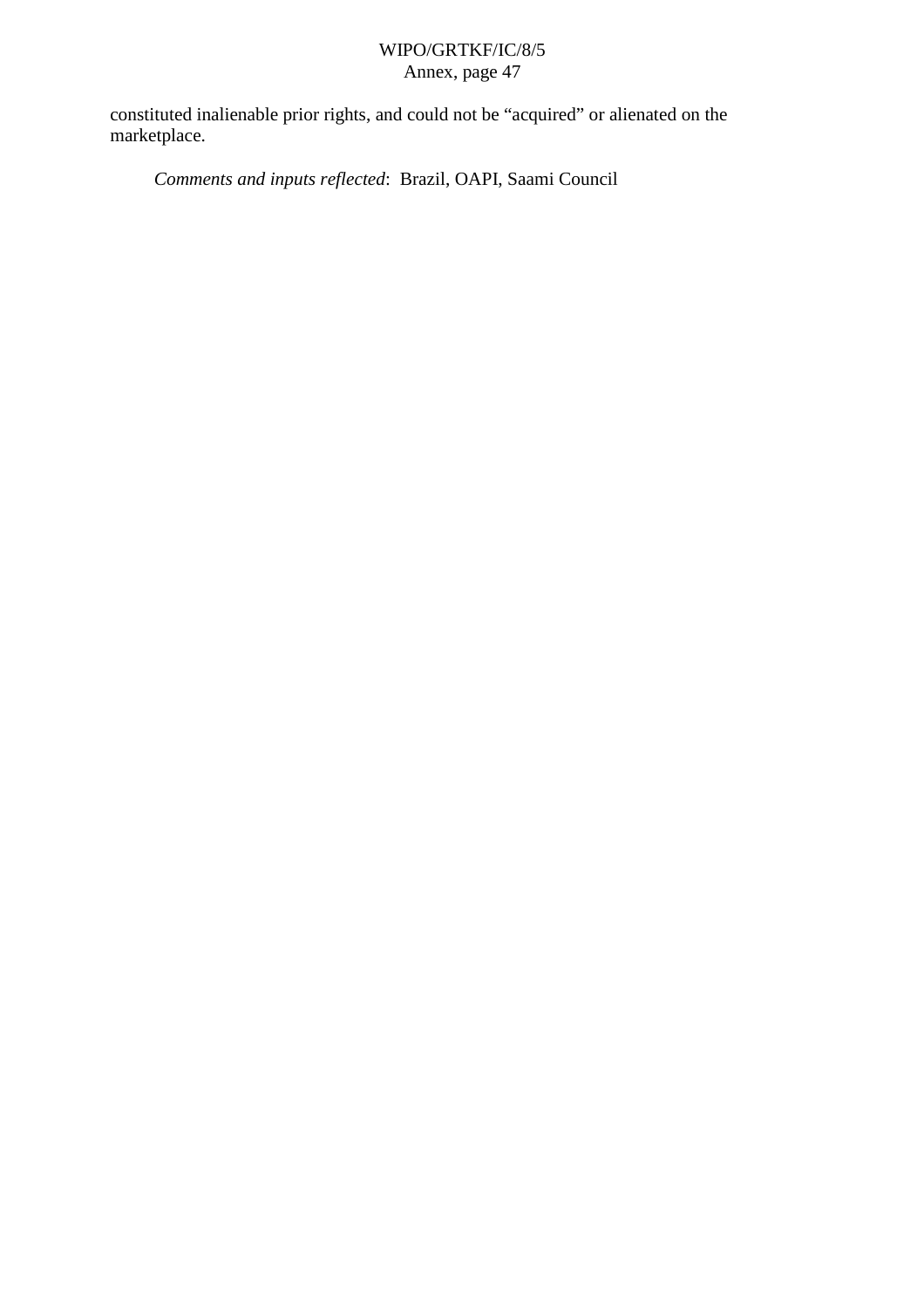#### ARTICLE 14

#### INTERNATIONAL AND REGIONAL PROTECTION

*The protection, benefits and advantages available to holders of TK under the national measures or laws that give effect to these international standards should be available to all eligible traditional knowledge holders, who nationals or habitual residents of a prescribed country as defined by international obligations or undertakings. Eligible foreign holders of TK should enjoy benefits of protection to at least the same level as traditional knowledge holders who are nationals of the country of protection. Exceptions to this principle should only be allowed for essentially administrative matters such as appointment of a legal representative or address for service, or to maintain reasonable compatibility with domestic programs which concern issues not directly related to the prevention of misappropriation of traditional knowledge.*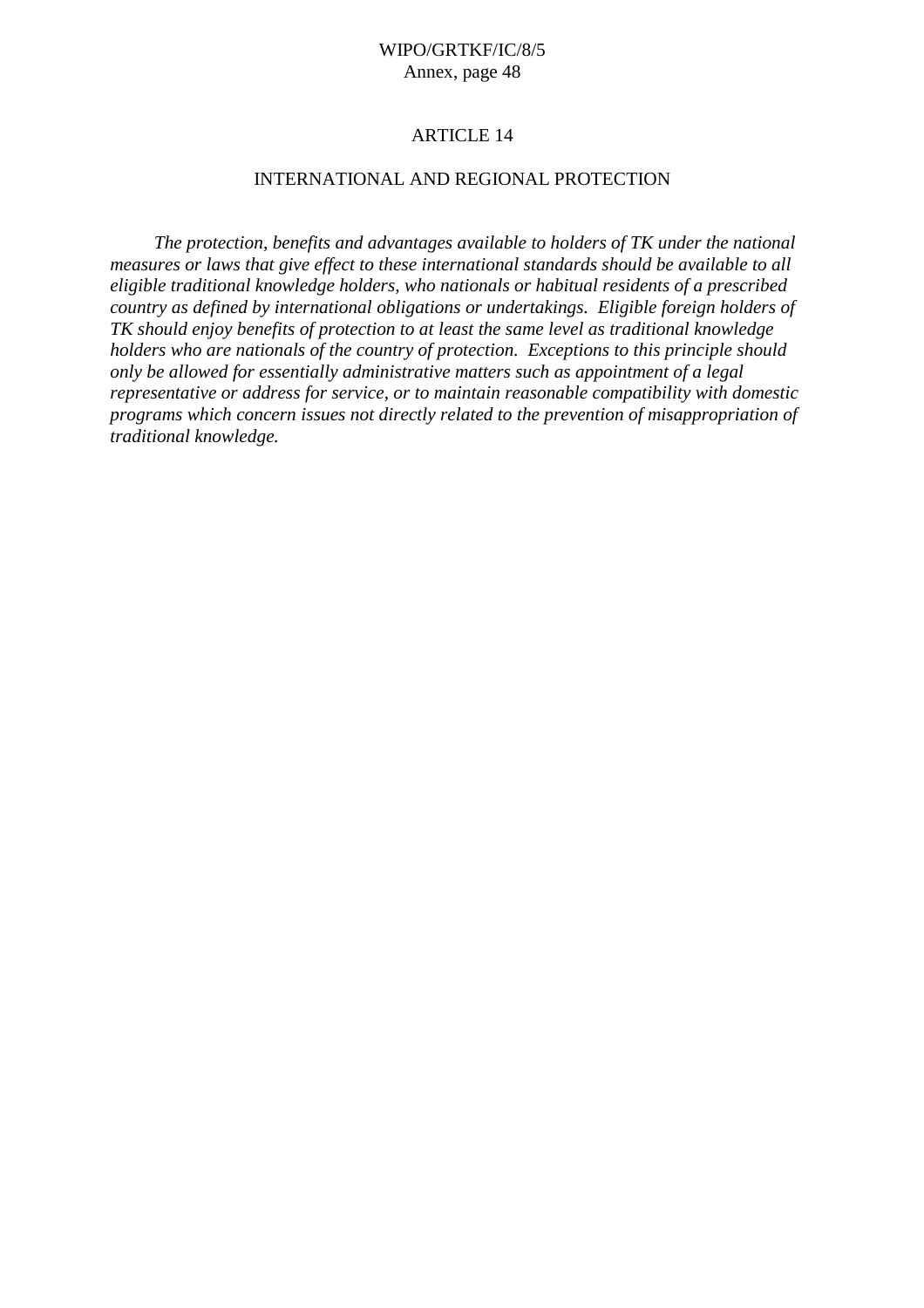#### COMMENTARY ON

#### ARTICLE 14

The General Assembly has instructed the Committee "to focus its work on the international dimension." An essential element of addressing this dimension is to establish standards of treatment which apply to foreign nationals in respect of the protection of TK. Existing systems have utilized several standards which enable nationals of one country to enjoy legal protection in a foreign jurisdiction. These include national treatment, assimilation, fair and equitable treatment, the most-favored nation principle, reciprocity, and mutual recognition. A concise summary of each of these standards and their possible implications for international TK protection are contained in document WIPO/GRTKF/IC/8/6.

To date Committee members have provided limited guidance on how the international dimension should addressed on a technical level. However, one Member State proposal on 'Elements of an international instrument, or instruments', which was put forward by the African Group and widely supported by Committee members, foresees some form of application of the principle of national treatment.<sup>35</sup> This provision therefore sets out a flexible form of national treatment, which would ensure that eligible foreign TK holders should be entitled to protection against misappropriation and misuse of their TK, provided that they are located in a country which is prescribed as eligible. "National treatment" is a principle whereby a host country would extend to foreign TK holders treatment that is at least as favorable as the treatment it accords to national TK holders in similar circumstances. In this way national treatment standards seek to ensure a degree of legal equality between foreign and national TK holders. It is important to note that national treatment is a relative standard whose content depends on the underlying state of treatment for domestic TK holders.

The function of the illustrative language contained in this draft provision is not to prescribe any particular approach, but rather to help identify and highlight the important policy choices that must be made in the formulation of an international instrument or instruments in this area, and to invite further guidance from the Committee members.

While a national treatment approach would, in the light of precedent and past experience in the IP field, appear to be an appropriate starting point, the very nature of TK and the *sui generis* forms of protection being called for by many Committee participants, suggests that national treatment be supplemented by certain exceptions and limitations or other principles such as mutual recognition, reciprocity and assimilation, especially when this concerns the legal status and customary laws of beneficiaries of protection. Under one strict conception of national treatment, a foreign court in the country of protection would have recourse to its own laws, including its own customary laws, to determine whether a foreign community qualifies as a beneficiary. This may not satisfactorily address the situation from the community's viewpoint which would, reasonably, wish for its own customary laws to be referred to. Under mutual recognition and assimilation principles, a foreign court in the country of protection could accept that a community from the country of origin of the TK has legal standing to take action in country A as the beneficiary of protection because it has such legal standing in the country of origin. Thus, while national treatment might be appropriate as

<sup>&</sup>lt;sup>35</sup> Proposal by the African Group, 'General Elements' (WIPO/GRTKF/IC/6/12, Annex)